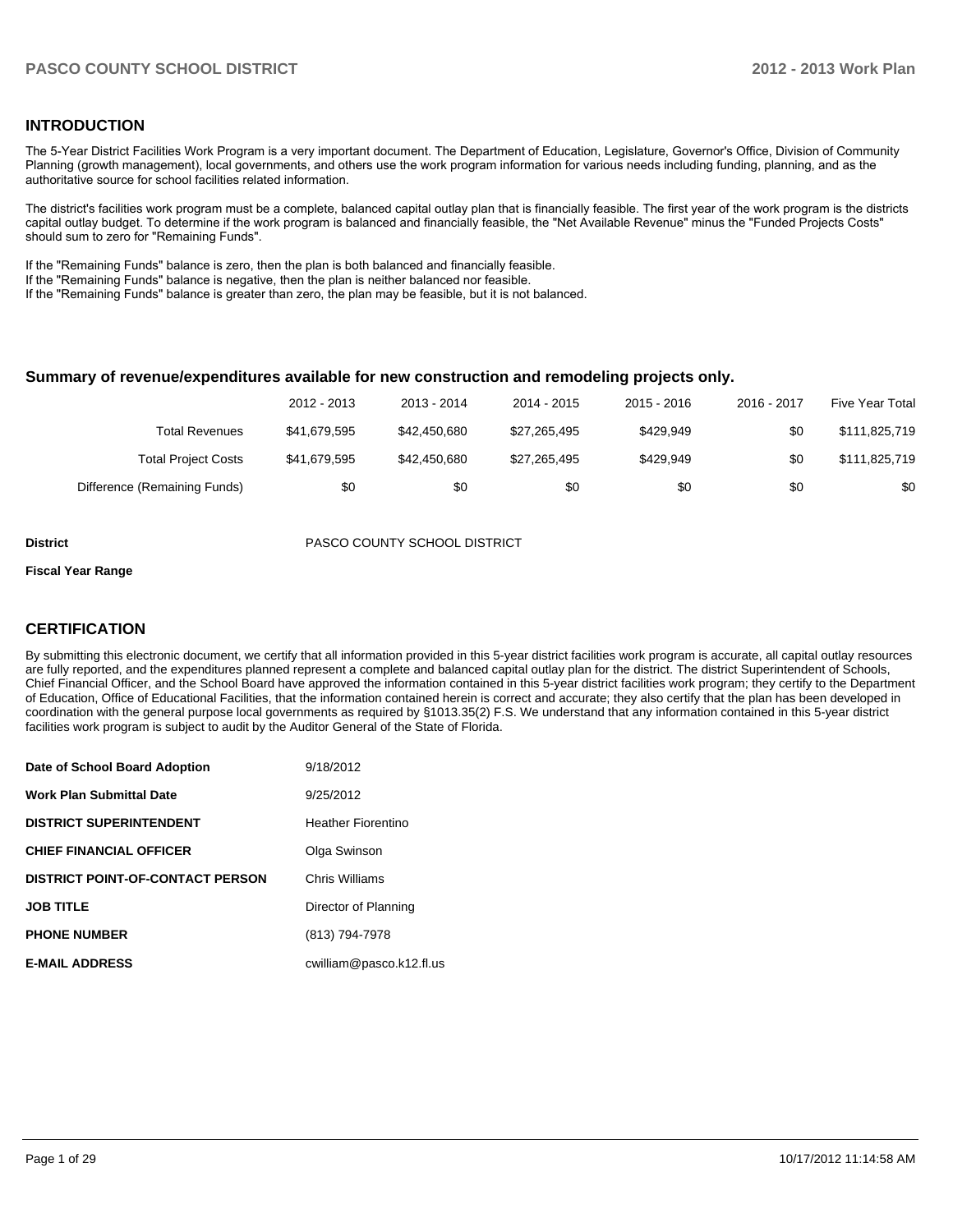# **Expenditures**

#### **Expenditure for Maintenance, Repair and Renovation from 1.50-Mills and PECO**

Annually, prior to the adoption of the district school budget, each school board must prepare a tentative district facilities work program that includes a schedule of major repair and renovation projects necessary to maintain the educational and ancillary facilities of the district.

|                | Item                                                                                                                                                                                                                                                                                                                                                                                                                                                                                                                                                                                                                                                                                                                                                                                                                                                                                                                                                                                                                                                                                                                                                                                                                                                                                                                                                                                                                                                                                                                                                                                                                                                                                                                                                                                                                                                                                                                                                                                                                                                                                                                                                                                                         | $2012 - 2013$<br><b>Actual Budget</b> | $2013 - 2014$<br>Projected | $2014 - 2015$<br>Projected | $2015 - 2016$<br>Projected | 2016 - 2017<br>Projected | <b>Total</b> |
|----------------|--------------------------------------------------------------------------------------------------------------------------------------------------------------------------------------------------------------------------------------------------------------------------------------------------------------------------------------------------------------------------------------------------------------------------------------------------------------------------------------------------------------------------------------------------------------------------------------------------------------------------------------------------------------------------------------------------------------------------------------------------------------------------------------------------------------------------------------------------------------------------------------------------------------------------------------------------------------------------------------------------------------------------------------------------------------------------------------------------------------------------------------------------------------------------------------------------------------------------------------------------------------------------------------------------------------------------------------------------------------------------------------------------------------------------------------------------------------------------------------------------------------------------------------------------------------------------------------------------------------------------------------------------------------------------------------------------------------------------------------------------------------------------------------------------------------------------------------------------------------------------------------------------------------------------------------------------------------------------------------------------------------------------------------------------------------------------------------------------------------------------------------------------------------------------------------------------------------|---------------------------------------|----------------------------|----------------------------|----------------------------|--------------------------|--------------|
| <b>HVAC</b>    |                                                                                                                                                                                                                                                                                                                                                                                                                                                                                                                                                                                                                                                                                                                                                                                                                                                                                                                                                                                                                                                                                                                                                                                                                                                                                                                                                                                                                                                                                                                                                                                                                                                                                                                                                                                                                                                                                                                                                                                                                                                                                                                                                                                                              | \$1,118,248                           | \$2,000,000                | \$2,000,000                | \$2,000,000                | \$1,000,000              | \$8,118,248  |
| Locations:     | ADMINISTRATION BUILDING, F. K . MARCHMAN TECHNICAL EDUCATIONAL CENTER, GULF HIGH, HUDSON ELEMENTARY, HUDSON<br>SENIOR HIGH, LAKE MYRTLE ELEMENTARY, MARY GIELLA ELEMENTARY, MITTYE P LOCKE ELEMENTARY, NORTHWEST<br>ELEMENTARY, PINE VIEW MIDDLE, RAYMOND B STEWART MIDDLE, RIDGEWOOD SENIOR HIGH, RIVER RIDGE MIDDLE SENIOR<br>HIGH, SAN ANTONIO ELEMENTARY, SEVEN SPRINGS MIDDLE, SUNLAKE HIGH, THOMAS E WEIGHTMAN MIDDLE, TRINITY OAKS<br>ELEMENTARY, WESLEY CHAPEL SENIOR HIGH, WOODLAND ELEMENTARY, ZEPHYRHILLS SENIOR HIGH                                                                                                                                                                                                                                                                                                                                                                                                                                                                                                                                                                                                                                                                                                                                                                                                                                                                                                                                                                                                                                                                                                                                                                                                                                                                                                                                                                                                                                                                                                                                                                                                                                                                             |                                       |                            |                            |                            |                          |              |
| Flooring       |                                                                                                                                                                                                                                                                                                                                                                                                                                                                                                                                                                                                                                                                                                                                                                                                                                                                                                                                                                                                                                                                                                                                                                                                                                                                                                                                                                                                                                                                                                                                                                                                                                                                                                                                                                                                                                                                                                                                                                                                                                                                                                                                                                                                              | \$297,375                             | \$200,000                  | \$200,000                  | \$200,000                  | \$200,000                | \$1,097,375  |
| Locations:     | CENTENNIAL ELEMENTARY, CYPRESS ELEMENTARY, DENHAM OAKS ELEMENTARY, FOX HOLLOW ELEMENTARY, GULF HIGH,<br>GULF MIDDLE, GULFSIDE ELEMENTARY, HUDSON MIDDLE, HUDSON SENIOR HIGH, LAND O LAKES SENIOR HIGH, PASCO<br>ELEMENTARY, RIDGEWOOD SENIOR HIGH, SAN ANTONIO ELEMENTARY, SAND PINE ELEMENTARY, SEVEN SPRINGS MIDDLE,<br>TRINITY ELEMENTARY, WEST ZEPHYRHILLS ELEMENTARY/SOUTHEAST BUS GARAGE                                                                                                                                                                                                                                                                                                                                                                                                                                                                                                                                                                                                                                                                                                                                                                                                                                                                                                                                                                                                                                                                                                                                                                                                                                                                                                                                                                                                                                                                                                                                                                                                                                                                                                                                                                                                               |                                       |                            |                            |                            |                          |              |
| Roofing        |                                                                                                                                                                                                                                                                                                                                                                                                                                                                                                                                                                                                                                                                                                                                                                                                                                                                                                                                                                                                                                                                                                                                                                                                                                                                                                                                                                                                                                                                                                                                                                                                                                                                                                                                                                                                                                                                                                                                                                                                                                                                                                                                                                                                              | \$1.584.470                           | \$1,500,000                | \$1.500,000                | \$1,500,000                | \$1,000,000              | \$7,084,470  |
|                | Locations: ADMINISTRATION BUILDING, ANCLOTE ELEMENTARY, BAYONET POINT MIDDLE, CHASCO ELEMENTARY, CHASCO MIDDLE, COTEE<br>RIVER ELEMENTARY, CYPRESS ELEMENTARY, DISTRICT MAINTENANCE BUILDING (MOON LAKE), ENERGY & MARINE CENTER,<br>GULFSIDE ELEMENTARY, HARRY SCHWETTMAN EDUCATION CENTER, JAMES M MARLOWE ELEMENTARY, LAND O LAKES SENIOR<br>HIGH, MITTYE P LOCKE ELEMENTARY, MOON LAKE ELEMENTARY, MOORE-MICKENS EDUCATION CENTER, PINE VIEW MIDDLE,<br>SHADY HILLS ELEMENTARY, TRINITY ELEMENTARY, WEST ZEPHYRHILLS ELEMENTARY/SOUTHEAST BUS GARAGE                                                                                                                                                                                                                                                                                                                                                                                                                                                                                                                                                                                                                                                                                                                                                                                                                                                                                                                                                                                                                                                                                                                                                                                                                                                                                                                                                                                                                                                                                                                                                                                                                                                     |                                       |                            |                            |                            |                          |              |
| Safety to Life |                                                                                                                                                                                                                                                                                                                                                                                                                                                                                                                                                                                                                                                                                                                                                                                                                                                                                                                                                                                                                                                                                                                                                                                                                                                                                                                                                                                                                                                                                                                                                                                                                                                                                                                                                                                                                                                                                                                                                                                                                                                                                                                                                                                                              | \$200,000                             | \$220,500                  | \$231.525                  | \$243.101                  | \$237.556                | \$1,132,682  |
| Locations:     | ADMINISTRATION BUILDING, ANCLOTE ELEMENTARY, ANCLOTE HIGH SCHOOL, BAYONET POINT MIDDLE, CALUSA ELEMENTARY,<br>CENTENNIAL ELEMENTARY, CENTENNIAL MIDDLE, CENTRAL BUS GARAGE, CHARLES S. RUSHE MIDDLE, CHASCO ELEMENTARY,<br>CHASCO MIDDLE, CHESTER W TAYLOR JR ELEMENTARY, CONNERTON ELEMENTARY SCHOOL, COTEE RIVER ELEMENTARY,<br>CREWS LAKE MIDDLE, CYPRESS ELEMENTARY, DEER PARK ELEMENTARY, DENHAM OAKS ELEMENTARY, DISTRICT<br>MAINTENANCE BUILDING (MOON LAKE). DOUBLE BRANCH ELEMENTARY, DR JOHN LONG MIDDLE, EAST BUS GARAGE, ENERGY &<br>MARINE CENTER, F. K. MARCHMAN TECHNICAL EDUCATIONAL CENTER, FIVAY HIGH SCHOOL, FOX HOLLOW ELEMENTARY, GULF<br>HIGH. GULF HIGHLANDS ELEMENTARY. GULF MIDDLE. GULF TRACE ELEMENTARY. GULFSIDE ELEMENTARY. HARRY<br>SCHWETTMAN EDUCATION CENTER, HUDSON ELEMENTARY, HUDSON MIDDLE, HUDSON SENIOR HIGH, J W MITCHELL SENIOR<br>HIGH, JAMES IRVIN EDUCATION CENTER, JAMES M MARLOWE ELEMENTARY, LACOOCHEE ELEMENTARY, LAKE MYRTLE<br>ELEMENTARY, LAND O LAKES SENIOR HIGH, LONGLEAF ELEMENTARY, MARY GIELLA ELEMENTARY, MITTYE P LOCKE<br>ELEMENTARY, MOON LAKE ELEMENTARY, MOORE-MICKENS EDUCATION CENTER, NEW RIVER ELEMENTARY, NORTHWEST BUS<br>GARAGE, NORTHWEST ELEMENTARY, OAKSTEAD ELEMENTARY, ODESSA ELEMENTARY SCHOOL, PASCO ELEMENTARY, PASCO<br>MIDDLE, PASCO SENIOR HIGH, PAUL R SMITH MIDDLE, PINE VIEW ELEMENTARY, PINE VIEW MIDDLE, QUAIL HOLLOW<br>ELEMENTARY, RAYMOND B STEWART MIDDLE, RICHEY ELEMENTARY, RIDGEWOOD SENIOR HIGH, RIVER RIDGE MIDDLE SENIOR<br>HIGH, RODNEY B COX ELEMENTARY, SAN ANTONIO ELEMENTARY, SAND PINE ELEMENTARY, SANDERS MEMORIAL ELEMENTARY,<br>SCHRADER ELEMENTARY, SEVEN OAKS ELEMENTARY SCHOOL, SEVEN SPRINGS ELEMENTARY, SEVEN SPRINGS MIDDLE,<br>SHADY HILLS ELEMENTARY, SOUTHEAST BUS GARAGE, SUNLAKE HIGH, SUNRAY ELEMENTARY, THOMAS E WEIGHTMAN MIDDLE,<br>TRILBY ADULT EDUCATION CENTER, TRINITY ELEMENTARY, TRINITY OAKS ELEMENTARY, VETERANS ELEMENTARY SCHOOL,<br>WATERGRASS ELEMENTARY SCHOOL, WESLEY CHAPEL ELEMENTARY, WESLEY CHAPEL SENIOR HIGH, WEST BUS GARAGE,<br>WEST ZEPHYRHILLS ELEMENTARY/SOUTHEAST BUS GARAGE, WIREGRASS RANCH SENIOR HIGH, WOODLAND ELEMENTARY,<br>ZEPHYRHILLS SENIOR HIGH |                                       |                            |                            |                            |                          |              |
| Fencing        |                                                                                                                                                                                                                                                                                                                                                                                                                                                                                                                                                                                                                                                                                                                                                                                                                                                                                                                                                                                                                                                                                                                                                                                                                                                                                                                                                                                                                                                                                                                                                                                                                                                                                                                                                                                                                                                                                                                                                                                                                                                                                                                                                                                                              | \$0                                   | \$20,000                   | \$20,000                   | \$20,000                   | \$20,000                 | \$80,000     |
| Locations:     | BAYONET POINT MIDDLE, CHESTER W TAYLOR JR ELEMENTARY, CYPRESS ELEMENTARY, F. K. MARCHMAN TECHNICAL<br>EDUCATIONAL CENTER, HUDSON ELEMENTARY, J W MITCHELL SENIOR HIGH, NORTHWEST BUS GARAGE, NORTHWEST<br>ELEMENTARY, SCHRADER ELEMENTARY, SEVEN OAKS ELEMENTARY SCHOOL, SEVEN SPRINGS MIDDLE, SHADY HILLS<br><b>ELEMENTARY</b>                                                                                                                                                                                                                                                                                                                                                                                                                                                                                                                                                                                                                                                                                                                                                                                                                                                                                                                                                                                                                                                                                                                                                                                                                                                                                                                                                                                                                                                                                                                                                                                                                                                                                                                                                                                                                                                                              |                                       |                            |                            |                            |                          |              |
| Parking        |                                                                                                                                                                                                                                                                                                                                                                                                                                                                                                                                                                                                                                                                                                                                                                                                                                                                                                                                                                                                                                                                                                                                                                                                                                                                                                                                                                                                                                                                                                                                                                                                                                                                                                                                                                                                                                                                                                                                                                                                                                                                                                                                                                                                              | \$480,455                             | \$400,000                  | \$400,000                  | \$400,000                  | \$400,000                | \$2,080,455  |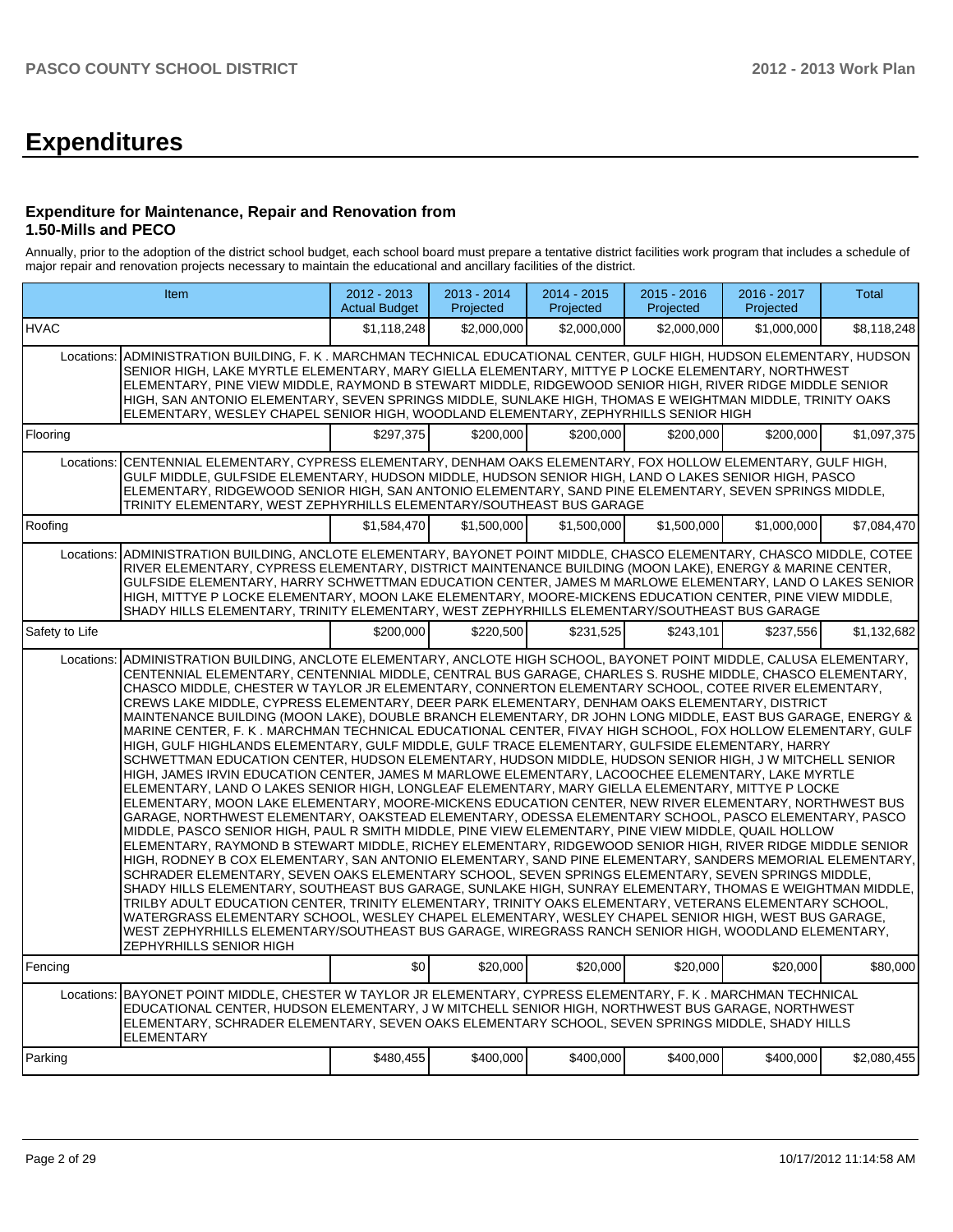|                           | Locations: ADMINISTRATION BUILDING, ANCLOTE ELEMENTARY, ANCLOTE HIGH SCHOOL, BAYONET POINT MIDDLE, CALUSA ELEMENTARY,<br>CENTENNIAL ELEMENTARY, CENTENNIAL MIDDLE, CENTRAL BUS GARAGE, CHARLES S. RUSHE MIDDLE, CHASCO ELEMENTARY,<br>CHASCO MIDDLE, CHESTER W TAYLOR JR ELEMENTARY, CONNERTON ELEMENTARY SCHOOL, COTEE RIVER ELEMENTARY,<br>CREWS LAKE MIDDLE, CYPRESS ELEMENTARY, DEER PARK ELEMENTARY, DENHAM OAKS ELEMENTARY, DISTRICT<br>MAINTENANCE BUILDING (MOON LAKE), DOUBLE BRANCH ELEMENTARY, DR JOHN LONG MIDDLE, EAST BUS GARAGE, ENERGY &<br>MARINE CENTER, F. K. MARCHMAN TECHNICAL EDUCATIONAL CENTER, FIVAY HIGH SCHOOL, FOX HOLLOW ELEMENTARY, GULF<br>HIGH, GULF HIGHLANDS ELEMENTARY, GULF MIDDLE, GULF TRACE ELEMENTARY, GULFSIDE ELEMENTARY, HARRY<br>SCHWETTMAN EDUCATION CENTER, HUDSON ELEMENTARY, HUDSON MIDDLE, HUDSON SENIOR HIGH, J W MITCHELL SENIOR<br>HIGH, JAMES IRVIN EDUCATION CENTER, JAMES M MARLOWE ELEMENTARY, LACOOCHEE ELEMENTARY, LAKE MYRTLE<br>ELEMENTARY, LAND O LAKES SENIOR HIGH, LONGLEAF ELEMENTARY, MARY GIELLA ELEMENTARY, MITTYE P LOCKE<br>ELEMENTARY, MOON LAKE ELEMENTARY, MOORE-MICKENS EDUCATION CENTER, NEW RIVER ELEMENTARY, NORTHWEST BUS<br>GARAGE, NORTHWEST ELEMENTARY, OAKSTEAD ELEMENTARY, ODESSA ELEMENTARY SCHOOL, PASCO ELEMENTARY, PASCO<br>MIDDLE, PASCO SENIOR HIGH, PAUL R SMITH MIDDLE, PINE VIEW ELEMENTARY, PINE VIEW MIDDLE, QUAIL HOLLOW<br>ELEMENTARY, RAYMOND B STEWART MIDDLE, RICHEY ELEMENTARY, RIDGEWOOD SENIOR HIGH, RIVER RIDGE MIDDLE SENIOR<br>HIGH, RODNEY B COX ELEMENTARY, SAN ANTONIO ELEMENTARY, SAND PINE ELEMENTARY, SANDERS MEMORIAL ELEMENTARY,<br>SCHRADER ELEMENTARY, SEVEN OAKS ELEMENTARY SCHOOL, SEVEN SPRINGS ELEMENTARY, SEVEN SPRINGS MIDDLE,<br>SHADY HILLS ELEMENTARY, SOUTHEAST BUS GARAGE, SUNLAKE HIGH, SUNRAY ELEMENTARY, THOMAS E WEIGHTMAN MIDDLE,<br>TRILBY ADULT EDUCATION CENTER, TRINITY ELEMENTARY, TRINITY OAKS ELEMENTARY, VETERANS ELEMENTARY SCHOOL,<br>WATERGRASS ELEMENTARY SCHOOL, WESLEY CHAPEL ELEMENTARY, WESLEY CHAPEL SENIOR HIGH, WEST BUS GARAGE,<br>WEST ZEPHYRHILLS ELEMENTARY/SOUTHEAST BUS GARAGE, WIREGRASS RANCH SENIOR HIGH, WOODLAND ELEMENTARY,<br>ZEPHYRHILLS SENIOR HIGH |           |           |           |           |           |           |
|---------------------------|-------------------------------------------------------------------------------------------------------------------------------------------------------------------------------------------------------------------------------------------------------------------------------------------------------------------------------------------------------------------------------------------------------------------------------------------------------------------------------------------------------------------------------------------------------------------------------------------------------------------------------------------------------------------------------------------------------------------------------------------------------------------------------------------------------------------------------------------------------------------------------------------------------------------------------------------------------------------------------------------------------------------------------------------------------------------------------------------------------------------------------------------------------------------------------------------------------------------------------------------------------------------------------------------------------------------------------------------------------------------------------------------------------------------------------------------------------------------------------------------------------------------------------------------------------------------------------------------------------------------------------------------------------------------------------------------------------------------------------------------------------------------------------------------------------------------------------------------------------------------------------------------------------------------------------------------------------------------------------------------------------------------------------------------------------------------------------------------------------------------------------------------------------------------------------------------------------------------------|-----------|-----------|-----------|-----------|-----------|-----------|
| Electrical                |                                                                                                                                                                                                                                                                                                                                                                                                                                                                                                                                                                                                                                                                                                                                                                                                                                                                                                                                                                                                                                                                                                                                                                                                                                                                                                                                                                                                                                                                                                                                                                                                                                                                                                                                                                                                                                                                                                                                                                                                                                                                                                                                                                                                                         | \$0       | \$75,000  | \$75,000  | \$75,000  | \$75,000  | \$300.000 |
|                           | Locations: ANCLOTE HIGH SCHOOL, BAYONET POINT MIDDLE, CENTENNIAL MIDDLE, CHARLES S. RUSHE MIDDLE, CHASCO MIDDLE, CREWS<br>LAKE MIDDLE, DR JOHN LONG MIDDLE, FIVAY HIGH SCHOOL, GULF HIGH, GULF MIDDLE, HUDSON MIDDLE, HUDSON SENIOR<br>HIGH, J W MITCHELL SENIOR HIGH, LAND O LAKES SENIOR HIGH, PASCO MIDDLE, PASCO SENIOR HIGH, PAUL R SMITH MIDDLE,<br>RAYMOND B STEWART MIDDLE, RIDGEWOOD SENIOR HIGH, RIVER RIDGE MIDDLE SENIOR HIGH, SUNLAKE HIGH, THOMAS E<br>WEIGHTMAN MIDDLE, WESLEY CHAPEL SENIOR HIGH, WIREGRASS RANCH SENIOR HIGH, ZEPHYRHILLS SENIOR HIGH                                                                                                                                                                                                                                                                                                                                                                                                                                                                                                                                                                                                                                                                                                                                                                                                                                                                                                                                                                                                                                                                                                                                                                                                                                                                                                                                                                                                                                                                                                                                                                                                                                                  |           |           |           |           |           |           |
| Fire Alarm                |                                                                                                                                                                                                                                                                                                                                                                                                                                                                                                                                                                                                                                                                                                                                                                                                                                                                                                                                                                                                                                                                                                                                                                                                                                                                                                                                                                                                                                                                                                                                                                                                                                                                                                                                                                                                                                                                                                                                                                                                                                                                                                                                                                                                                         | \$350,000 | \$150,000 | \$150,000 | \$150,000 | \$150,000 | \$950,000 |
| Locations:                | ADMINISTRATION BUILDING, ANCLOTE ELEMENTARY, ANCLOTE HIGH SCHOOL, BAYONET POINT MIDDLE, CALUSA ELEMENTARY,<br>CENTENNIAL ELEMENTARY, CENTENNIAL MIDDLE, CENTRAL BUS GARAGE, CHARLES S. RUSHE MIDDLE, CHASCO ELEMENTARY,<br>CHASCO MIDDLE, CHESTER W TAYLOR JR ELEMENTARY, CONNERTON ELEMENTARY SCHOOL, COTEE RIVER ELEMENTARY,<br>CREWS LAKE MIDDLE, CYPRESS ELEMENTARY, DEER PARK ELEMENTARY, DENHAM OAKS ELEMENTARY, DISTRICT<br>MAINTENANCE BUILDING (MOON LAKE), DOUBLE BRANCH ELEMENTARY, DR JOHN LONG MIDDLE, EAST BUS GARAGE, ENERGY &<br>MARINE CENTER, F. K. MARCHMAN TECHNICAL EDUCATIONAL CENTER, FIVAY HIGH SCHOOL, FOX HOLLOW ELEMENTARY, GULF<br>HIGH, GULF HIGHLANDS ELEMENTARY, GULF MIDDLE, GULF TRACE ELEMENTARY, GULFSIDE ELEMENTARY, HARRY<br>SCHWETTMAN EDUCATION CENTER, HUDSON ELEMENTARY, HUDSON MIDDLE, HUDSON SENIOR HIGH, J W MITCHELL SENIOR<br>HIGH. JAMES IRVIN EDUCATION CENTER. JAMES M MARLOWE ELEMENTARY. LACOOCHEE ELEMENTARY. LAKE MYRTLE<br>ELEMENTARY, LAND O LAKES SENIOR HIGH, LONGLEAF ELEMENTARY, MARY GIELLA ELEMENTARY, MITTYE P LOCKE<br>ELEMENTARY, MOON LAKE ELEMENTARY, MOORE-MICKENS EDUCATION CENTER, NEW RIVER ELEMENTARY, NORTHWEST BUS<br>GARAGE, NORTHWEST ELEMENTARY, OAKSTEAD ELEMENTARY, ODESSA ELEMENTARY SCHOOL, PASCO ELEMENTARY, PASCO<br>MIDDLE. PASCO SENIOR HIGH. PAUL R SMITH MIDDLE. PINE VIEW ELEMENTARY. PINE VIEW MIDDLE. QUAIL HOLLOW<br>ELEMENTARY, RAYMOND B STEWART MIDDLE, RICHEY ELEMENTARY, RIDGEWOOD SENIOR HIGH, RIVER RIDGE MIDDLE SENIOR<br>HIGH, RODNEY B COX ELEMENTARY, SAN ANTONIO ELEMENTARY, SAND PINE ELEMENTARY, SANDERS MEMORIAL ELEMENTARY,<br>SCHRADER ELEMENTARY, SEVEN OAKS ELEMENTARY SCHOOL, SEVEN SPRINGS ELEMENTARY, SEVEN SPRINGS MIDDLE,<br>SHADY HILLS ELEMENTARY, SOUTHEAST BUS GARAGE, SUNLAKE HIGH, SUNRAY ELEMENTARY, THOMAS E WEIGHTMAN MIDDLE,<br>TRILBY ADULT EDUCATION CENTER, TRINITY ELEMENTARY, TRINITY OAKS ELEMENTARY, VETERANS ELEMENTARY SCHOOL,<br>WATERGRASS ELEMENTARY SCHOOL, WESLEY CHAPEL ELEMENTARY, WESLEY CHAPEL SENIOR HIGH, WEST BUS GARAGE,<br>WEST ZEPHYRHILLS ELEMENTARY/SOUTHEAST BUS GARAGE, WIREGRASS RANCH SENIOR HIGH, WOODLAND ELEMENTARY,<br>ZEPHYRHILLS SENIOR HIGH            |           |           |           |           |           |           |
| Telephone/Intercom System |                                                                                                                                                                                                                                                                                                                                                                                                                                                                                                                                                                                                                                                                                                                                                                                                                                                                                                                                                                                                                                                                                                                                                                                                                                                                                                                                                                                                                                                                                                                                                                                                                                                                                                                                                                                                                                                                                                                                                                                                                                                                                                                                                                                                                         | \$0       | \$200,000 | \$200,000 | \$200,000 | \$200,000 | \$800,000 |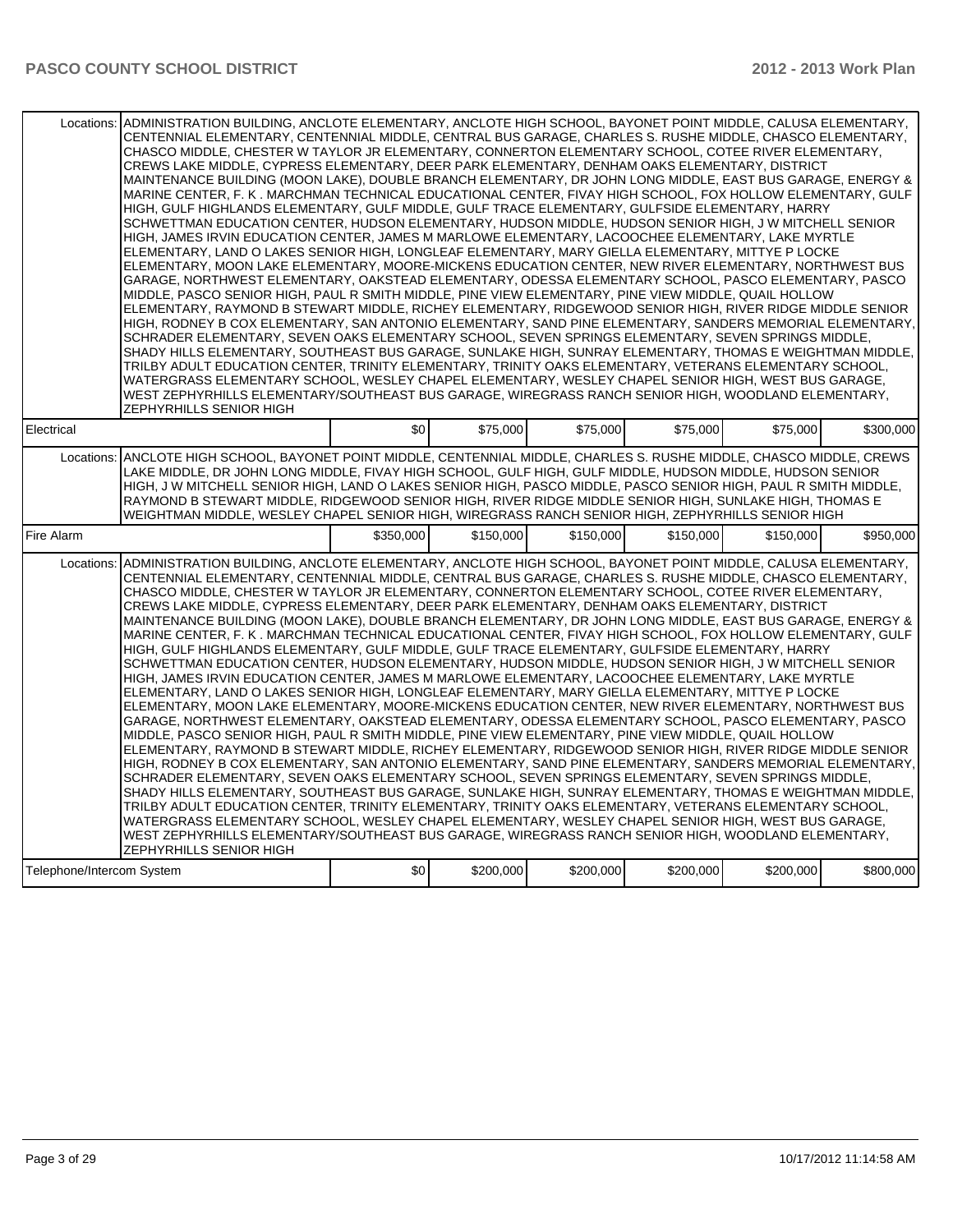| Locations:                       | ADMINISTRATION BUILDING, ANCLOTE ELEMENTARY, ANCLOTE HIGH SCHOOL, BAYONET POINT MIDDLE, CALUSA ELEMENTARY,<br>CENTENNIAL ELEMENTARY, CENTENNIAL MIDDLE, CENTRAL BUS GARAGE, CHARLES S. RUSHE MIDDLE, CHASCO ELEMENTARY,<br>CHASCO MIDDLE, CHESTER W TAYLOR JR ELEMENTARY, COTEE RIVER ELEMENTARY, CREWS LAKE MIDDLE, CYPRESS<br>ELEMENTARY, DEER PARK ELEMENTARY, DENHAM OAKS ELEMENTARY, DISTRICT MAINTENANCE BUILDING (MOON LAKE),<br>DOUBLE BRANCH ELEMENTARY, DR JOHN LONG MIDDLE, EAST BUS GARAGE, ENERGY & MARINE CENTER, F. K. MARCHMAN<br>TECHNICAL EDUCATIONAL CENTER, FOX HOLLOW ELEMENTARY, GULF HIGH, GULF HIGHLANDS ELEMENTARY, GULF MIDDLE,<br>GULF TRACE ELEMENTARY, GULFSIDE ELEMENTARY, HARRY SCHWETTMAN EDUCATION CENTER, HUDSON ELEMENTARY,<br>HUDSON MIDDLE, HUDSON SENIOR HIGH, J W MITCHELL SENIOR HIGH, JAMES IRVIN EDUCATION CENTER, JAMES M MARLOWE<br>ELEMENTARY, LACOOCHEE ELEMENTARY, LAKE MYRTLE ELEMENTARY, LAND O LAKES SENIOR HIGH, LONGLEAF ELEMENTARY,<br>MARY GIELLA ELEMENTARY, MITTYE P LOCKE ELEMENTARY, MOON LAKE ELEMENTARY, MOORE-MICKENS EDUCATION CENTER,<br>NEW RIVER ELEMENTARY, NORTHWEST BUS GARAGE, NORTHWEST ELEMENTARY, OAKSTEAD ELEMENTARY, PASCO<br>ELEMENTARY, PASCO MIDDLE, PASCO SENIOR HIGH, PAUL R SMITH MIDDLE, PINE VIEW ELEMENTARY, PINE VIEW MIDDLE, QUAIL<br>HOLLOW ELEMENTARY, RAYMOND B STEWART MIDDLE, RICHEY ELEMENTARY, RIDGEWOOD SENIOR HIGH, RIVER RIDGE MIDDLE<br>SENIOR HIGH. RODNEY B COX ELEMENTARY. SAN ANTONIO ELEMENTARY. SAND PINE ELEMENTARY. SANDERS MEMORIAL<br>ELEMENTARY, SCHRADER ELEMENTARY, SEVEN OAKS ELEMENTARY SCHOOL, SEVEN SPRINGS ELEMENTARY, SEVEN SPRINGS<br>MIDDLE, SHADY HILLS ELEMENTARY, SOUTHEAST BUS GARAGE, SUNLAKE HIGH, SUNRAY ELEMENTARY, THOMAS E WEIGHTMAN<br>MIDDLE, TRILBY ADULT EDUCATION CENTER, TRINITY ELEMENTARY, TRINITY OAKS ELEMENTARY, VETERANS ELEMENTARY<br>SCHOOL, WATERGRASS ELEMENTARY SCHOOL, WESLEY CHAPEL ELEMENTARY, WESLEY CHAPEL SENIOR HIGH, WEST BUS<br>GARAGE, WEST ZEPHYRHILLS ELEMENTARY/SOUTHEAST BUS GARAGE, WIREGRASS RANCH SENIOR HIGH, WOODLAND<br>ELEMENTARY, ZEPHYRHILLS SENIOR HIGH                                                                                         |             |             |             |             |             |              |
|----------------------------------|-------------------------------------------------------------------------------------------------------------------------------------------------------------------------------------------------------------------------------------------------------------------------------------------------------------------------------------------------------------------------------------------------------------------------------------------------------------------------------------------------------------------------------------------------------------------------------------------------------------------------------------------------------------------------------------------------------------------------------------------------------------------------------------------------------------------------------------------------------------------------------------------------------------------------------------------------------------------------------------------------------------------------------------------------------------------------------------------------------------------------------------------------------------------------------------------------------------------------------------------------------------------------------------------------------------------------------------------------------------------------------------------------------------------------------------------------------------------------------------------------------------------------------------------------------------------------------------------------------------------------------------------------------------------------------------------------------------------------------------------------------------------------------------------------------------------------------------------------------------------------------------------------------------------------------------------------------------------------------------------------------------------------------------------------------------------------------------------------------------------------------------------------------------------------------------------------------------------------|-------------|-------------|-------------|-------------|-------------|--------------|
| <b>Closed Circuit Television</b> |                                                                                                                                                                                                                                                                                                                                                                                                                                                                                                                                                                                                                                                                                                                                                                                                                                                                                                                                                                                                                                                                                                                                                                                                                                                                                                                                                                                                                                                                                                                                                                                                                                                                                                                                                                                                                                                                                                                                                                                                                                                                                                                                                                                                                         | \$362,298   | \$100,000   | \$100,000   | \$100,000   | \$100,000   | \$762,298    |
|                                  | Locations: ADMINISTRATION BUILDING, ANCLOTE ELEMENTARY, ANCLOTE HIGH SCHOOL, BAYONET POINT MIDDLE, CALUSA ELEMENTARY,<br>CENTENNIAL ELEMENTARY, CENTENNIAL MIDDLE, CENTRAL BUS GARAGE, CHARLES S. RUSHE MIDDLE, CHASCO ELEMENTARY,<br>CHASCO MIDDLE, CHESTER W TAYLOR JR ELEMENTARY, CONNERTON ELEMENTARY SCHOOL, COTEE RIVER ELEMENTARY,<br>CREWS LAKE MIDDLE, CYPRESS ELEMENTARY, DEER PARK ELEMENTARY, DENHAM OAKS ELEMENTARY, DISTRICT<br>MAINTENANCE BUILDING (MOON LAKE), DOUBLE BRANCH ELEMENTARY, DR JOHN LONG MIDDLE, EAST BUS GARAGE, ENERGY &<br>MARINE CENTER, F. K. MARCHMAN TECHNICAL EDUCATIONAL CENTER, FIVAY HIGH SCHOOL, FOX HOLLOW ELEMENTARY, GULF<br>HIGH, GULF HIGHLANDS ELEMENTARY, GULF MIDDLE, GULF TRACE ELEMENTARY, GULFSIDE ELEMENTARY, HARRY<br>SCHWETTMAN EDUCATION CENTER, HUDSON ELEMENTARY, HUDSON MIDDLE, HUDSON SENIOR HIGH, J W MITCHELL SENIOR<br>HIGH, JAMES IRVIN EDUCATION CENTER, JAMES M MARLOWE ELEMENTARY, LACOOCHEE ELEMENTARY, LAKE MYRTLE<br>ELEMENTARY, LAND O LAKES SENIOR HIGH, LONGLEAF ELEMENTARY, MARY GIELLA ELEMENTARY, MITTYE P LOCKE<br>ELEMENTARY, MOON LAKE ELEMENTARY, MOORE-MICKENS EDUCATION CENTER, NEW RIVER ELEMENTARY, NORTHWEST BUS<br>GARAGE, NORTHWEST ELEMENTARY, OAKSTEAD ELEMENTARY, ODESSA ELEMENTARY SCHOOL, PASCO ELEMENTARY, PASCO<br>MIDDLE, PASCO SENIOR HIGH, PAUL R SMITH MIDDLE, PINE VIEW ELEMENTARY, PINE VIEW MIDDLE, QUAIL HOLLOW<br>ELEMENTARY, RAYMOND B STEWART MIDDLE, RICHEY ELEMENTARY, RIDGEWOOD SENIOR HIGH, RIVER RIDGE MIDDLE SENIOR<br>HIGH, RODNEY B COX ELEMENTARY, SAN ANTONIO ELEMENTARY, SAND PINE ELEMENTARY, SANDERS MEMORIAL ELEMENTARY,<br>SCHRADER ELEMENTARY, SEVEN OAKS ELEMENTARY SCHOOL, SEVEN SPRINGS ELEMENTARY, SEVEN SPRINGS MIDDLE,<br>SHADY HILLS ELEMENTARY, SOUTHEAST BUS GARAGE, SUNLAKE HIGH, SUNRAY ELEMENTARY, THOMAS E WEIGHTMAN MIDDLE,<br>TRILBY ADULT EDUCATION CENTER, TRINITY ELEMENTARY, TRINITY OAKS ELEMENTARY, VETERANS ELEMENTARY SCHOOL,<br>WATERGRASS ELEMENTARY SCHOOL, WESLEY CHAPEL ELEMENTARY, WESLEY CHAPEL SENIOR HIGH, WEST BUS GARAGE,<br>WEST ZEPHYRHILLS ELEMENTARY/SOUTHEAST BUS GARAGE, WIREGRASS RANCH SENIOR HIGH, WOODLAND ELEMENTARY,<br>ZEPHYRHILLS SENIOR HIGH |             |             |             |             |             |              |
| <b>Paint</b>                     |                                                                                                                                                                                                                                                                                                                                                                                                                                                                                                                                                                                                                                                                                                                                                                                                                                                                                                                                                                                                                                                                                                                                                                                                                                                                                                                                                                                                                                                                                                                                                                                                                                                                                                                                                                                                                                                                                                                                                                                                                                                                                                                                                                                                                         | \$939,130   | \$600,000   | \$900,000   | \$600,000   | \$600,000   | \$3,639,130  |
|                                  | Locations: ADMINISTRATION BUILDING, ANCLOTE ELEMENTARY, ANCLOTE HIGH SCHOOL, BAYONET POINT MIDDLE, CALUSA ELEMENTARY,<br>CENTENNIAL ELEMENTARY, CENTENNIAL MIDDLE, CENTRAL BUS GARAGE, CHARLES S. RUSHE MIDDLE, CHASCO ELEMENTARY,<br>CHASCO MIDDLE, CHESTER W TAYLOR JR ELEMENTARY, CONNERTON ELEMENTARY SCHOOL, COTEE RIVER ELEMENTARY,<br>CREWS LAKE MIDDLE, CYPRESS ELEMENTARY, DEER PARK ELEMENTARY, DENHAM OAKS ELEMENTARY, DISTRICT<br>MAINTENANCE BUILDING (MOON LAKE), DOUBLE BRANCH ELEMENTARY, DR JOHN LONG MIDDLE, EAST BUS GARAGE, ENERGY &<br>MARINE CENTER, F. K. MARCHMAN TECHNICAL EDUCATIONAL CENTER, FIVAY HIGH SCHOOL, FOX HOLLOW ELEMENTARY, GULF<br>HIGH. GULF HIGHLANDS ELEMENTARY. GULF MIDDLE. GULF TRACE ELEMENTARY. GULFSIDE ELEMENTARY. HARRY<br>SCHWETTMAN EDUCATION CENTER, HUDSON ELEMENTARY, HUDSON MIDDLE, HUDSON SENIOR HIGH, J W MITCHELL SENIOR<br>HIGH, JAMES IRVIN EDUCATION CENTER, JAMES M MARLOWE ELEMENTARY, LACOOCHEE ELEMENTARY, LAKE MYRTLE<br>ELEMENTARY, LAND O LAKES SENIOR HIGH, LONGLEAF ELEMENTARY, MARY GIELLA ELEMENTARY, MITTYE P LOCKE<br>ELEMENTARY, MOON LAKE ELEMENTARY, MOORE-MICKENS EDUCATION CENTER, NEW RIVER ELEMENTARY, NORTHWEST BUS<br>GARAGE, NORTHWEST ELEMENTARY, OAKSTEAD ELEMENTARY, ODESSA ELEMENTARY SCHOOL, PASCO ELEMENTARY, PASCO<br>MIDDLE, PASCO SENIOR HIGH, PAUL R SMITH MIDDLE, PINE VIEW ELEMENTARY, PINE VIEW MIDDLE, QUAIL HOLLOW<br>ELEMENTARY, RAYMOND B STEWART MIDDLE, RICHEY ELEMENTARY, RIDGEWOOD SENIOR HIGH, RIVER RIDGE MIDDLE SENIOR<br>HIGH. RODNEY B COX ELEMENTARY. SAN ANTONIO ELEMENTARY. SAND PINE ELEMENTARY. SANDERS MEMORIAL ELEMENTARY.<br>SCHRADER ELEMENTARY, SEVEN OAKS ELEMENTARY SCHOOL, SEVEN SPRINGS ELEMENTARY, SEVEN SPRINGS MIDDLE,<br>SHADY HILLS ELEMENTARY, SOUTHEAST BUS GARAGE, SUNLAKE HIGH, SUNRAY ELEMENTARY, THOMAS E WEIGHTMAN MIDDLE,<br>TRILBY ADULT EDUCATION CENTER, TRINITY ELEMENTARY, TRINITY OAKS ELEMENTARY, VETERANS ELEMENTARY SCHOOL,<br>WATERGRASS ELEMENTARY SCHOOL, WESLEY CHAPEL ELEMENTARY, WESLEY CHAPEL SENIOR HIGH, WEST BUS GARAGE,<br>WEST ZEPHYRHILLS ELEMENTARY/SOUTHEAST BUS GARAGE, WIREGRASS RANCH SENIOR HIGH, WOODLAND ELEMENTARY,<br>ZEPHYRHILLS SENIOR HIGH |             |             |             |             |             |              |
| Maintenance/Repair               |                                                                                                                                                                                                                                                                                                                                                                                                                                                                                                                                                                                                                                                                                                                                                                                                                                                                                                                                                                                                                                                                                                                                                                                                                                                                                                                                                                                                                                                                                                                                                                                                                                                                                                                                                                                                                                                                                                                                                                                                                                                                                                                                                                                                                         | \$1,527,500 | \$3,536,188 | \$4,265,414 | \$3,686,789 | \$2,000,000 | \$15,015,891 |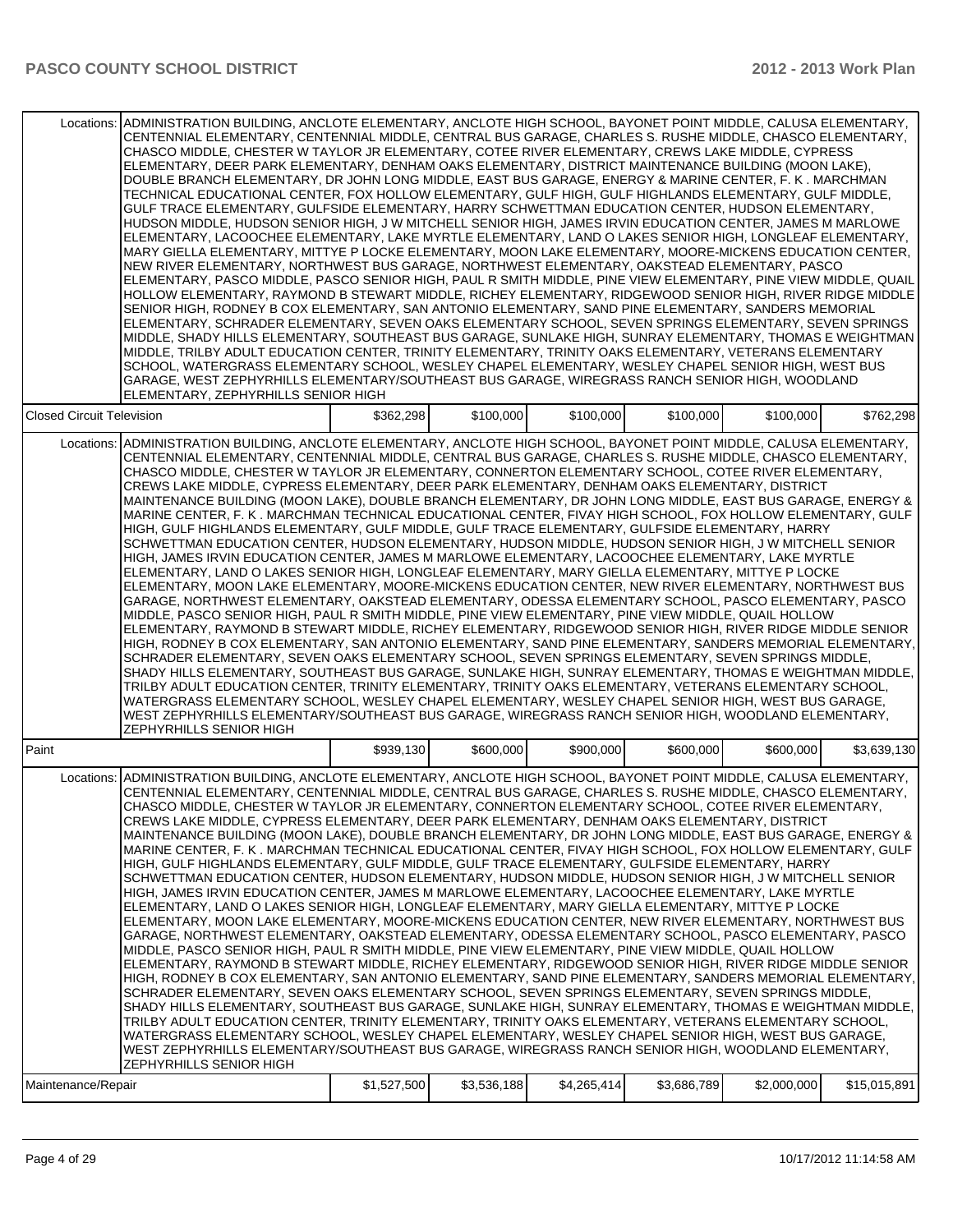Locations: ADMINISTRATION BUILDING, ANCLOTE ELEMENTARY, BAYONET POINT MIDDLE, CALUSA ELEMENTARY, CENTENNIAL ELEMENTARY, CENTENNIAL MIDDLE, CENTRAL BUS GARAGE, CHASCO ELEMENTARY, CHASCO MIDDLE, CHESTER W TAYLOR JR ELEMENTARY, COTEE RIVER ELEMENTARY, CYPRESS ELEMENTARY, DEER PARK ELEMENTARY, DENHAM OAKS ELEMENTARY, DISTRICT MAINTENANCE BUILDING (MOON LAKE), EAST BUS GARAGE, ENERGY & MARINE CENTER, F. K . MARCHMAN TECHNICAL EDUCATIONAL CENTER, FOX HOLLOW ELEMENTARY, GULF HIGH, GULF MIDDLE, GULFSIDE ELEMENTARY, HARRY SCHWETTMAN EDUCATION CENTER, HUDSON ELEMENTARY, HUDSON MIDDLE, HUDSON SENIOR HIGH, J W MITCHELL SENIOR HIGH, JAMES IRVIN EDUCATION CENTER, JAMES M MARLOWE ELEMENTARY, LACOOCHEE ELEMENTARY, LAKE MYRTLE ELEMENTARY, LAND O LAKES SENIOR HIGH, LONGLEAF ELEMENTARY, MARY GIELLA ELEMENTARY, MITTYE P LOCKE ELEMENTARY, MOON LAKE ELEMENTARY, MOORE-MICKENS EDUCATION CENTER, NORTHWEST BUS GARAGE, NORTHWEST ELEMENTARY, OAKSTEAD ELEMENTARY, PASCO ELEMENTARY, PASCO MIDDLE, PASCO SENIOR HIGH, PINE VIEW ELEMENTARY, PINE VIEW MIDDLE, QUAIL HOLLOW ELEMENTARY, RAYMOND B STEWART MIDDLE, RICHEY ELEMENTARY, RIDGEWOOD SENIOR HIGH, RIVER RIDGE MIDDLE SENIOR HIGH, RODNEY B COX ELEMENTARY, SAN ANTONIO ELEMENTARY, SAND PINE ELEMENTARY, SANDERS MEMORIAL ELEMENTARY, SCHRADER ELEMENTARY, SEVEN OAKS ELEMENTARY SCHOOL, SEVEN SPRINGS ELEMENTARY, SEVEN SPRINGS MIDDLE, SHADY HILLS ELEMENTARY, SOUTHEAST BUS GARAGE, SUNLAKE HIGH, SUNRAY ELEMENTARY, THOMAS E WEIGHTMAN MIDDLE, TRINITY ELEMENTARY, TRINITY OAKS ELEMENTARY, WESLEY CHAPEL ELEMENTARY, WESLEY CHAPEL SENIOR HIGH, WEST BUS GARAGE, WEST ZEPHYRHILLS ELEMENTARY/SOUTHEAST BUS GARAGE, WIREGRASS RANCH SENIOR HIGH, WOODLAND ELEMENTARY, ZEPHYRHILLS SENIOR HIGH

|  | Total:<br>Sub | \$6,859,476 | 1.6881<br>\$9,001 | \$10.041.939 | \$9,174,890 | \$5,982,556 | \$41,060,549 |
|--|---------------|-------------|-------------------|--------------|-------------|-------------|--------------|
|--|---------------|-------------|-------------------|--------------|-------------|-------------|--------------|

| <b>IPECO Maintenance Expenditures</b> | \$0 <sub>1</sub> | \$0          | \$1,631,364  | \$1.912.311  | \$2,111,586 | \$5,655,261  |
|---------------------------------------|------------------|--------------|--------------|--------------|-------------|--------------|
| 1.50 Mill Sub Total: I                | \$10,062,433     | \$11,851,688 | \$11,660,575 | \$10,112,579 | \$4,470,970 | \$48,158,245 |

| <b>Other Items</b>                                                                                                                                                                                                                                                                                                                                                                                                                                                                                                                                                                                                                                                                                                                                                                                                                                                                                                                                                                                                                                                                       | $2012 - 2013$<br><b>Actual Budget</b> | $2013 - 2014$<br>Projected | $2014 - 2015$<br>Projected | $2015 - 2016$<br>Projected | $2016 - 2017$<br>Projected | Total       |
|------------------------------------------------------------------------------------------------------------------------------------------------------------------------------------------------------------------------------------------------------------------------------------------------------------------------------------------------------------------------------------------------------------------------------------------------------------------------------------------------------------------------------------------------------------------------------------------------------------------------------------------------------------------------------------------------------------------------------------------------------------------------------------------------------------------------------------------------------------------------------------------------------------------------------------------------------------------------------------------------------------------------------------------------------------------------------------------|---------------------------------------|----------------------------|----------------------------|----------------------------|----------------------------|-------------|
| Athletic Improvements                                                                                                                                                                                                                                                                                                                                                                                                                                                                                                                                                                                                                                                                                                                                                                                                                                                                                                                                                                                                                                                                    | \$1,315,648                           | \$1,000,000                | \$1,200,000                | \$1,000,000                | \$200,000                  | \$4,715,648 |
| Locations ANCLOTE HIGH SCHOOL, BAYONET POINT MIDDLE, CENTENNIAL MIDDLE, CHARLES S. RUSHE MIDDLE, CHASCO MIDDLE,<br>CREWS LAKE MIDDLE, DR JOHN LONG MIDDLE, FIVAY HIGH SCHOOL, GULF HIGH, GULF MIDDLE, HUDSON MIDDLE, HUDSON<br>SENIOR HIGH, J W MITCHELL SENIOR HIGH, LAND O LAKES SENIOR HIGH, PASCO MIDDLE, PASCO SENIOR HIGH, PAUL R SMITH<br>MIDDLE, PINE VIEW MIDDLE, RAYMOND B STEWART MIDDLE, RIDGEWOOD SENIOR HIGH, RIVER RIDGE MIDDLE SENIOR HIGH,<br>SEVEN SPRINGS MIDDLE, SUNLAKE HIGH, THOMAS E WEIGHTMAN MIDDLE, WESLEY CHAPEL SENIOR HIGH, WIREGRASS<br>RANCH SENIOR HIGH, ZEPHYRHILLS SENIOR HIGH                                                                                                                                                                                                                                                                                                                                                                                                                                                                         |                                       |                            |                            |                            |                            |             |
| l Cafeteria Renovations                                                                                                                                                                                                                                                                                                                                                                                                                                                                                                                                                                                                                                                                                                                                                                                                                                                                                                                                                                                                                                                                  | \$897,309                             | \$1,000,000                | \$1,200,000                | \$1,000,000                | \$200,000                  | \$4,297,309 |
| Locations BAYONET POINT MIDDLE, CHESTER W TAYLOR JR ELEMENTARY, COTEE RIVER ELEMENTARY, CYPRESS ELEMENTARY, DEER<br>PARK ELEMENTARY, FOX HOLLOW ELEMENTARY, GULF HIGH, GULFSIDE ELEMENTARY, HUDSON ELEMENTARY, HUDSON<br>MIDDLE, J W MITCHELL SENIOR HIGH, LAKE MYRTLE ELEMENTARY, LONGLEAF ELEMENTARY, PASCO MIDDLE, PINE VIEW<br>MIDDLE, RIDGEWOOD SENIOR HIGH, RIVER RIDGE MIDDLE SENIOR HIGH, RODNEY B COX ELEMENTARY, SCHRADER<br>ELEMENTARY, SEVEN SPRINGS MIDDLE, SHADY HILLS ELEMENTARY, SUNRAY ELEMENTARY, THOMAS E WEIGHTMAN MIDDLE,<br>TRINITY ELEMENTARY, WESLEY CHAPEL SENIOR HIGH, WEST ZEPHYRHILLS ELEMENTARY/SOUTHEAST BUS GARAGE,<br>WOODLAND ELEMENTARY, ZEPHYRHILLS SENIOR HIGH                                                                                                                                                                                                                                                                                                                                                                                       |                                       |                            |                            |                            |                            |             |
| <b>LCD'S Projectors Improvements</b>                                                                                                                                                                                                                                                                                                                                                                                                                                                                                                                                                                                                                                                                                                                                                                                                                                                                                                                                                                                                                                                     | \$250,000                             | \$350,000                  | \$350,000                  | \$350,000                  | \$50,000                   | \$1,350,000 |
| Locations ANCLOTE ELEMENTARY, BAYONET POINT MIDDLE, CALUSA ELEMENTARY, CENTENNIAL ELEMENTARY, CENTENNIAL MIDDLE,<br>CHASCO ELEMENTARY. CHASCO MIDDLE. CHESTER W TAYLOR JR ELEMENTARY. COTEE RIVER ELEMENTARY. CYPRESS<br>ELEMENTARY, DEER PARK ELEMENTARY, DENHAM OAKS ELEMENTARY, FOX HOLLOW ELEMENTARY, GULF HIGH, GULFSIDE<br>ELEMENTARY, HUDSON MIDDLE, HUDSON SENIOR HIGH, J W MITCHELL SENIOR HIGH, LAKE MYRTLE ELEMENTARY, LONGLEAF<br>ELEMENTARY, MARY GIELLA ELEMENTARY, MOON LAKE ELEMENTARY, NORTHWEST ELEMENTARY, PASCO MIDDLE, PINE<br>VIEW ELEMENTARY. PINE VIEW MIDDLE, QUAIL HOLLOW ELEMENTARY. RAYMOND B STEWART MIDDLE, RIVER RIDGE MIDDLE<br>SENIOR HIGH, SAN ANTONIO ELEMENTARY, SAND PINE ELEMENTARY, SCHRADER ELEMENTARY, SEVEN OAKS ELEMENTARY<br>SCHOOL, SEVEN SPRINGS ELEMENTARY, SEVEN SPRINGS MIDDLE, SHADY HILLS ELEMENTARY, SUNRAY ELEMENTARY,<br>THOMAS E WEIGHTMAN MIDDLE, TRINITY ELEMENTARY, WESLEY CHAPEL ELEMENTARY, WESLEY CHAPEL SENIOR HIGH,<br>WEST ZEPHYRHILLS ELEMENTARY/SOUTHEAST BUS GARAGE. WIREGRASS RANCH SENIOR HIGH. WOODLAND ELEMENTARY |                                       |                            |                            |                            |                            |             |
| Playground Renovations                                                                                                                                                                                                                                                                                                                                                                                                                                                                                                                                                                                                                                                                                                                                                                                                                                                                                                                                                                                                                                                                   | \$250,000                             | \$250,000                  | \$250,000                  | \$250,000                  | \$50,000                   | \$1,050,000 |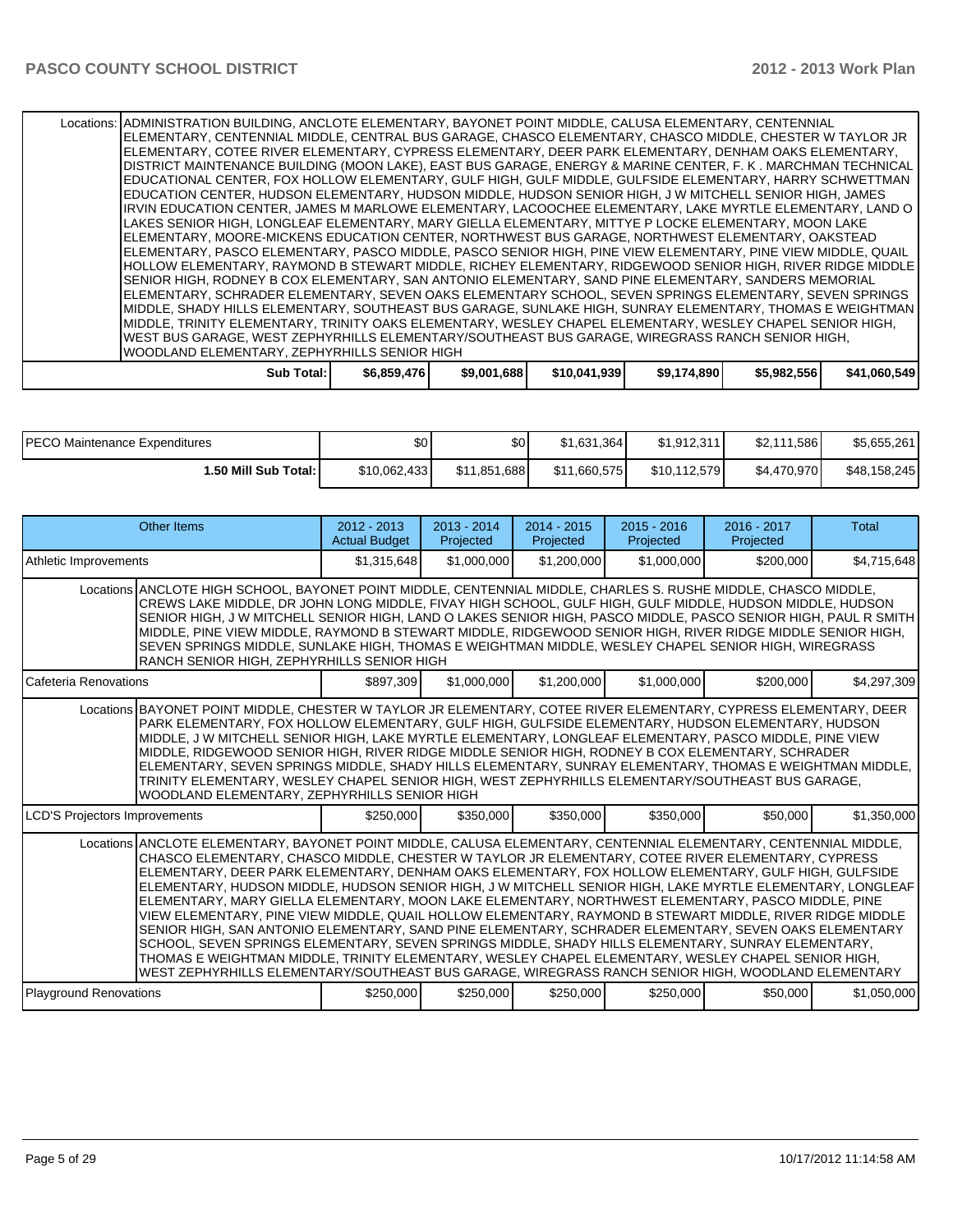| Locations GULF TRACE ELEMENTARY | \$490,000<br>\$250,000<br>\$250,000<br>\$250,000<br>\$1,340,000<br>\$100,000<br><b>Traffic Improvements</b> |
|---------------------------------|-------------------------------------------------------------------------------------------------------------|
|                                 |                                                                                                             |

#### **Local 1.50 Mill Expenditure For Maintenance, Repair and Renovation**

Anticipated expenditures expected from local funding sources over the years covered by the current work plan.

| Item                                                         | 2012 - 2013<br><b>Actual Budget</b> | $2013 - 2014$<br>Projected | 2014 - 2015<br>Projected | 2015 - 2016<br>Projected | 2016 - 2017<br>Projected | <b>Total</b>  |
|--------------------------------------------------------------|-------------------------------------|----------------------------|--------------------------|--------------------------|--------------------------|---------------|
| Remaining Maint and Repair from 1.5 Mills                    | \$10,062,433                        | \$11,851,688               | \$11,660,575             | \$10,112,579             | \$4,470,970              | \$48,158,245  |
| Maintenance/Repair Salaries                                  | \$0                                 | \$0                        | \$0                      | \$0                      | \$0                      | \$0           |
| <b>School Bus Purchases</b>                                  | \$1,000,000                         | \$1,500,000                | \$1,700,000              | \$1,000,000              | \$500,000                | \$5,700,000   |
| <b>Other Vehicle Purchases</b>                               | \$200,000                           | \$255,000                  | \$260,100                | \$200,000                | \$100,000                | \$1,015,100   |
| Capital Outlay Equipment                                     | \$7,098,930                         | \$8,161,750                | \$8,406,603              | \$8,500,000              | \$5,500,000              | \$37,667,283  |
| Rent/Lease Payments                                          | \$0                                 | \$0                        | \$0                      | \$0                      | \$0                      | \$0           |
| <b>COP Debt Service</b>                                      | \$21,371,290                        | \$24,213,293               | \$24,279,900             | \$24,356,697             | \$24,443,804             | \$118,664,984 |
| Rent/Lease Relocatables                                      | \$200,000                           | \$220,000                  | \$250,000                | \$275,000                | \$300,000                | \$1,245,000   |
| <b>Environmental Problems</b>                                | \$200,000                           | \$204,000                  | \$208,080                | \$212,242                | \$216,486                | \$1,040,808   |
| ls.1011.14 Debt Service                                      | \$0                                 | \$0                        | \$0                      | \$0                      | \$0                      | \$0           |
| <b>Special Facilities Construction Account</b>               | \$0                                 | \$0                        | \$0                      | \$0                      | \$0                      | \$0           |
| Premiums for Property Casualty Insurance - 1011.71<br>(4a,b) | \$0                                 | \$0                        | \$0                      | \$0                      | \$0                      | \$0           |
| Qualified School Construction Bonds (QSCB)                   | \$0                                 | \$0                        | \$0                      | \$0                      | \$0                      | \$0           |
| Qualified Zone Academy Bonds (QZAB)                          | \$0                                 | $\mathcal{S}$              | \$0                      | \$0                      | \$0                      | \$0           |
| Sales Tax Bond Payments                                      | \$13,902,250                        | \$13,883,375               | \$13,863,125             | \$0                      | \$0                      | \$41,648,750  |
| Telecom Remodeling/Renovations                               | \$700,000                           | \$1,102,500                | \$1,157,625              | \$1,215,506              | \$800,000                | \$4,975,631   |
| <b>Completion Major Remodeling Projects</b>                  | \$1,510,284                         | \$0                        | \$0                      | \$0                      | \$0                      | \$1,510,284   |
| <b>Local Expenditure Totals:</b>                             | \$56,245,187                        | \$61,391,606               | \$61,786,008             | \$45,872,024             | \$36,331,260             | \$261,626,085 |

## **Revenue**

## **1.50 Mill Revenue Source**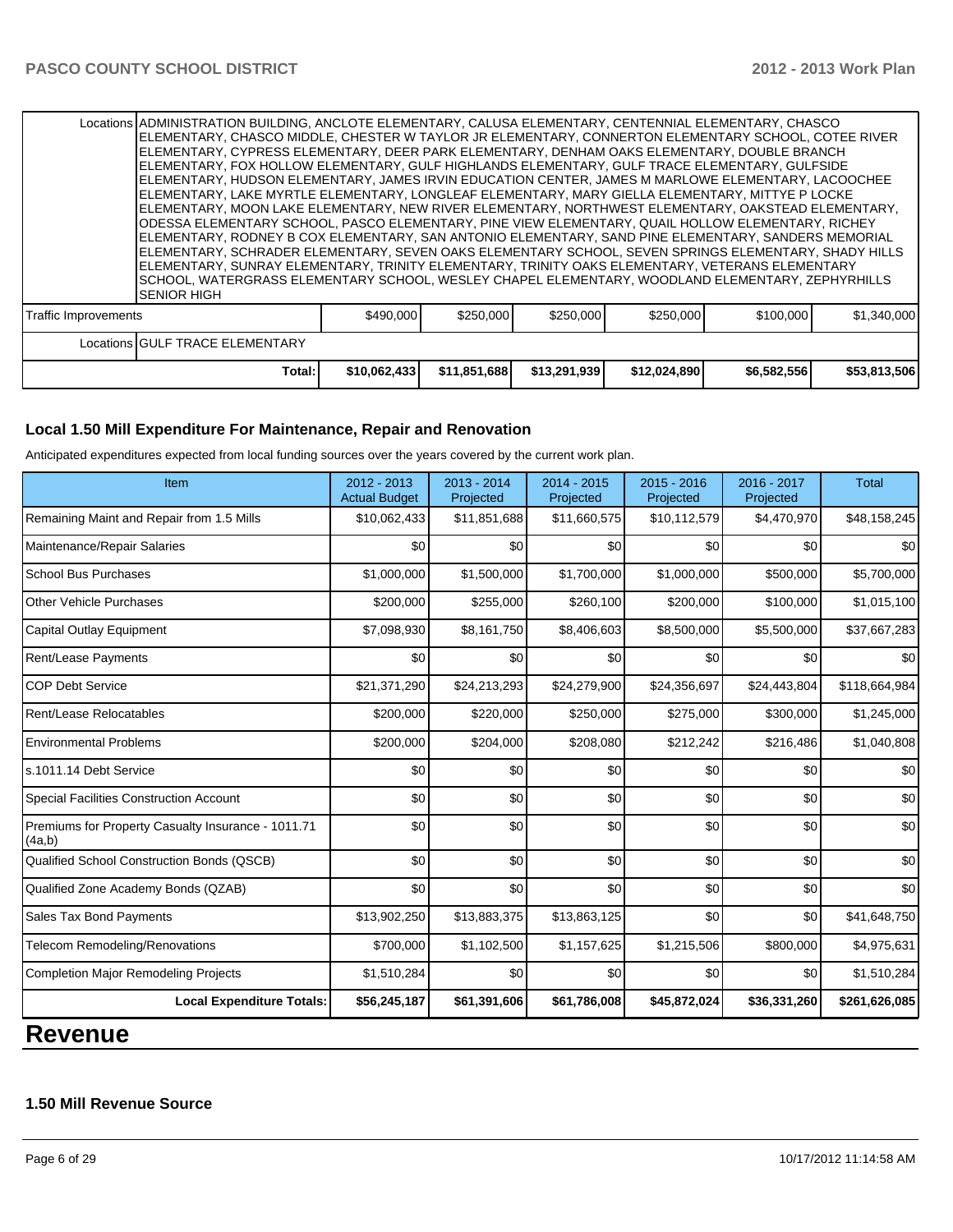Schedule of Estimated Capital Outlay Revenue from each currently approved source which is estimated to be available for expenditures on the projects included in the tentative district facilities work program. All amounts are NET after considering carryover balances, interest earned, new COP's, 1011.14 and 1011.15 loans, etc. Districts cannot use 1.5-Mill funds for salaries except for those explicitly associated with maintenance/repair projects. (1011.71 (5), F.S.)

| <b>Item</b>                                                                         | Fund | $2012 - 2013$<br><b>Actual Value</b> | $2013 - 2014$<br>Projected | $2014 - 2015$<br>Projected | $2015 - 2016$<br>Projected | 2016 - 2017<br>Projected | Total             |
|-------------------------------------------------------------------------------------|------|--------------------------------------|----------------------------|----------------------------|----------------------------|--------------------------|-------------------|
| (1) Non-exempt property<br>lassessed valuation                                      |      | \$21,163,929,301                     | \$21,375,568,594           | \$21,589,324,280           | \$21,805,217,523           | \$22,023,269,698         | \$107,957,309,396 |
| (2) The Millege projected for<br>discretionary capital outlay per<br>ls.1011.71     |      | 1.50                                 | 1.50 I                     | 1.50                       | 1.50                       | 1.50                     |                   |
| $(3)$ Full value of the 1.50-Mill<br>discretionary capital outlay per<br>ls.1011.71 |      | \$35,555,401                         | \$35.910.955               | \$36,270,065               | \$36,632,765               | \$36.999.093             | \$181,368,279     |
| $(4)$ Value of the portion of the 1.50<br>I-Mill ACTUALLY levied                    | 370  | \$30,476,058                         | \$30.780.819               | \$31,088,627               | \$31,399,513               | \$31,713,508             | \$155,458,525     |
| $(5)$ Difference of lines (3) and (4)                                               |      | \$5,079,343                          | \$5,130,136                | \$5,181,438                | \$5,233,252                | \$5,285,585              | \$25,909,754      |

## **PECO Revenue Source**

The figure in the row designated "PECO Maintenance" will be subtracted from funds available for new construction because PECO maintenance dollars cannot be used for new construction.

| Item                                 | Fund | $2012 - 2013$<br><b>Actual Budget</b> | $2013 - 2014$<br>Projected | $2014 - 2015$<br>Projected | $2015 - 2016$<br>Projected | $2016 - 2017$<br>Projected | Total       |
|--------------------------------------|------|---------------------------------------|----------------------------|----------------------------|----------------------------|----------------------------|-------------|
| <b>PECO New Construction</b>         | 340  | \$0                                   | \$0 I                      | \$210.896                  | \$71,452                   | \$0 <sub>1</sub>           | \$282,348   |
| <b>PECO Maintenance Expenditures</b> |      | \$0                                   | \$0                        | \$1,631,364                | \$1,912,311                | \$2,111,586                | \$5,655,261 |
|                                      |      | \$0                                   | \$0 I                      | \$1,842,260                | \$1,983,763                | \$2,111,586                | \$5,937,609 |

## **CO & DS Revenue Source**

Revenue from Capital Outlay and Debt Service funds.

| Item                                              | Fund | 2012 - 2013<br><b>Actual Budget</b> | $2013 - 2014$<br>Projected | $2014 - 2015$<br>Projected | $2015 - 2016$<br>Projected | $2016 - 2017$<br>Projected | Total       |
|---------------------------------------------------|------|-------------------------------------|----------------------------|----------------------------|----------------------------|----------------------------|-------------|
| CO & DS Cash Flow-through<br><b>I</b> Distributed | 360  | \$260.961                           | \$260.961                  | \$260,961                  | \$260,961                  | \$260.961                  | \$1,304,805 |
| ICO & DS Interest on<br>Undistributed CO          | 360  | \$27,062                            | \$27,062                   | \$27.062                   | \$27,062                   | \$27,062                   | \$135,310   |
|                                                   |      | \$288,023                           | \$288,023                  | \$288.023                  | \$288.023                  | \$288,023                  | \$1,440,115 |

#### **Fair Share Revenue Source**

All legally binding commitments for proportionate fair-share mitigation for impacts on public school facilities must be included in the 5-year district work program.

Nothing reported for this section.

#### **Sales Surtax Referendum**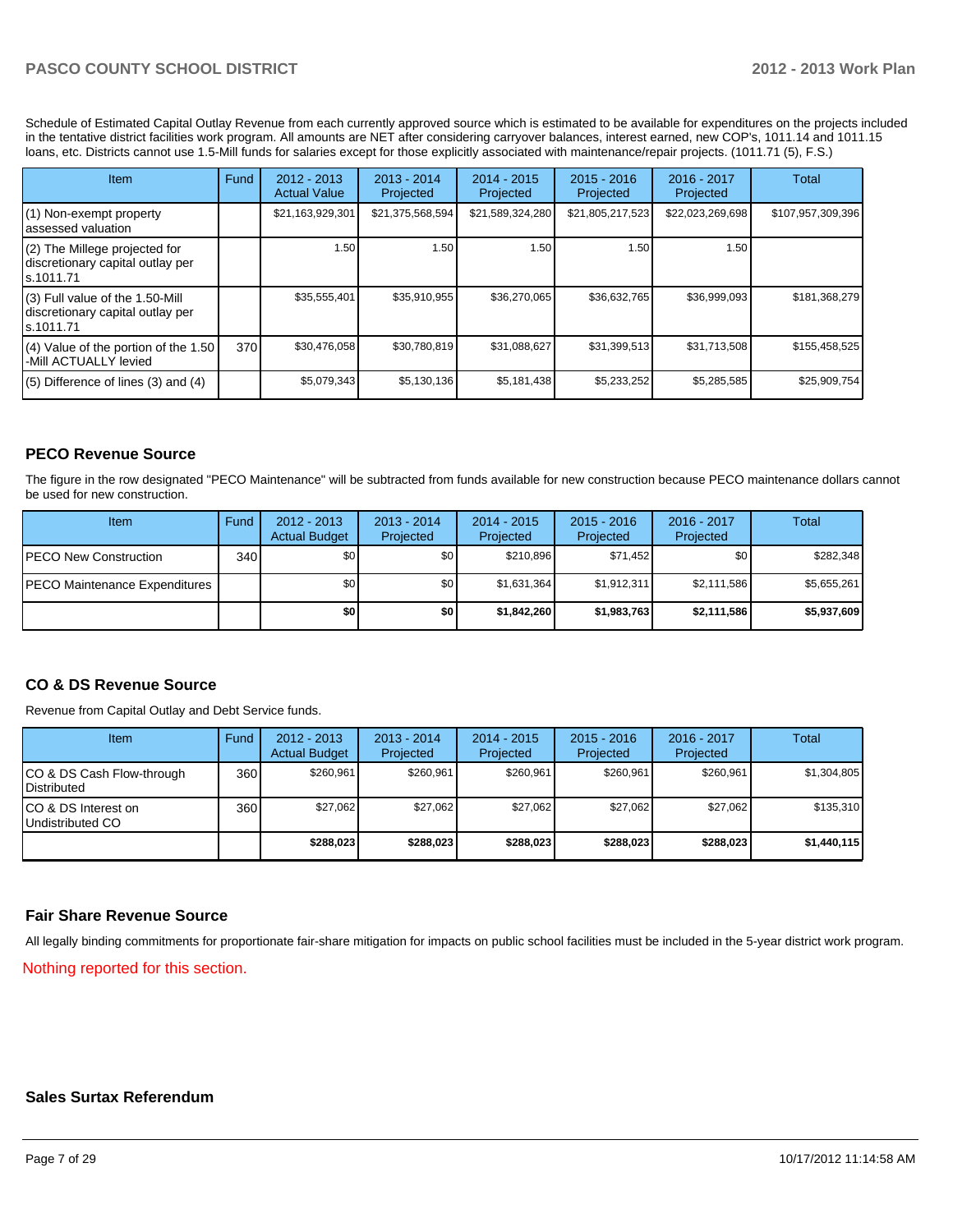Specific information about any referendum for a 1-cent or ½-cent surtax referendum during the previous year.

**Did the school district hold a surtax referendum during the past fiscal year 2011 - 2012?**

No

#### **Additional Revenue Source**

Any additional revenue sources

| Item                                                                                                                      | 2012 - 2013<br><b>Actual Value</b> | 2013 - 2014<br>Projected | 2014 - 2015<br>Projected | $2015 - 2016$<br>Projected | 2016 - 2017<br>Projected | <b>Total</b>  |
|---------------------------------------------------------------------------------------------------------------------------|------------------------------------|--------------------------|--------------------------|----------------------------|--------------------------|---------------|
| Proceeds from a s.1011.14/15 F.S. Loans                                                                                   | \$0                                | \$0                      | \$0                      | \$0                        | \$0                      | \$0           |
| District Bonds - Voted local bond<br>referendum proceeds per s.9, Art VII<br><b>State Constitution</b>                    | \$0                                | \$0                      | \$0                      | \$0                        | \$0                      | \$0           |
| Proceeds from Special Act Bonds                                                                                           | \$0                                | \$0                      | \$0                      | \$0                        | \$0                      | \$0           |
| Estimated Revenue from CO & DS Bond<br>Sale                                                                               | \$0                                | \$0                      | \$0                      | \$0                        | \$0                      | \$0           |
| Proceeds from Voted Capital<br>Improvements millage                                                                       | \$0                                | \$0                      | \$0                      | \$0                        | \$0                      | \$0           |
| Other Revenue for Other Capital Projects                                                                                  | \$0                                | \$0                      | \$0                      | \$0                        | \$0                      | \$0           |
| Proceeds from 1/2 cent sales surtax<br>authorized by school board                                                         | \$0                                | \$0                      | \$0                      | \$0                        | \$0                      | \$0           |
| Proceeds from local governmental<br>infrastructure sales surtax                                                           | \$21,151,784                       | \$21,599,421             | \$10,907,708             | \$0                        | \$0                      | \$53,658,913  |
| Proceeds from Certificates of<br>Participation (COP's) Sale                                                               | \$0                                | \$0                      | \$0                      | \$0                        | \$0                      | \$0           |
| Classrooms First Bond proceeds amount<br>authorized in FY 1997-98                                                         | \$0                                | \$0                      | \$0                      | \$0                        | \$0                      | \$0           |
| Classrooms for Kids                                                                                                       | \$0                                | \$0                      | \$0                      | \$0                        | \$0                      | \$0           |
| <b>District Equity Recognition</b>                                                                                        | \$0                                | \$0                      | \$0                      | \$0                        | \$0                      | \$0           |
| <b>Federal Grants</b>                                                                                                     | \$0                                | \$0                      | \$0                      | \$0                        | \$0                      | \$0           |
| Proportionate share mitigation (actual<br>cash revenue only, not in kind donations)                                       | \$0                                | \$0                      | \$0                      | \$0                        | \$0                      | \$0           |
| Impact fees received                                                                                                      | \$4,000,000                        | \$4,080,000              | \$4,161,600              | \$4,244,832                | \$4,329,729              | \$20,816,161  |
| Private donations                                                                                                         | \$0                                | \$0                      | \$0                      | \$0                        | \$0                      | \$0           |
| Grants from local governments or not-for-<br>profit organizations                                                         | \$0                                | \$0                      | \$0                      | \$0                        | \$0                      | \$0           |
| Interest, Including Profit On Investment                                                                                  | \$0                                | \$0                      | \$0                      | \$0                        | \$0                      | \$0           |
| Revenue from Bonds pledging proceeds<br>from 1 cent or 1/2 cent Sales Surtax                                              | \$0                                | \$0                      | \$0                      | \$0                        | \$0                      | \$0           |
| <b>Total Fund Balance Carried Forward</b>                                                                                 | \$141,795,742                      | \$99,786,825             | \$52,692,802             | \$10,298,153               | \$0                      | \$304,573,522 |
| General Capital Outlay Obligated Fund<br><b>Balance Carried Forward From Total</b><br><b>Fund Balance Carried Forward</b> | \$0                                | \$0                      | \$0                      | \$0                        | \$0                      | \$0           |
| <b>Special Facilities Construction Account</b>                                                                            | \$0                                | \$0                      | \$0                      | \$0                        | \$0                      | \$0           |
| One Cent - 1/2 Cent Sales Surtax Debt<br>Service From Total Fund Balance Carried<br>Forward                               | \$0                                | \$0                      | \$0                      | \$0                        | \$0                      | \$0           |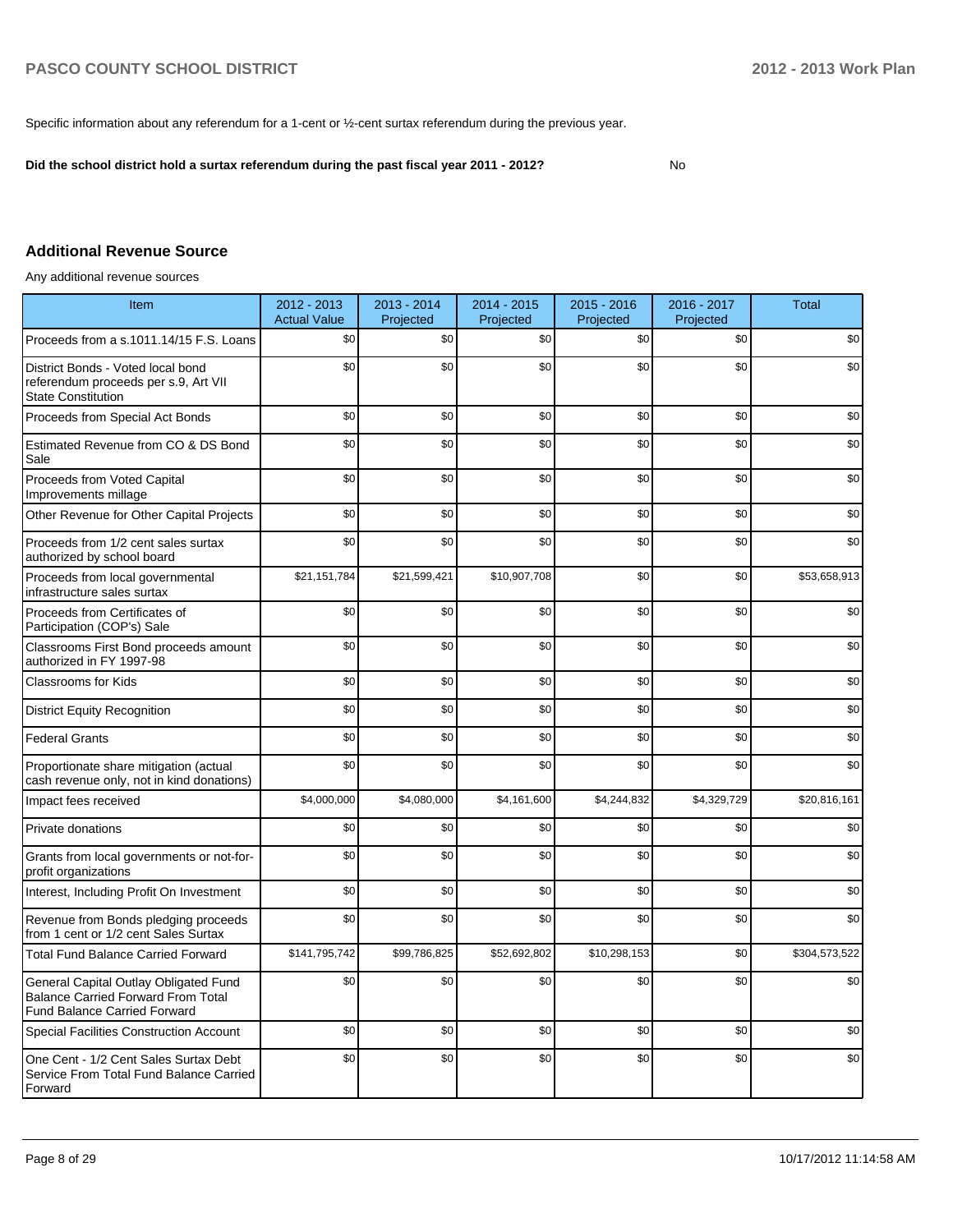| Capital Outlay Projects Funds Balance<br>Carried Forward From Total Fund<br><b>Balance Carried Forward</b> | (\$99,786,825) | (\$52,692,802) | (\$10,298,153) | ا 30         | \$0         | (\$162,777,780) |
|------------------------------------------------------------------------------------------------------------|----------------|----------------|----------------|--------------|-------------|-----------------|
| Subtotal                                                                                                   | \$67,160,701   | \$72.773.444   | \$57.463.957   | \$14.542.985 | \$4.329.729 | \$216,270,816   |

# **Total Revenue Summary**

| <b>Item Name</b>                                           | $2012 - 2013$<br><b>Budget</b> | $2013 - 2014$<br>Projected | $2014 - 2015$<br>Projected | $2015 - 2016$<br>Projected | 2016 - 2017<br>Projected | <b>Five Year Total</b> |
|------------------------------------------------------------|--------------------------------|----------------------------|----------------------------|----------------------------|--------------------------|------------------------|
| Local 1.5 Mill Discretionary Capital Outlay<br>Revenue     | \$30,476,058                   | \$30,780,819               | \$31,088,627               | \$31,399,513               | \$31,713,508             | \$155,458,525          |
| PECO and 1.5 Mill Maint and Other 1.5<br>Mill Expenditures | (S56, 245, 187)                | (S61, 391, 606)            | (S61,786,008)              | (\$45,872,024)             | (\$36,331,260)           | (\$261,626,085)        |
| IPECO Maintenance Revenue                                  | \$0                            | \$0 <sub>1</sub>           | \$1,631,364                | \$1.912.311                | \$2,111,586              | \$5,655,261            |
| Available 1.50 Mill for New<br><b>Construction</b>         | (\$25,769,129)                 | (\$30,610,787)             | ( \$30,697,381)            | (\$14,472,511)             | (\$4,617,752)            | ( \$106, 167, 560)     |

| <b>Item Name</b>                      | 2012 - 2013<br><b>Budget</b> | $2013 - 2014$<br>Projected | $2014 - 2015$<br>Projected | $2015 - 2016$<br>Projected | 2016 - 2017<br>Projected | <b>Five Year Total</b> |
|---------------------------------------|------------------------------|----------------------------|----------------------------|----------------------------|--------------------------|------------------------|
| ICO & DS Revenue                      | \$288,023                    | \$288,023                  | \$288,023                  | \$288,023                  | \$288,023                | \$1,440,115            |
| <b>IPECO New Construction Revenue</b> | \$0 <sub>1</sub>             | \$0                        | \$210.896                  | \$71,452                   | \$0                      | \$282,348              |
| IOther/Additional Revenue             | \$67.160.701                 | \$72.773.444               | \$57,463,957               | \$14,542,985               | \$4,329,729              | \$216,270,816          |
| <b>Total Additional Revenuel</b>      | \$67,448,724                 | \$73,061,467               | \$57,962,876               | \$14,902,460               | \$4,617,752              | \$217,993,279          |
| <b>Total Available Revenue</b>        | \$41,679,595                 | \$42,450,680               | \$27,265,495               | \$429,949                  | \$0                      | \$111,825,719          |

# **Project Schedules**

## **Capacity Project Schedules**

A schedule of capital outlay projects necessary to ensure the availability of satisfactory classrooms for the projected student enrollment in K-12 programs.

| <b>Project Description</b>                                                | Location  |                          | 2012 - 2013 | $2013 - 2014$ | $2014 - 2015$ | $2015 - 2016$ | 2016 - 2017 | Total            | Funded |
|---------------------------------------------------------------------------|-----------|--------------------------|-------------|---------------|---------------|---------------|-------------|------------------|--------|
| Elementary School W Location not<br>New Elementary<br>School in Wiregrass | specified | Planned<br>Cost:         | \$0         | \$18,000,000  | \$0           | \$0           | \$0         | \$18,000,000 Yes |        |
|                                                                           |           | <b>Student Stations:</b> |             | 762           |               |               |             | 762              |        |
|                                                                           |           | Total Classrooms:        |             | 40            |               |               |             | 40               |        |
|                                                                           |           | Gross Sq Ft:             |             | 112,903       |               |               |             | 112,903          |        |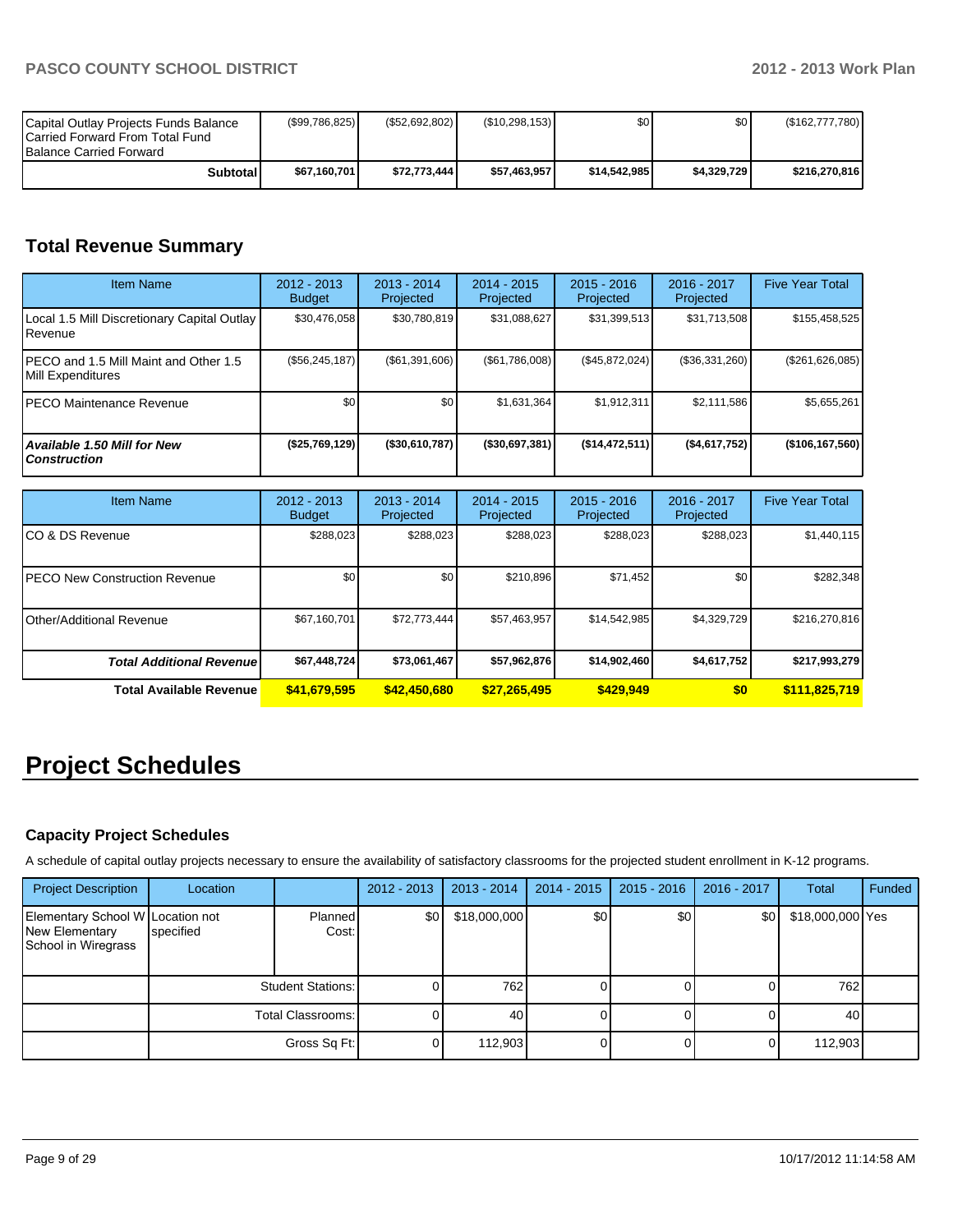| <b>Planned Cost:</b>     | \$O | \$18,000,000 | \$0 | \$0 | \$0 | \$18,000,000 |
|--------------------------|-----|--------------|-----|-----|-----|--------------|
| <b>Student Stations:</b> |     | 762          |     |     |     | 762          |
| <b>Total Classrooms:</b> |     | 40           |     |     |     | 40           |
| Gross Sq Ft:             |     | 112,903      |     |     |     | 112,903      |

## **Other Project Schedules**

Major renovations, remodeling, and additions of capital outlay projects that do not add capacity to schools.

| <b>Project Description</b>                                                                                                                                                                           | Location                                                        | $2012 - 2013$<br><b>Actual Budget</b> | 2013 - 2014<br>Projected | 2014 - 2015<br>Projected | 2015 - 2016<br>Projected | 2016 - 2017<br>Projected | <b>Total</b>     | Funded |
|------------------------------------------------------------------------------------------------------------------------------------------------------------------------------------------------------|-----------------------------------------------------------------|---------------------------------------|--------------------------|--------------------------|--------------------------|--------------------------|------------------|--------|
| <b>DISTRICT COMPLEX</b><br>MASTER PLAN Building 4<br>Remodeling and Renovation                                                                                                                       | Location not specified                                          | \$5,447,765                           | \$0                      | \$0                      | \$0                      | \$0                      | \$5,447,765 Yes  |        |
| Site Acquisitions for Future<br>Schools                                                                                                                                                              | Location not specified                                          | \$6,500,000                           | \$0                      | \$0                      | \$0                      | \$0                      | \$6,500,000 Yes  |        |
| Modernization and<br>Replacement                                                                                                                                                                     | <b>SANDERS MEMORIAL</b><br><b>ELEMENTARY</b>                    | \$16,447,623                          | \$0                      | \$0                      | \$0                      | \$0                      | \$16,447,623 Yes |        |
| Remodel School - Build new<br>cafeteria, tear down old<br>cafeteria, remove concrete<br>portables, traffic and parking<br>improvements, replace<br>remaining old windows, install<br>security system | RODNEY B COX<br><b>ELEMENTARY</b>                               | \$0                                   | \$0                      | \$0                      | \$0                      | \$6,800,156              | \$6,800,156 No   |        |
| Replace Gym                                                                                                                                                                                          | RAYMOND B STEWART<br><b>MIDDLE</b>                              | \$1,950,000                           | \$1,750,000              | \$0                      | \$0                      | \$0                      | \$3,700,000 Yes  |        |
| Replacement Building #1 and<br>New Cafeteria                                                                                                                                                         | <b>SCHRADER</b><br><b>ELEMENTARY</b>                            | \$984,330                             | \$9,984,000              | \$0                      | \$0                      | \$0                      | \$10,968,330 Yes |        |
| Phase 2 HVAC Upgrade                                                                                                                                                                                 | <b>SAN ANTONIO</b><br><b>ELEMENTARY</b>                         | \$0                                   | \$0                      | \$1,200,000              | \$0                      | \$0                      | \$1,200,000 Yes  |        |
| Automotive Career Academy                                                                                                                                                                            | <b>WESLEY CHAPEL</b><br><b>SENIOR HIGH</b>                      | \$446,877                             | \$0                      | \$0                      | \$0                      | \$0                      | \$446,877 Yes    |        |
| Cafeteria Renovations                                                                                                                                                                                | RIVER RIDGE MIDDLE<br><b>SENIOR HIGH</b>                        | \$1,000,000                           | \$1,000,000              | \$0                      | \$0                      | \$0                      | \$2,000,000 Yes  |        |
| <b>ERP System</b>                                                                                                                                                                                    | Location not specified                                          | \$5,004,000                           | \$0                      | \$0                      | \$0                      | \$0                      | \$5,004,000 Yes  |        |
| <b>Major Renovation</b>                                                                                                                                                                              | <b>ANCLOTE ELEMENTARY</b>                                       | \$0                                   | \$0                      | \$0                      | \$0                      | \$8,878,250              | \$8,878,250 No   |        |
| <b>Major Renovation</b>                                                                                                                                                                              | <b>BAYONET POINT</b><br><b>MIDDLE</b>                           | \$0                                   | \$0                      | \$14,500,000             | \$0                      | \$0                      | \$14,500,000 Yes |        |
| <b>Major Renovation</b>                                                                                                                                                                              | <b>SHADY HILLS</b><br><b>ELEMENTARY</b>                         | \$0                                   | \$0                      | \$0                      | \$0                      | \$9,272,650              | \$9,272,650 No   |        |
| <b>Major Renovation</b>                                                                                                                                                                              | <b>CYPRESS ELEMENTARY</b>                                       | \$0                                   | \$0                      | \$8,500,000              | \$0                      | \$0                      | \$8,500,000 Yes  |        |
| <b>Major Renovation</b>                                                                                                                                                                              | <b>LAND O LAKES SENIOR</b><br><b>HIGH</b>                       | \$0                                   | \$0                      | \$0                      | \$0                      | \$20,600,000             | \$20,600,000 No  |        |
| Major Remodeling of Several<br>Career Training Areas -<br>Buildings 1-3, 5, 6, 9                                                                                                                     | F. K. MARCHMAN<br><b>TECHNICAL</b><br><b>EDUCATIONAL CENTER</b> | \$0                                   | \$0                      | \$0                      | \$0                      | \$7,165,823              | \$7,165,823 No   |        |
| Kitchen & Serving Line<br>Renovation                                                                                                                                                                 | <b>HUDSON MIDDLE</b>                                            | \$1,149,000                           | \$0                      | \$0                      | \$0                      | \$0                      | \$1,149,000 Yes  |        |
| Kitchen Renovation                                                                                                                                                                                   | <b>J W MITCHELL SENIOR</b><br><b>HIGH</b>                       | \$750,000                             | \$1,290,015              | \$0                      | \$0                      | \$0                      | \$2,040,015 Yes  |        |
| Redevelopment of Campus                                                                                                                                                                              | <b>JAMES IRVIN</b><br><b>EDUCATION CENTER</b>                   | \$0                                   | \$0                      | \$0                      | \$0                      | \$5,000,000              | \$5,000,000 No   |        |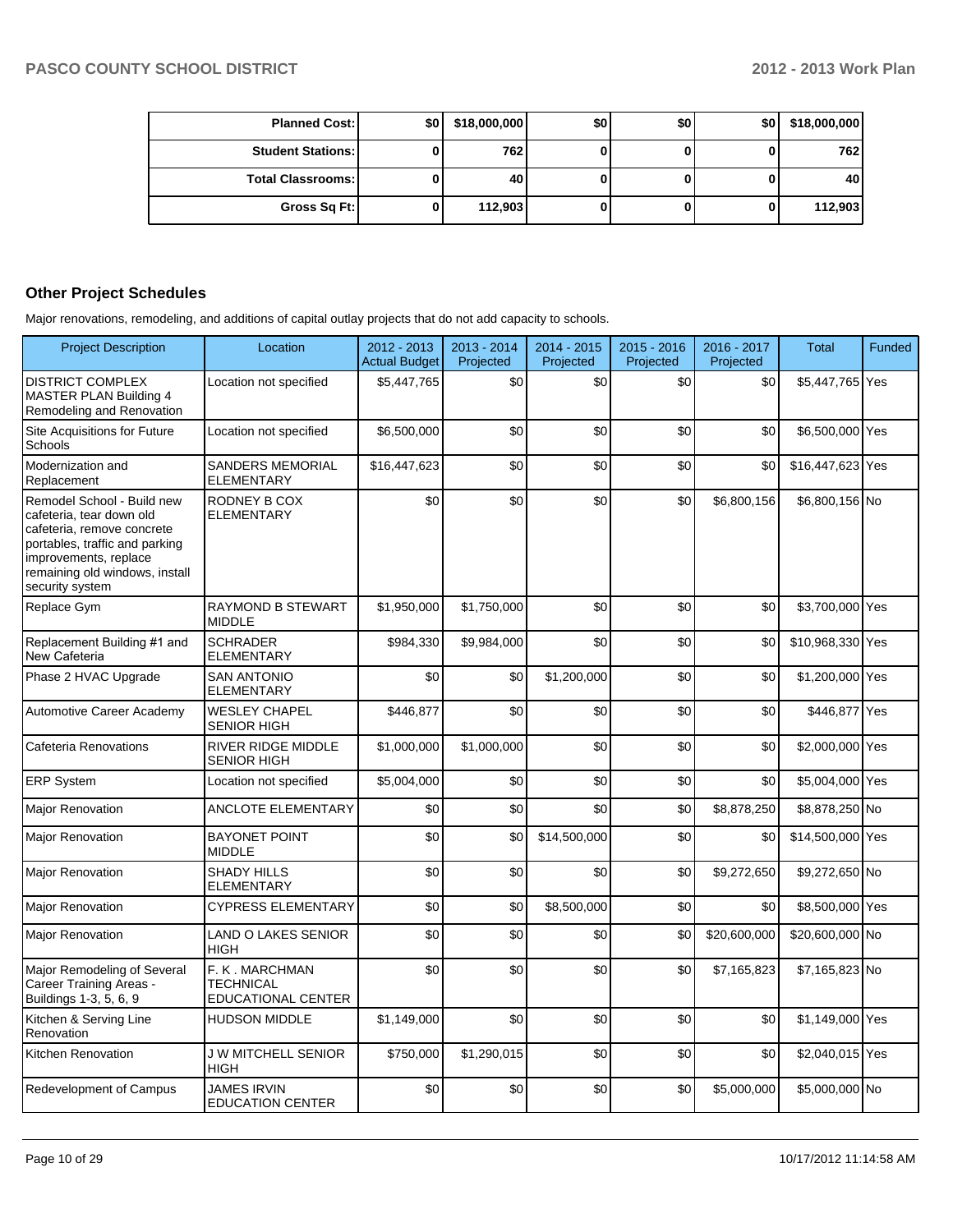| Cafeteria Serving Line<br>Renovation                                                                                         | <b>LAND O LAKES SENIOR</b><br><b>HIGH</b>                             | \$0          | \$0          | \$1,025,395  | \$0       | \$0                                   | \$1,025,395 Yes |  |
|------------------------------------------------------------------------------------------------------------------------------|-----------------------------------------------------------------------|--------------|--------------|--------------|-----------|---------------------------------------|-----------------|--|
| Kitchen Renovation                                                                                                           | MITTYE P LOCKE<br><b>ELEMENTARY</b>                                   | \$0          | \$0          | \$264,450    | \$429,949 | \$0                                   | \$694,399 Yes   |  |
| Major Remodeling                                                                                                             | MITTYE P LOCKE<br><b>ELEMENTARY</b>                                   | \$0          | \$0          | \$0          | \$0       | \$8,727,200                           | \$8,727,200 No  |  |
| Renovate Bld #1-7, #20, #21,<br>#41                                                                                          | <b>PASCO ELEMENTARY</b>                                               | \$0          | \$0          | \$0          | \$0       | \$5,864,408                           | \$5,864,408 No  |  |
| Remodel Bld #4, #5                                                                                                           | <b>RAYMOND B STEWART</b><br><b>MIDDLE</b>                             | \$0          | \$0          | \$1,044,500  | \$0       | \$0                                   | \$1,044,500 Yes |  |
| <b>HVAC Renovation</b>                                                                                                       | <b>RIDGEWOOD SENIOR</b><br><b>HIGH</b>                                | \$0          | \$2,200,000  | \$0          | \$0       | \$0                                   | \$2,200,000 Yes |  |
| Remodel Restrooms for ADA<br>compliance                                                                                      | <b>RIVER RIDGE MIDDLE</b><br><b>SENIOR HIGH</b>                       | \$0          | \$0          | \$731,150    | \$0       | \$0                                   | \$731,150 Yes   |  |
| Remodel Bld #1, #2, #10                                                                                                      | <b>SAN ANTONIO</b><br><b>ELEMENTARY</b>                               | \$0          | \$0          | \$0          | \$0       | \$3,965,541                           | \$3,965,541 No  |  |
| HVAC Chiller Pipe<br>Replacement                                                                                             | <b>SEVEN SPRINGS</b><br><b>MIDDLE</b>                                 | \$2,000,000  | \$0          | \$0          | \$0       | \$0                                   | \$2,000,000 Yes |  |
| Major Remodeling - Tear down<br>or remodel cafeteria into<br>classrooms, renovate bld #1, 3,<br>$\vert 4, 5, 8, 9, 14 \vert$ | <b>WEST ZEPHYRHILLS</b><br>ELEMENTARY/SOUTHE<br><b>AST BUS GARAGE</b> | \$0          | \$8,226,665  | \$0          | \$0       | \$0                                   | \$8,226,665 Yes |  |
| <b>Major Renovation</b>                                                                                                      | <b>NORTHWEST</b><br><b>ELEMENTARY</b>                                 | \$0          | \$0          | \$0          | \$0       | \$7,976,500                           | \$7,976,500 No  |  |
| Major Remodeling                                                                                                             | <b>HUDSON SENIOR HIGH</b>                                             | \$0          | \$0          | \$0          | \$0       | \$21,764,450                          | \$21,764,450 No |  |
| Major Remodeling                                                                                                             | ZEPHYRHILLS SENIOR<br><b>HIGH</b>                                     | \$0          | \$0          | \$0          | \$0       | \$22,472,540                          | \$22,472,540 No |  |
| Major Remodeling                                                                                                             | <b>QUAIL HOLLOW</b><br><b>ELEMENTARY</b>                              | \$0          | \$0          | \$0          | \$0       | \$10,116,700                          | \$10,116,700 No |  |
|                                                                                                                              |                                                                       | \$41,679,595 | \$24,450,680 | \$27,265,495 |           | \$429,949 \$138,604,218 \$232,429,937 |                 |  |

## **Additional Project Schedules**

Any projects that are not identified in the last approved educational plant survey.

Nothing reported for this section.

## **Non Funded Growth Management Project Schedules**

Schedule indicating which projects, due to planned development, that CANNOT be funded from current revenues projected over the next five years.

Nothing reported for this section.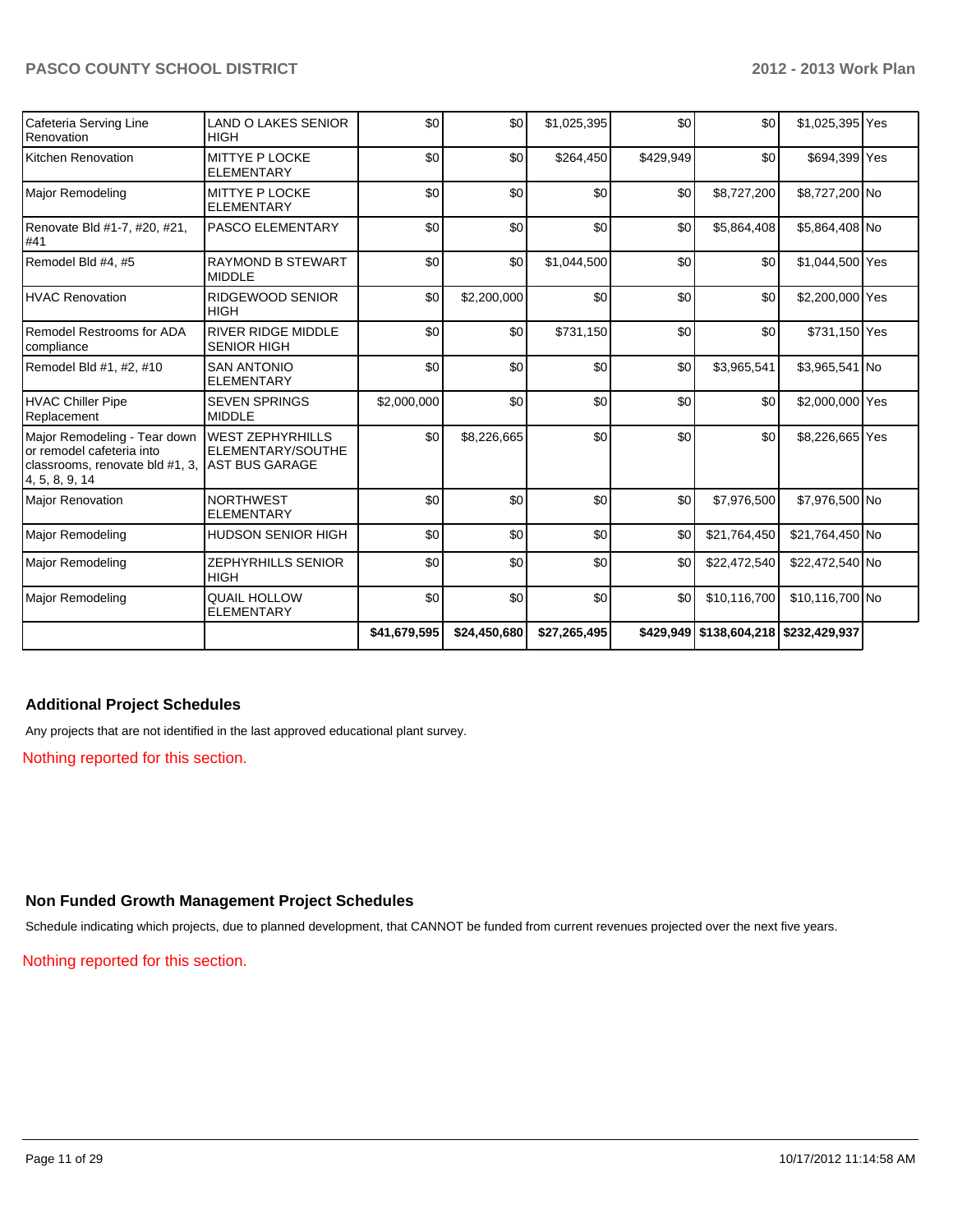## **Capacity Tracking**

| Location                                                              | $2012 -$<br>2013 Satis.<br>Stu. Sta. | Actual<br>$2012 -$<br><b>2013 FISH</b><br>Capacity | Actual<br>$2011 -$<br>2012<br><b>COFTE</b> | # Class<br>Rooms | Actual<br>Average<br>$2012 -$<br>2013 Class<br><b>Size</b> | Actual<br>$2012 -$<br>2013<br><b>Utilization</b> | <b>New</b><br>Stu.<br>Capacity | <b>New</b><br>Rooms to<br>be<br>Added/Re<br>moved | Projected<br>$2016 -$<br>2017<br><b>COFTE</b> | Projected<br>$2016 -$<br>2017<br><b>Utilization</b> | Projected<br>$2016 -$<br>2017 Class<br><b>Size</b> |
|-----------------------------------------------------------------------|--------------------------------------|----------------------------------------------------|--------------------------------------------|------------------|------------------------------------------------------------|--------------------------------------------------|--------------------------------|---------------------------------------------------|-----------------------------------------------|-----------------------------------------------------|----------------------------------------------------|
| RODNEY B COX<br><b>ELEMENTARY</b>                                     | 682                                  | 682                                                | 356                                        | 35               | 10 <sup>1</sup>                                            | 52.00 %                                          | 0                              | $\Omega$                                          | 359                                           | 53.00 %                                             | 10                                                 |
| PASCO SENIOR HIGH                                                     | 2,041                                | 1,938                                              | 1,288                                      | 84               | 15                                                         | 66.00 %                                          | 0                              | $\Omega$                                          | 1,090                                         | 56.00 %                                             | 13                                                 |
| <b>PASCO ELEMENTARY</b>                                               | 787                                  | 787                                                | 619                                        | 41               | 15                                                         | 79.00 %                                          | 0                              | $\Omega$                                          | 618                                           | 79.00 %                                             | 15                                                 |
| <b>PASCO MIDDLE</b>                                                   | 1,285                                | 1,156                                              | 865                                        | 54               | 16                                                         | 75.00 %                                          | 0                              | $\Omega$                                          | 719                                           | 62.00%                                              | 13                                                 |
| <b>MOORE-MICKENS</b><br><b>EDUCATION CENTER</b>                       | 592                                  | 592                                                | 140                                        | 29               | 5 <sup>1</sup>                                             | 24.00 %                                          | 0                              | $\Omega$                                          | 149                                           | 25.00 %                                             | 5                                                  |
| <b>WEST ZEPHYRHILLS</b><br>ELEMENTARY/SOUTHE<br><b>AST BUS GARAGE</b> | 936                                  | 936                                                | 762                                        | 49               | 16                                                         | 81.00 %                                          | $\Omega$                       | $\Omega$                                          | 768                                           | 82.00 %                                             | 16                                                 |
| <b>RAYMOND B STEWART</b><br><b>MIDDLE</b>                             | 1,349                                | 1,214                                              | 1,026                                      | 58               | 18                                                         | 85.00 %                                          | 0                              | $\Omega$                                          | 861                                           | 71.00 %                                             | 15                                                 |
| <b>ZEPHYRHILLS SENIOR</b><br><b>HIGH</b>                              | 1,869                                | 1,775                                              | 1,459                                      | 76               | 19                                                         | 82.00 %                                          | 0                              | $\Omega$                                          | 1,112                                         | 63.00 %                                             | 15                                                 |
| <b>WOODLAND</b><br><b>ELEMENTARY</b>                                  | 1,194                                | 1,194                                              | 850                                        | 60               | 14                                                         | 71.00 %                                          | $\overline{0}$                 | $\Omega$                                          | 850                                           | 71.00%                                              | 14                                                 |
| <b>MITTYE P LOCKE</b><br><b>ELEMENTARY</b>                            | 848                                  | 848                                                | 525                                        | 45               | 12                                                         | 62.00%                                           | 0                              | $\Omega$                                          | 504                                           | 59.00 %                                             | 11                                                 |
| <b>HARRY SCHWETTMAN</b><br><b>EDUCATION CENTER</b>                    | 255                                  | 255                                                | 128                                        | 19               | $\overline{7}$                                             | 50.00 %                                          | 0                              | $\Omega$                                          | 127                                           | 50.00 %                                             | $\overline{7}$                                     |
| <b>SAN ANTONIO</b><br><b>ELEMENTARY</b>                               | 812                                  | 812                                                | 679                                        | 42               | 16                                                         | 84.00 %                                          | 0                              | $\Omega$                                          | 716                                           | 88.00 %                                             | 17                                                 |
| <b>GULF MIDDLE</b>                                                    | 1,501                                | 1,350                                              | 843                                        | 64               | 13                                                         | 62.00 %                                          | 0                              | $\Omega$                                          | 805                                           | 60.00%                                              | 13                                                 |
| <b>RICHEY ELEMENTARY</b>                                              | 1,320                                | 1,320                                              | 575                                        | 69               | 8 <sup>1</sup>                                             | 44.00 %                                          | 0                              | $\Omega$                                          | 593                                           | 45.00 %                                             | 9                                                  |
| <b>HUDSON ELEMENTARY</b>                                              | 861                                  | 861                                                | 715                                        | 44               | 16                                                         | 83.00 %                                          | $\overline{0}$                 | $\Omega$                                          | 726                                           | 84.00 %                                             | 17                                                 |
| <b>LACOOCHEE</b><br><b>ELEMENTARY</b>                                 | 637                                  | 637                                                | 381                                        | 34               | 11                                                         | 60.00 %                                          | $\overline{0}$                 | $\Omega$                                          | 366                                           | 57.00 %                                             | 11                                                 |
| <b>GULF HIGH</b>                                                      | 1,792                                | 1,702                                              | 1,218                                      | 75               | 16                                                         | 72.00 %                                          | 0                              | $\Omega$                                          | 1,134                                         | 67.00 %                                             | 15                                                 |
| <b>SCHRADER</b><br><b>ELEMENTARY</b>                                  | 943                                  | 943                                                | 541                                        | 49               | 11                                                         | 57.00 %                                          | 0                              | $\Omega$                                          | 541                                           | 57.00 %                                             | 11                                                 |
| <b>BAYONET POINT</b><br><b>MIDDLE</b>                                 | 1,110                                | 999                                                | 779                                        | 48               | 16                                                         | 78.00 %                                          | $\Omega$                       | $\Omega$                                          | 726                                           | 73.00 %                                             | 15                                                 |
| <b>FOX HOLLOW</b><br><b>ELEMENTARY</b>                                | 833                                  | 833                                                | 522                                        | 45               | 12                                                         | 63.00 %                                          | 0                              | $\overline{0}$                                    | 494                                           | 59.00 %                                             | 11                                                 |
| QUAIL HOLLOW<br> ELEMENTARY                                           | 572                                  | 572                                                | 370                                        | 14               | 26                                                         | 65.00 %                                          | $\overline{0}$                 | $\Omega$                                          | 368                                           | 64.00%                                              | 26                                                 |
| <b>CENTENNIAL</b><br><b>ELEMENTARY</b>                                | 749                                  | 749                                                | 642                                        | 40               | 16                                                         | 86.00 %                                          | 0                              | $\mathbf 0$                                       | 610                                           | 81.00%                                              | 15                                                 |
| <b>SEVEN SPRINGS</b><br><b>ELEMENTARY</b>                             | 636                                  | 636                                                | 529                                        | 35               | 15                                                         | 83.00 %                                          | 0                              | $\mathbf 0$                                       | 528                                           | 83.00 %                                             | 15                                                 |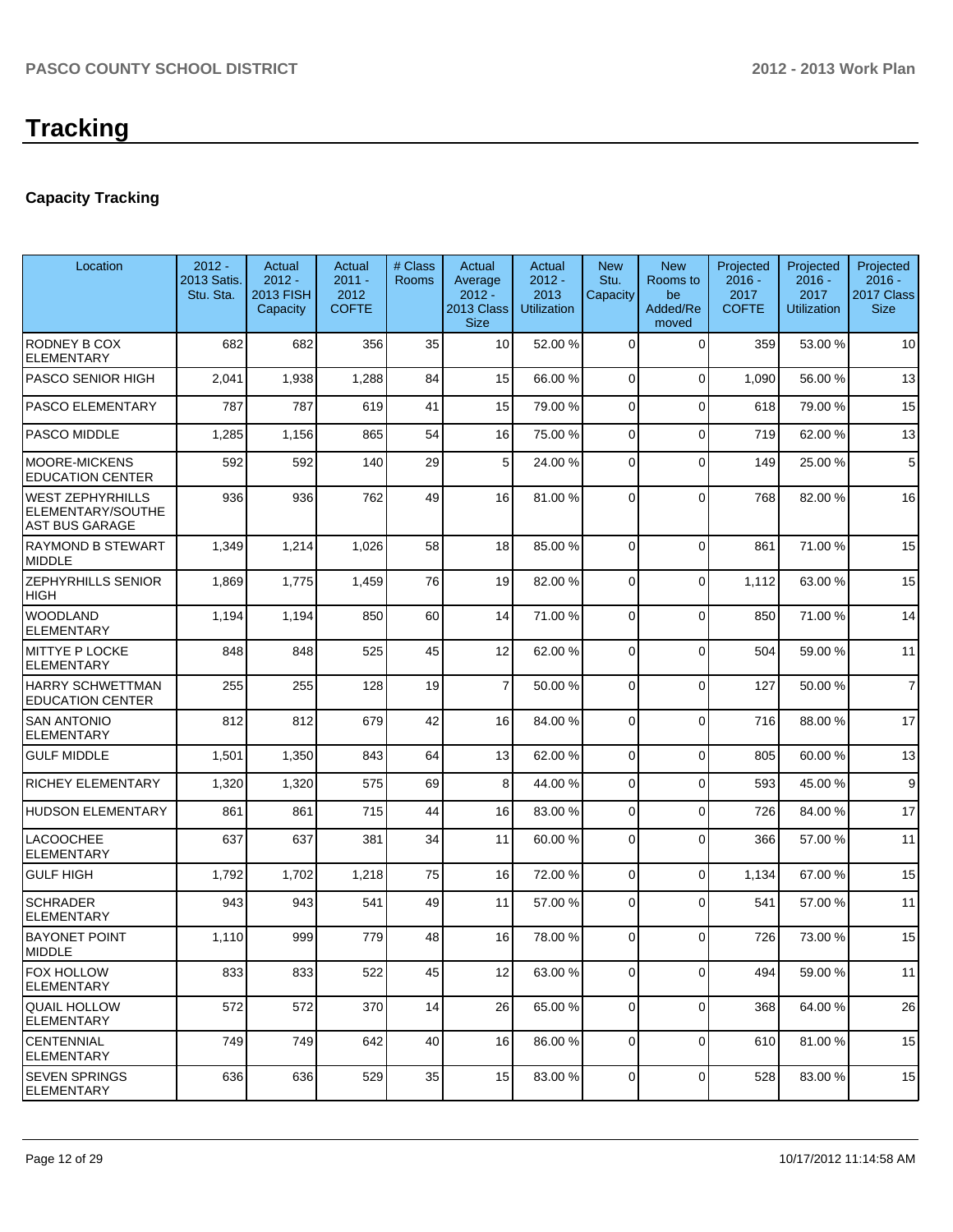| <b>DEER PARK</b><br><b>ELEMENTARY</b>                     | 765   | 765   | 642   | 40  | 16              | 84.00 % | $\Omega$       | $\mathbf{0}$ | 607   | 79.00 % | 15              |
|-----------------------------------------------------------|-------|-------|-------|-----|-----------------|---------|----------------|--------------|-------|---------|-----------------|
| <b>MARY GIELLA</b><br><b>ELEMENTARY</b>                   | 678   | 678   | 619   | 35  | 18              | 91.00 % | $\Omega$       | $\mathbf 0$  | 599   | 88.00 % | 17              |
| THOMAS E WEIGHTMAN<br>MIDDLE                              | 1,303 | 1,172 | 1,136 | 55  | 21              | 97.00 % | $\Omega$       | $\mathbf 0$  | 1.074 | 92.00 % | 20              |
| <b>RIVER RIDGE MIDDLE</b><br><b>SENIOR HIGH</b>           | 3,777 | 3,399 | 2,511 | 158 | 16              | 74.00 % | $\Omega$       | $\mathbf{0}$ | 2,380 | 70.00%  | 15              |
| INORTHWEST<br><b>ELEMENTARY</b>                           | 844   | 844   | 621   | 28  | 22              | 74.00 % | $\Omega$       | $\mathbf{0}$ | 613   | 73.00 % | 22              |
| <b>HUDSON SENIOR HIGH</b>                                 | 1,819 | 1,728 | 1,079 | 73  | 15              | 62.00 % | $\Omega$       | $\Omega$     | 999   | 58.00 % | 14              |
| <b>SHADY HILLS</b><br><b>ELEMENTARY</b>                   | 473   | 473   | 423   | 26  | 16              | 89.00 % | $\Omega$       | $\Omega$     | 404   | 85.00 % | 16              |
| <b>CYPRESS ELEMENTARY</b>                                 | 950   | 950   | 796   | 29  | 27              | 84.00 % | $\Omega$       | $\mathbf 0$  | 806   | 85.00 % | 28              |
| <b>LAND O LAKES SENIOR</b><br><b>HIGH</b>                 | 1,971 | 1,872 | 1,548 | 80  | 19              | 83.00 % | $\Omega$       | $\mathbf{0}$ | 1,492 | 80.00%  | 19              |
| <b>ANCLOTE ELEMENTARY</b>                                 | 557   | 557   | 511   | 16  | 32              | 92.00 % | $\overline{0}$ | $\Omega$     | 508   | 91.00%  | 32              |
| <b>GULFSIDE</b><br><b>ELEMENTARY</b>                      | 707   | 707   | 540   | 37  | 15              | 76.00 % | $\Omega$       | $\mathbf{0}$ | 549   | 78.00 % | 15              |
| PINE VIEW MIDDLE                                          | 1,412 | 1,270 | 846   | 60  | 14              | 67.00 % | $\Omega$       | $\mathbf{0}$ | 819   | 64.00%  | 14              |
| <b>RIDGEWOOD SENIOR</b><br><b>HIGH</b>                    | 1,842 | 1,749 | 1,030 | 75  | 14              | 59.00 % | $\Omega$       | $\Omega$     | 983   | 56.00 % | 13              |
| <b>CALUSA ELEMENTARY</b>                                  | 729   | 729   | 588   | 38  | 15              | 81.00 % | $\Omega$       | $\mathbf 0$  | 582   | 80.00 % | 15              |
| <b>MOON LAKE</b><br><b>ELEMENTARY</b>                     | 836   | 836   | 654   | 43  | 15              | 78.00 % | $\Omega$       | $\Omega$     | 610   | 73.00 % | 14              |
| <b>HUDSON MIDDLE</b>                                      | 1,278 | 1,150 | 848   | 54  | 16              | 74.00 % | $\overline{0}$ | $\mathbf 0$  | 769   | 67.00 % | 14              |
| LAKE MYRTLE<br><b>ELEMENTARY</b>                          | 952   | 952   | 728   | 50  | 15              | 76.00 % | $\Omega$       | $\Omega$     | 689   | 72.00 % | 14              |
| F. K . MARCHMAN<br><b>TECHNICAL</b><br>EDUCATIONAL CENTER | 845   | 1,267 | 275   | 44  | 6 <sup>1</sup>  | 22.00 % | $\Omega$       | $\mathbf{0}$ | 276   | 22.00 % | 6               |
| <b>SEVEN SPRINGS</b><br><b>MIDDLE</b>                     | 1,610 | 1,449 | 1,301 | 68  | 19              | 90.00 % | $\Omega$       | $\Omega$     | 1,230 | 85.00 % | 18              |
| COTEE RIVER<br><b>ELEMENTARY</b>                          | 773   | 773   | 539   | 42  | 13              | 70.00 % | $\Omega$       | $\mathbf{0}$ | 504   | 65.00 % | 12              |
| <b>DENHAM OAKS</b><br><b>ELEMENTARY</b>                   | 986   | 958   | 743   | 52  | 14              | 78.00 % | $\overline{0}$ | $\mathbf 0$  | 724   | 76.00 % | 14              |
| CHESTER W TAYLOR JR<br><b>ELEMENTARY</b>                  | 792   | 792   | 575   | 40  | 14              | 73.00 % | 0              | $\mathbf 0$  | 600   | 76.00 % | 15              |
| ISAND PINE<br> ELEMENTARY                                 | 847   | 847   | 661   | 43  | 15              | 78.00 % | $-330$         | $-15$        | 562   | 109.00% | 20              |
| <b>JAMES IRVIN</b><br><b>EDUCATION CENTER</b>             | 500   | 500   | 103   | 20  | 5 <sup>1</sup>  | 20.00 % | $\Omega$       | $\mathbf 0$  | 103   | 21.00%  | $5\phantom{.0}$ |
| IWESLEY CHAPEL<br><b>SENIOR HIGH</b>                      | 1,647 | 1,564 | 1,316 | 67  | 20              | 84.00 % | $\overline{0}$ | 0            | 1,203 | 77.00 % | 18              |
| <b>J W MITCHELL SENIOR</b><br> HIGH                       | 2,576 | 2,447 | 1,649 | 106 | 16              | 67.00 % | $\Omega$       | $\mathbf 0$  | 1,582 | 65.00 % | 15              |
| <b>JAMES M MARLOWE</b><br><b>ELEMENTARY</b>               | 634   | 634   | 500   | 33  | 15              | 79.00 % | $\overline{0}$ | 0            | 499   | 79.00 % | 15              |
| <b>ICHASCO ELEMENTARY</b>                                 | 792   | 792   | 660   | 40  | 16 <sup>1</sup> | 83.00 % | $\Omega$       | 0            | 688   | 87.00 % | 17              |
| <b>SUNRAY ELEMENTARY</b>                                  | 629   | 629   | 535   | 32  | 17              | 85.00 % | $\overline{0}$ | 0            | 533   | 85.00 % | 17              |
| <b>CENTENNIAL MIDDLE</b>                                  | 818   | 736   | 674   | 35  | 19              | 92.00 % | $\overline{0}$ | 0            | 527   | 72.00 % | 15              |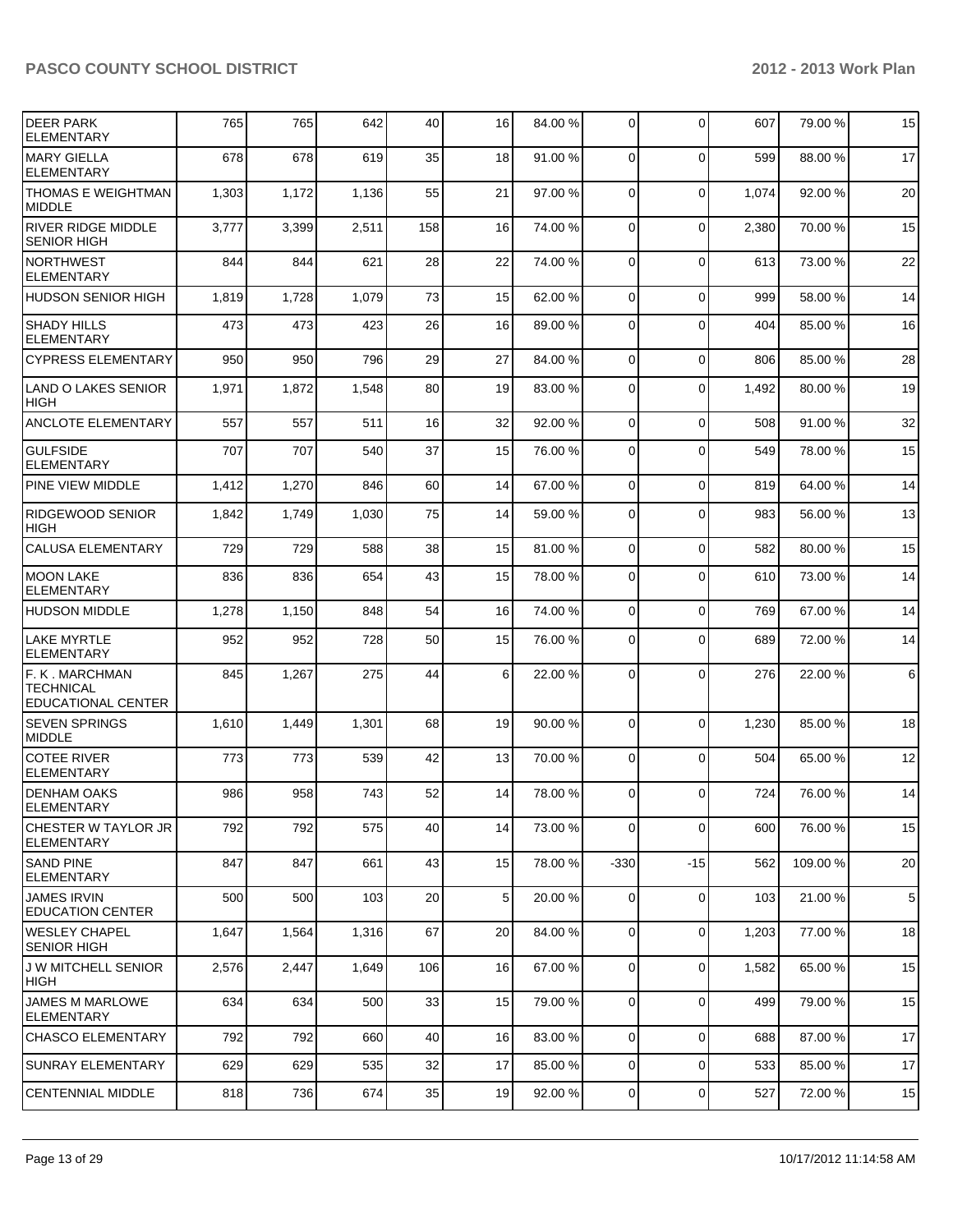| <b>CHASCO MIDDLE</b>                         | 1,032  | 928    | 738    | 45    | 16 | 80.00 % | $\overline{0}$ | $\mathbf 0$    | 685    | 74.00%  | 15 |
|----------------------------------------------|--------|--------|--------|-------|----|---------|----------------|----------------|--------|---------|----|
| <b>TRINITY ELEMENTARY</b>                    | 665    | 665    | 498    | 34    | 15 | 75.00 % | $\Omega$       | $\Omega$       | 488    | 73.00 % | 14 |
| <b>WESLEY CHAPEL</b><br><b>ELEMENTARY</b>    | 701    | 701    | 590    | 36    | 16 | 84.00 % | $\Omega$       | $\overline{0}$ | 592    | 84.00%  | 16 |
| <b>PINE VIEW</b><br><b>ELEMENTARY</b>        | 818    | 818    | 703    | 41    | 17 | 86.00 % | $\Omega$       | $\Omega$       | 696    | 85.00 % | 17 |
| <b>LONGLEAF</b><br><b>ELEMENTARY</b>         | 751    | 751    | 673    | 39    | 17 | 90.00 % | $\overline{0}$ | $\mathbf 0$    | 675    | 90.00%  | 17 |
| <b>SEVEN OAKS</b><br>ELEMENTARY SCHOOL       | 1,110  | 1,110  | 933    | 56    | 17 | 84.00 % | $-436$         | $-20$          | 558    | 83.00 % | 16 |
| <b>WIREGRASS RANCH</b><br><b>SENIOR HIGH</b> | 2,189  | 2,079  | 1,946  | 90    | 22 | 94.00 % | $\Omega$       | $\Omega$       | 1,737  | 84.00%  | 19 |
| PAUL R SMITH MIDDLE                          | 1,430  | 1,287  | 1,048  | 62    | 17 | 81.00 % | $\mathbf 0$    | $\mathbf 0$    | 979    | 76.00 % | 16 |
| <b>GULF HIGHLANDS</b><br><b>ELEMENTARY</b>   | 762    | 762    | 531    | 40    | 13 | 70.00 % | $\Omega$       | $\Omega$       | 489    | 64.00%  | 12 |
| DR JOHN LONG MIDDLE                          | 1,959  | 1,763  | 1,537  | 84    | 18 | 87.00 % | $\overline{0}$ | $\mathbf 0$    | 1,441  | 82.00%  | 17 |
| <b>TRINITY OAKS</b><br><b>ELEMENTARY</b>     | 762    | 762    | 707    | 40    | 18 | 93.00 % | $\Omega$       | $\Omega$       | 690    | 91.00%  | 17 |
| <b>OAKSTEAD</b><br>ELEMENTARY                | 1,246  | 1,246  | 1,016  | 62    | 16 | 82.00 % | $\mathbf 0$    | $\overline{0}$ | 800    | 64.00%  | 13 |
| <b>NEW RIVER</b><br><b>ELEMENTARY</b>        | 762    | 762    | 571    | 40    | 14 | 75.00 % | $\overline{0}$ | $\Omega$       | 595    | 78.00 % | 15 |
| <b>DOUBLE BRANCH</b><br><b>ELEMENTARY</b>    | 894    | 894    | 809    | 46    | 18 | 91.00 % | 0              | $\overline{0}$ | 703    | 79.00 % | 15 |
| <b>CHARLES S. RUSHE</b><br><b>MIDDLE</b>     | 1,736  | 1,562  | 1,283  | 74    | 17 | 82.00%  | $\overline{0}$ | $\overline{0}$ | 1,173  | 75.00 % | 16 |
| <b>SUNLAKE HIGH</b>                          | 1,787  | 1,697  | 1,481  | 74    | 20 | 87.00 % | $\Omega$       | $\Omega$       | 1,388  | 82.00%  | 19 |
| <b>GULF TRACE</b><br><b>ELEMENTARY</b>       | 762    | 762    | 591    | 40    | 15 | 78.00 % | 0              | $\Omega$       | 608    | 80.00%  | 15 |
| <b>VETERANS</b><br>ELEMENTARY SCHOOL         | 850    | 850    | 804    | 44    | 18 | 95.00 % | $\Omega$       | $\Omega$       | 810    | 95.00%  | 18 |
| <b>CREWS LAKE MIDDLE</b>                     | 1,493  | 1,343  | 792    | 65    | 12 | 59.00 % | $\overline{0}$ | $\overline{0}$ | 729    | 54.00 % | 11 |
| ANCLOTE HIGH<br><b>SCHOOL</b>                | 1,773  | 1,684  | 1,133  | 73    | 16 | 67.00 % | $\Omega$       | $\Omega$       | 1,084  | 64.00%  | 15 |
| <b>FIVAY HIGH SCHOOL</b>                     | 1,922  | 1,825  | 1,490  | 81    | 18 | 82.00%  | $\overline{0}$ | $\mathbf 0$    | 1,464  | 80.00%  | 18 |
| <b>WATERGRASS</b><br>ELEMENTARY SCHOOL       | 762    | 762    | 504    | 40    | 13 | 66.00 % | $\overline{0}$ | $\mathbf 0$    | 517    | 68.00 % | 13 |
| <b>CONNERTON</b><br><b>ELEMENTARY SCHOOL</b> | 916    | 916    | 846    | 47    | 18 | 92.00 % | 0              | $\overline{0}$ | 488    | 53.00 % | 10 |
| <b>ODESSA ELEMENTARY</b><br><b>SCHOOL</b>    | 828    | 828    | 690    | 43    | 16 | 83.00 % | $\Omega$       | $\Omega$       | 690    | 83.00 % | 16 |
|                                              | 85,856 | 82,767 | 62,374 | 3,924 | 16 | 75.36 % | -766           | $-35$          | 58,357 | 71.17%  | 15 |

The COFTE Projected Total (58,357) for 2016 - 2017 must match the Official Forecasted COFTE Total (59,553 ) for 2016 - 2017 before this section can be completed. In the event that the COFTE Projected Total does not match the Official forecasted COFTE, then the Balanced Projected COFTE Table should be used to balance COFTE.

| Projected COFTE for 2016 - 2017 |        |  |  |  |
|---------------------------------|--------|--|--|--|
| Elementary (PK-3)               | 19,482 |  |  |  |
| Middle (4-8)                    | 22,975 |  |  |  |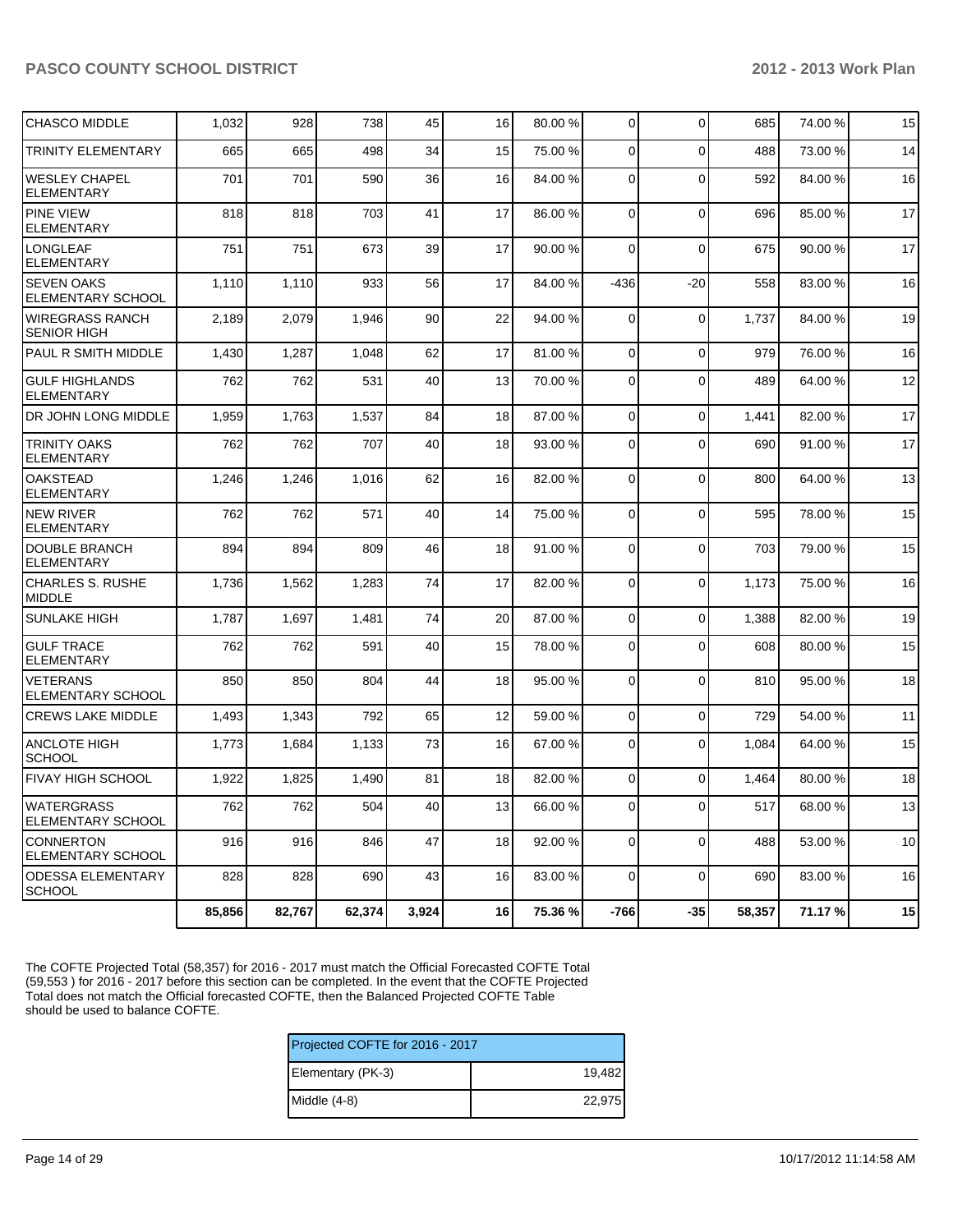| High (9-12) | 17,095 |
|-------------|--------|
|             | 59,553 |

| <b>Grade Level Type</b> | <b>Balanced Projected</b><br>COFTE for 2016 - 2017 |
|-------------------------|----------------------------------------------------|
| Elementary (PK-3)       | 798                                                |
| Middle (4-8)            | 39                                                 |
| High (9-12)             |                                                    |
|                         | 59,552                                             |

#### **Relocatable Replacement**

Number of relocatable classrooms clearly identified and scheduled for replacement in the school board adopted financially feasible 5-year district work program.

| Location                        | 2013<br>2012 | 2014<br>2013 | $-2015$<br>$2014 -$ | $2015 - 2016$ | $-2017$<br>$2016 -$ | 5 Total<br>Year 5 |
|---------------------------------|--------------|--------------|---------------------|---------------|---------------------|-------------------|
| Total Relocatable Replacements: |              |              |                     |               |                     | 0                 |

#### **Charter Schools Tracking**

Information regarding the use of charter schools.

| Location-Type                                 | # Relocatable<br>units or<br>permanent<br>classrooms | Owner             | Year Started or<br><b>Scheduled</b> | <b>Student</b><br><b>Stations</b> | <b>Students</b><br>Enrolled | Years in<br>Contract | <b>Total Charter</b><br><b>Students</b><br>projected for<br>2016 - 2017 |
|-----------------------------------------------|------------------------------------------------------|-------------------|-------------------------------------|-----------------------------------|-----------------------------|----------------------|-------------------------------------------------------------------------|
| Day Spring, Port Richey, K-8                  |                                                      | 32 <b>PRIVATE</b> | 2000                                | 550                               | 550                         | 10                   | 700 l                                                                   |
| Academy at the Farm, Dade City,<br>IK-8       |                                                      | 20 <b>PRIVATE</b> | 2002                                | 390                               | 390                         | 10 <sup>1</sup>      | 500                                                                     |
| Countryside Montessori, Land O'<br>Lakes, 1-7 |                                                      | 10 PRIVATE        | 2002                                | 238                               | 238                         |                      | 275                                                                     |
| Athenian Academy, New Port<br>Richey, K-8     |                                                      | 20 PRIVATE        | 2006                                | 405                               | 405                         | 15                   | 580                                                                     |
| Imagine School at Land O' Lakes,<br>Lutz, K-8 |                                                      | 28 <b>PRIVATE</b> | 2008                                | 654                               | 654                         |                      | 770 <b>1</b>                                                            |
|                                               | <b>110</b>                                           |                   |                                     | 2,237                             | 2,237                       |                      | 2,825                                                                   |

## **Special Purpose Classrooms Tracking**

The number of classrooms that will be used for certain special purposes in the current year, by facility and type of classroom, that the district will, 1), not use for educational purposes, and 2), the co-teaching classrooms that are not open plan classrooms and will be used for educational purposes.

| School | School Type                            | $\parallel$ # of Elementary $\parallel$ # of Middle 4-8 $\parallel$ # of High 9-12<br>K-3 Classrooms I | <b>Classrooms</b> | <b>Classrooms</b> | # of $ESE$<br><b>Classrooms</b> | # of Combo<br><b>Classrooms</b> | Total<br><b>Classrooms</b> |
|--------|----------------------------------------|--------------------------------------------------------------------------------------------------------|-------------------|-------------------|---------------------------------|---------------------------------|----------------------------|
|        | <b>Total Educational Classrooms: I</b> |                                                                                                        |                   |                   |                                 |                                 | 0                          |

| School             | School Type | $\parallel$ # of Elementary $\parallel$ # of Middle 4-8 $\parallel$<br><b>IK-3 Classrooms I</b> | <b>Classrooms</b> | $\#$ of High 9-12<br><b>Classrooms</b> | # of $ESE$<br>Classrooms | # of Combo<br><b>Classrooms</b> | Total<br><b>Classrooms</b> |
|--------------------|-------------|-------------------------------------------------------------------------------------------------|-------------------|----------------------------------------|--------------------------|---------------------------------|----------------------------|
| IRICHEY ELEMENTARY | Co-Teaching |                                                                                                 |                   |                                        |                          |                                 |                            |
| IGULF HIGH         | Co-Teaching |                                                                                                 |                   |                                        |                          |                                 |                            |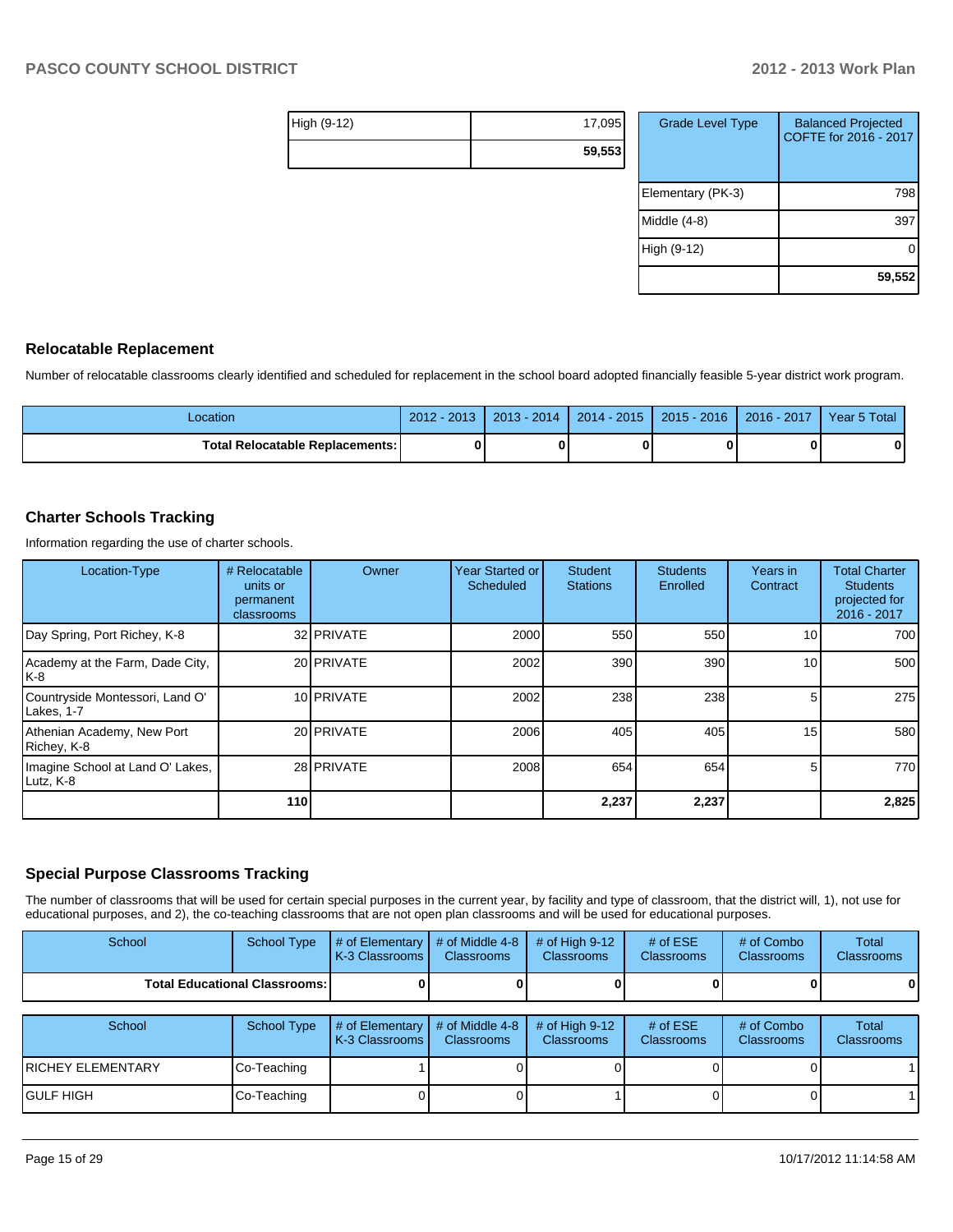| <b>BAYONET POINT MIDDLE</b>         | Co-Teaching                          |    | 24 | O  |              | $\Omega$       | 24              |
|-------------------------------------|--------------------------------------|----|----|----|--------------|----------------|-----------------|
| THOMAS E WEIGHTMAN MIDDLE           | Co-Teaching                          |    | 2  | 0  | 0            | $\Omega$       | $\overline{2}$  |
| IRIVER RIDGE MIDDLE SENIOR<br> HIGH | Co-Teaching                          |    | 9  |    |              | $\Omega$       | 10              |
| J W MITCHELL SENIOR HIGH            | Co-Teaching                          |    | ∩  | 15 | <sup>0</sup> | 0              | 15              |
| ICENTENNIAL MIDDLE                  | Co-Teaching                          |    | 14 | 0  | 0            | $\overline{0}$ | 14              |
| IDR JOHN LONG MIDDLE                | Co-Teaching                          |    |    | 0  | 0            | $\overline{0}$ | $\overline{4}$  |
| ICHARLES S. RUSHE MIDDLE            | Co-Teaching                          | ΩI | 5  | 0  | 0            | $\overline{0}$ | $5\phantom{.0}$ |
| RAYMOND B STEWART MIDDLE            | Co-Teaching                          |    |    |    |              | 0              | $\overline{2}$  |
| HUDSON SENIOR HIGH                  | Co-Teaching                          |    |    | 11 | ∩            | 0              | 11              |
| IPINE VIEW MIDDLE                   | Co-Teaching                          |    | 6  | 0  | $\Omega$     | $\overline{0}$ | 6               |
| ISEVEN SPRINGS MIDDLE               | Co-Teaching                          |    | 12 | 0  | $\Omega$     | $\Omega$       | 12              |
| IFIVAY HIGH SCHOOL                  | Co-Teaching                          |    | 0  | 13 | $\Omega$     | $\overline{0}$ | 13              |
|                                     | <b>Total Co-Teaching Classrooms:</b> |    | 78 | 41 | 0            | $\bf{0}$       | 120             |

#### **Infrastructure Tracking**

**Necessary offsite infrastructure requirements resulting from expansions or new schools. This section should include infrastructure information related to capacity project schedules and other project schedules (Section 4).**

Odessa Elementary School - Interlaken Road Interconnection (Community Drive to Gunn Highway)

Project Description: Design, Permit, Acquire right-of-way and construct new 2-lane roadway within 80 feet of right-of-way to include a new traffic signal at Interlaken Road and Gunn Highway.

Project Status: Route Study completed and approved by Board of County Commissioners 2/7/12. Project between 60% and 90% design with completion 11/3/12. Right-of-way acquisition in FY12/13 and Construction in FY13/14.

Seven Springs Middle School and Mitchell High School - Little Road at Jaquar Trail Intersection Improvements (Mercy Way to Photonics Drive)

Project Description: Design and Construct an extension of the SB RT Lane on Little Road at Jaguar Trail, extend the NB LT Lane on Little Road at Jaguar Trail, add second EB to NB dual LT Lane at Jaguar Trail to Little Road, and add/realign signal fixtures for dual left-turn lanes at Jaguar Trail to accommodate a separate traffic lane for school traffic along Little Road.

Project Status: Project has been designed. Contract for construction to be awarded at 9/11/12 Board of County

Fred K. Marchman Technical Ed Center, Calusa Elementary, Chasco Elementary and Ridgewood High Schools (lemon Road/Orchid Lake Road Intersection Improvements (Partial Funding Received)

Project Description: Route Study/Intersection Analysis, Design, Permitting, and partial fight-of-way acquisition for WB and EB right turn lanes from Orchid Lake Rd to Lemon Road, left turn lanes in all directions and a new traffic signal at Lemon Road and Orchid Lake Road. Total right-of-way acquisition costs = \$950,000 and construction costs =  $$2.292.500$ .

Note: Project Scope change in review by School Board. Coordination required with FDOT.

Project Status: Project is partially Funded (\$461,114) through the General Appropriations Act (GAA) for Fiscal Year (FY) 2010-11. Cost savings from the Interlaken Project and the Little Road/Jaquar Trail Project will be used to fund additional right-of-way acquisition and Construction. Contract to BCC for award to HDR on 7/12/11. Intersection Analysis = 180 days. Design/Permitting = 270 days. Project Duration = 450 days.

#### Mary Giella Elementary School

Project Description: Construct EB to NB left turn on Shady Hills Road (285' on east side and 685' on the west side), widen on south side - Mary Giella ES; Rightof-way will be needed; Existing sidewalk and curbing under the north side of the Suncoast Parkway will remain in place; 1 parcel needed for right-of-way. Note: County responsibility. Information Provided from Approved Route Study for Shady Hills Rd. Total # of Parcels Needed = 1. Acreage Needed = .54.

Project Status: Project coordination meeting scheduled for 9/18 to study, design, acquire right-of-way and construct turn lanes at Mary Giella and Shady Hills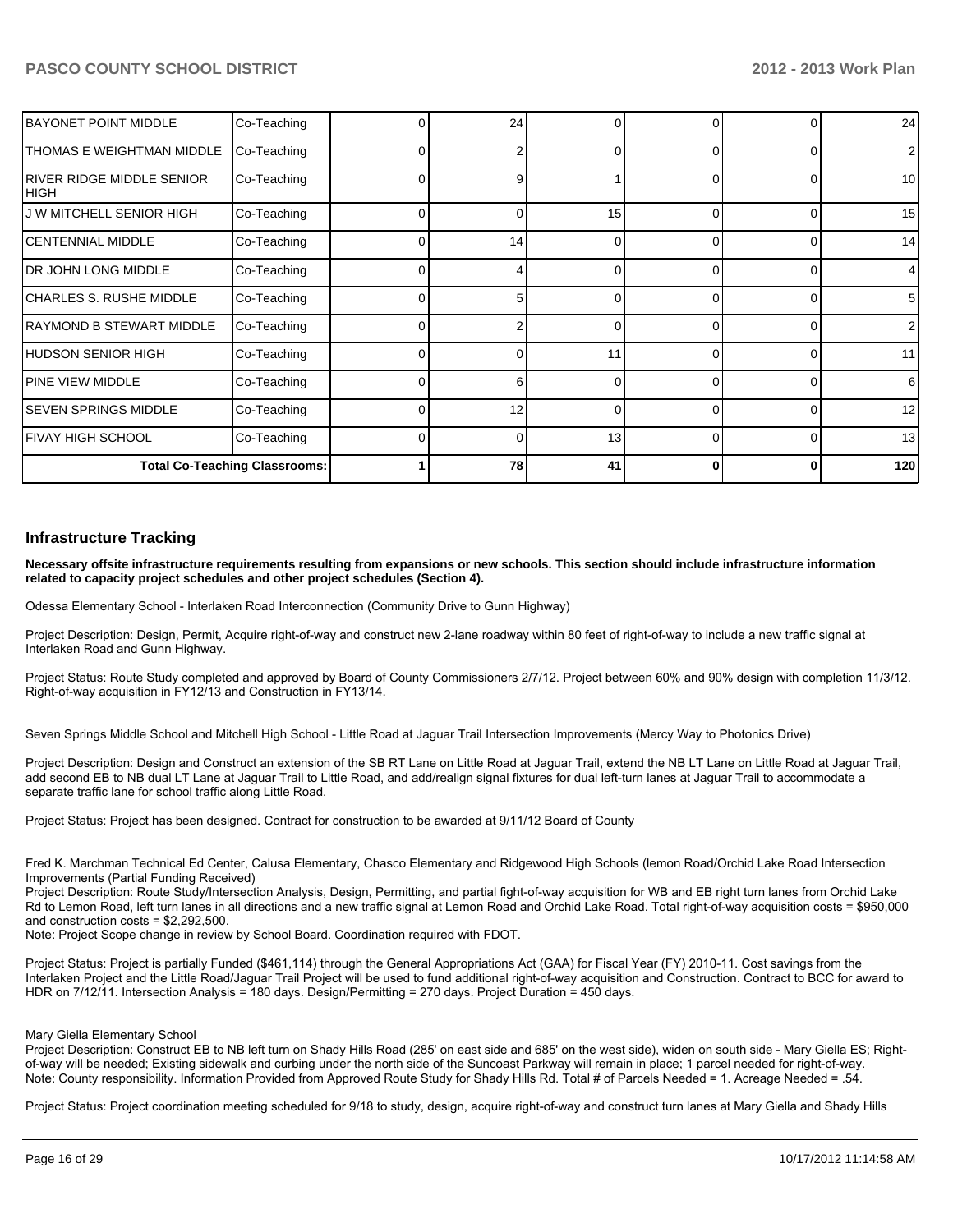Elementary School.

Shady Hills Elementary School

Project Description: Construct SB to EB LT on Shady Hills Road (285' on the east side and 750' on the west side), widen on the east side - Shady Hills School; 4 parcels needed for right-of-way.

Note: County responsibility. Information Provided from Approved Route Study for Shady Hills Road. Total # of Parcels Needed = 4. Acreage Needed = .33.

Project Status: Project coordination meeting scheduled for 9/18/12 to study, design, acquire right-of-way and construct turn lanes at Mary Giella and Shady Hills Elementary School.

Hudson High, Hudson Middle and Northwest Elementary Schools (Hudson Avenue and Cobra Way Intersection Improvement) Project Description: Design, permit and construct WB left turn lane on Hudson Avenue, EB right turn lane on Hudson Avenue and a SB left turn lane on Cobra Way

Project Status: Hudson Avenue and Hicks Road project is in design, which will include sidewalk at the intersection, along Cobra Way and along Hicks Road to Veterans Memorial Park. Project is being funded from Penny for Pasco.

Seven Springs Elementary School (Mitchell Ranch Road at Seven Springs Elementary School)

Project Description: -Design and construct the widening of Mitchell Ranch Road from Picard Loop east for approximately 1,500' to tie into the existing turn lanes west of S. R. 54 for a 3-lane section with a two way left turn lane.

-Construct WB right turn lanes for the parent drop off driveways with the maximum storage available.

Note: New Project. Re-evaluation needed upon completion of higher priority projects.

MS GG & HS GGG (Old Pasco Rd & SR 52; Old Pasco Rd & Overpass Rd)

Project Description: Construct improvements at Old Pasco Rd and SR 52 to conform to an ultimate multi-lane facility on Old Pasco Rd to include WB to SB LT Lane, EB to SB RT Lane, and an EB to NB LT (Future Lane, Gore Only). No right-of-way needed.

- Construct Future 6-lane Traffic Signal at the intersection of Old Pasco Rd and SR 52. No right-of-way needed.

- Construct SB to EB LT Lane; NB to EB RT Lane, and WB to NB RT Lane at Old Pasco Rd and Overpass Rd. right-of-way may be needed at the SE corner and NE corner

Project Status: School Board asked to move this project to the bottom of the project list further out in the project list: however, some advanced right-of-way was already acquired.

#### ES T Otis Allen Road School (Elementary School)

Project Description: Widen Otis Allen Road from 35A to Wire Road from 20' to 24', and provide 4' paved shoulders; sod and install pavement markings; for a distance of 2 miles. No R/W Needed.

-Construct 6' sidewalk adjacent to School Property (.16 miles). R/W Needed from School Board.

-Construct 2 WB to NB RT Lanes from Otis Allen Rd to School Site. R/W Needed from School Board

-Construct 2 EB to NB LT Lanes from Otis Allen Rd to School Site. R/W Needed from School Board.

-Construct 1 LT from Otis Allen to 35A, and 1 LT from Otis Allen to Zephyrhills Bypass. No R/W Needed.

Note: County responsibility. School Board to provide conceptual design of the School. School Programmed in Five-Year CIP; however, funding Sidewalk construction is School Board responsibility

Turn lanes are County responsibility.

Turn lanes at Otis Allen are County responsibility.

Project Status: No Action to Report. School Board asked to move this project to the bottom of the project list.

Project Name/Limits: Gulf Trace Elementary -Consistency required improvements paving project - San Luis Road (No right-of-way needed)

Project Name/Limits: Pasco High School

Project Description: Construction of a new road from S. R. 52 to Fort King Highway to replace the existing through road that runs through the north side of the campus.

Project Name/Limits: ES O (Hicks Rd & Carl St)

Project Description: Construct 5' sidewalk on South side of Carl St from Hicks Rd west to Litewood St. a distance e f 0.26 miles. Right-of-way needed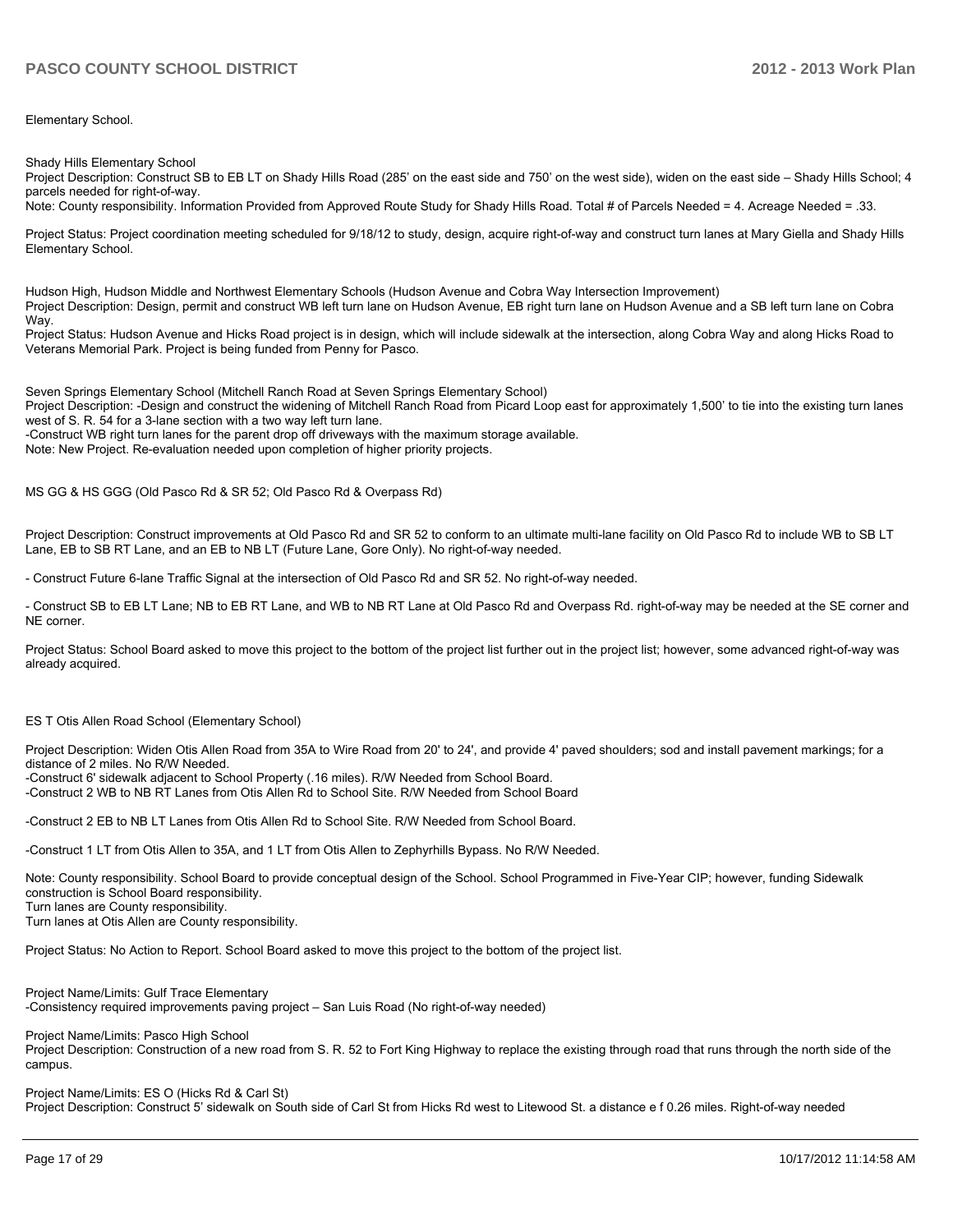Project Status: Construction of 5' sidewalk will be completed at a later date as part of school construction.

**Proposed location of planned facilities, whether those locations are consistent with the comprehensive plans of all affected local governments, and recommendations for infrastructure and other improvements to land adjacent to existing facilities. Provisions of 1013.33(12), (13) and (14) and 1013.36 must be addressed for new facilities planned within the 1st three years of the plan (Section 5).**

None

**Consistent with Comp Plan?** Yes

#### **Net New Classrooms**

The number of classrooms, by grade level and type of construction, that were added during the last fiscal year.

| List the net new classrooms added in the 2011 - 2012 fiscal year.                                                                                       |                              |                            |                                | Ivear.                 | List the net new classrooms to be added in the 2012 - 2013 fiscal      |                            |                                 |                        |
|---------------------------------------------------------------------------------------------------------------------------------------------------------|------------------------------|----------------------------|--------------------------------|------------------------|------------------------------------------------------------------------|----------------------------|---------------------------------|------------------------|
| "Classrooms" is defined as capacity carrying classrooms that are added to increase<br>capacity to enable the district to meet the Class Size Amendment. |                              |                            |                                |                        | Totals for fiscal year 2012 - 2013 should match totals in Section 15A. |                            |                                 |                        |
| Location                                                                                                                                                | $2011 - 2012$ #<br>Permanent | $2011 - 2012$ #<br>Modular | $2011 - 2012$ #<br>Relocatable | $2011 - 2012$<br>Total | $2012 - 2013$ #<br>Permanent                                           | $2012 - 2013$ #<br>Modular | $2012 - 2013 \#$<br>Relocatable | $2012 - 2013$<br>Total |
| Elementary (PK-3)                                                                                                                                       |                              |                            |                                |                        |                                                                        |                            |                                 | 0                      |
| Middle (4-8)                                                                                                                                            |                              |                            |                                |                        |                                                                        |                            |                                 | 0                      |
| High (9-12)                                                                                                                                             |                              |                            |                                |                        |                                                                        |                            |                                 | $\Omega$               |
|                                                                                                                                                         |                              |                            |                                |                        |                                                                        |                            |                                 | 0                      |

#### **Relocatable Student Stations**

Number of students that will be educated in relocatable units, by school, in the current year, and the projected number of students for each of the years in the workplan.

| <b>Site</b>                        | 2012 - 2013      | $2013 - 2014$ | $2014 - 2015$    | $2015 - 2016$ | 2016 - 2017 | 5 Year Average |
|------------------------------------|------------------|---------------|------------------|---------------|-------------|----------------|
| <b>LONGLEAF ELEMENTARY</b>         | 66               | 66            | 66               | 66            | 66          | 66             |
| ISEVEN OAKS ELEMENTARY SCHOOL      | 436              | 436           | 436              | $\Omega$      | 0           | 262            |
| IWIREGRASS RANCH SENIOR HIGH       | 425              | 425           | 425              | 425           | 425         | 425            |
| IPAUL R SMITH MIDDLE               | 0                | <sup>0</sup>  | $\Omega$         | $\Omega$      | $\Omega$    | $\overline{0}$ |
| IZEPHYRHILLS SENIOR HIGH           | 425              | 425           | 425              | 425           | 425         | 425            |
| IWOODLAND ELEMENTARY               | 524              | 524           | 524              | 524           | 524         | 524            |
| <b>IMITTYE P LOCKE ELEMENTARY</b>  | 102              | 102           | 102              | 102           | 102         | 102            |
| IHARRY SCHWETTMAN EDUCATION CENTER | 100 <sup>1</sup> | 100           | 100 <sub>l</sub> | 100           | 100         | 100            |
| ISAN ANTONIO ELEMENTARY            | 36               | 36            | 36               | 36            | 36          | 36             |
| <b>I</b> GULF MIDDLE               |                  | U             | $\Omega$         | $\Omega$      | $\Omega$    | $\Omega$       |
| <b>IRICHEY ELEMENTARY</b>          | $\Omega$         | 0             | $\Omega$         | $\Omega$      | $\Omega$    | $\Omega$       |
| <b>IHUDSON ELEMENTARY</b>          | 300              | 300           | 300              | 300           | 300         | 300            |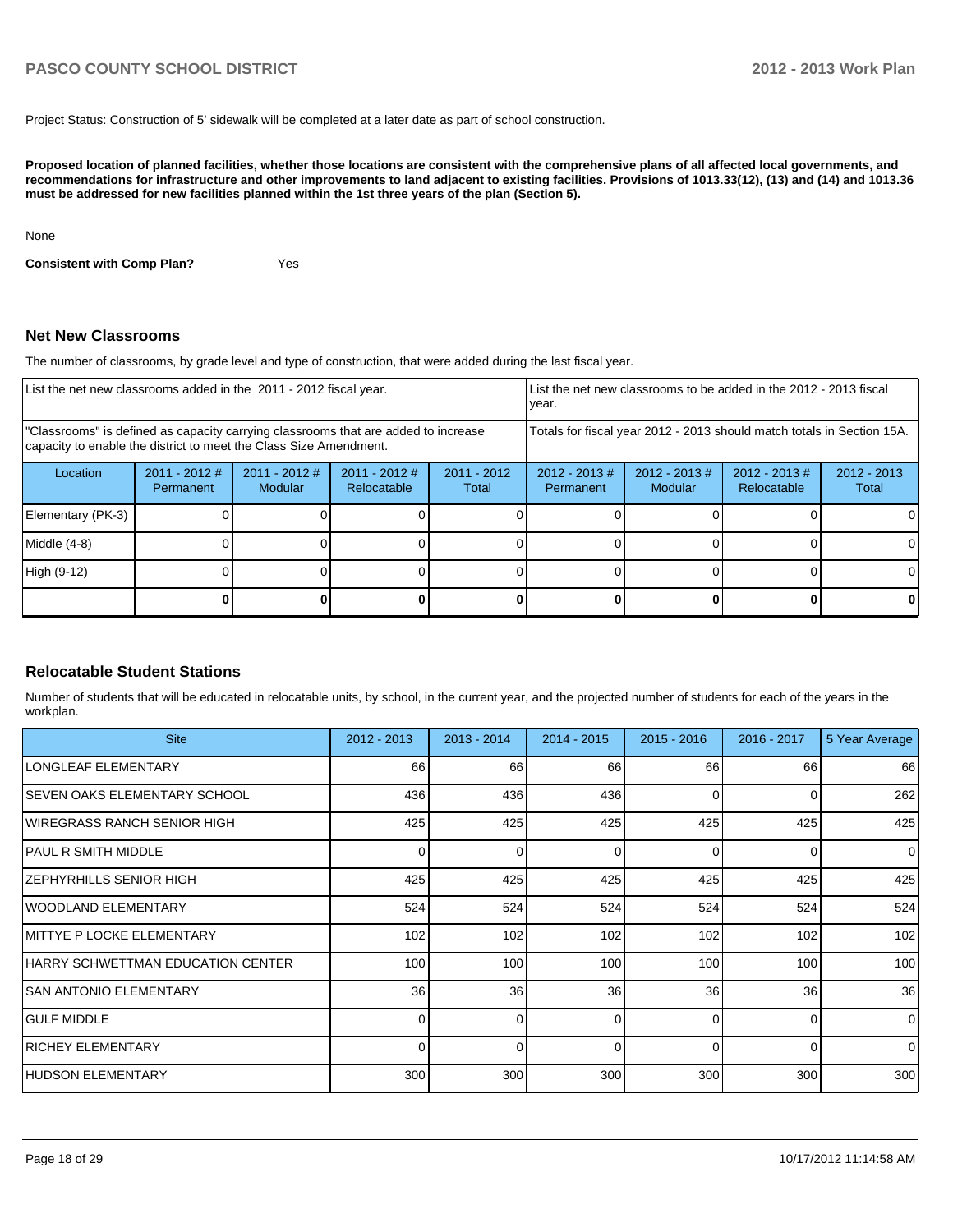| LACOOCHEE ELEMENTARY              | 58              | 58          | 58          | 58             | 58             | 58             |
|-----------------------------------|-----------------|-------------|-------------|----------------|----------------|----------------|
| <b>GULF HIGH</b>                  | 175             | 175         | 175         | 175            | 175            | 175            |
| <b>SCHRADER ELEMENTARY</b>        | 194             | 194         | 194         | 0              | 0              | 116            |
| <b>BAYONET POINT MIDDLE</b>       | 110             | 110         | 110         | 304            | 304            | 188            |
| <b>FOX HOLLOW ELEMENTARY</b>      | 59              | 59          | 59          | 59             | 59             | 59             |
| <b>QUAIL HOLLOW ELEMENTARY</b>    | 18              | 18          | 18          | 18             | 18             | 18             |
| CENTENNIAL ELEMENTARY             | 62              | 62          | 62          | 62             | 62             | 62             |
| <b>SEVEN SPRINGS ELEMENTARY</b>   | 0               | $\mathbf 0$ | $\mathbf 0$ | $\Omega$       | $\overline{0}$ | $\overline{0}$ |
| <b>DEER PARK ELEMENTARY</b>       | 150             | 150         | 150         | 150            | 150            | 150            |
| MARY GIELLA ELEMENTARY            | 44 <sup>°</sup> | 44          | 44          | 44             | 44             | 44             |
| THOMAS E WEIGHTMAN MIDDLE         | 220             | 220         | 220         | 220            | 220            | 220            |
| RIVER RIDGE MIDDLE SENIOR HIGH    | 427             | 427         | 427         | 427            | 427            | 427            |
| NORTHWEST ELEMENTARY              | 124             | 124         | 124         | 124            | 124            | 124            |
| SAND PINE ELEMENTARY              | 330             | 330         | 330         | $\Omega$       | $\overline{0}$ | 198            |
| JAMES IRVIN EDUCATION CENTER      | 500             | 157         | 157         | 157            | 157            | 226            |
| WESLEY CHAPEL SENIOR HIGH         | 75              | 75          | 75          | 75             | 75             | 75             |
| J W MITCHELL SENIOR HIGH          | 625             | 550         | 550         | 550            | 550            | 565            |
| JAMES M MARLOWE ELEMENTARY        | 18              | 18          | 18          | 18             | 18             | 18             |
| <b>CHASCO ELEMENTARY</b>          | 168             | 124         | 124         | 124            | 124            | 133            |
| SUNRAY ELEMENTARY                 | 0               | 0           | $\Omega$    | $\Omega$       | 0              | $\overline{0}$ |
| <b>CENTENNIAL MIDDLE</b>          | 132             | 132         | 132         | 132            | 132            | 132            |
| <b>CHASCO MIDDLE</b>              | 88              | 88          | 88          | 88             | 88             | 88             |
| <b>TRINITY ELEMENTARY</b>         | 44              | 44          | 44          | 44             | 44             | 44             |
| PINE VIEW ELEMENTARY              | 194             | 194         | 194         | 194            | 194            | 194            |
| GULF HIGHLANDS ELEMENTARY         | 0               | 0           | $\Omega$    | 0              | 0              | $\overline{0}$ |
| DR JOHN LONG MIDDLE               | 484             | 484         | 484         | 484            | 484            | 484            |
| <b>VETERANS ELEMENTARY SCHOOL</b> | 88              | 88          | 88          | 88             | 88             | 88             |
| <b>CREWS LAKE MIDDLE</b>          | 0               | 0           | $\Omega$    | 0              | 0              | $\mathbf 0$    |
| <b>TRINITY OAKS ELEMENTARY</b>    | 0               | 0           | 0           | 0              | 0              | $\overline{0}$ |
| OAKSTEAD ELEMENTARY               | 484             | 484         | 484         | 484            | 274            | 442            |
| <b>NEW RIVER ELEMENTARY</b>       | 0               | 0           | 0           | $\overline{0}$ | $\mathbf{0}$   | $\overline{0}$ |
| DOUBLE BRANCH ELEMENTARY          | 132             | 132         | 132         | 0              | 0              | 79             |
| <b>CHARLES S. RUSHE MIDDLE</b>    | 242             | 242         | 242         | 242            | 242            | 242            |
| <b>SUNLAKE HIGH</b>               | 0               | 0           | $\Omega$    | 0              | 0              | $\overline{0}$ |
| <b>GULF TRACE ELEMENTARY</b>      | 0               | 0           | 0           | 0              | 0              | $\overline{0}$ |
| WESLEY CHAPEL ELEMENTARY          | 88              | 88          | 88          | 88             | 88             | 88             |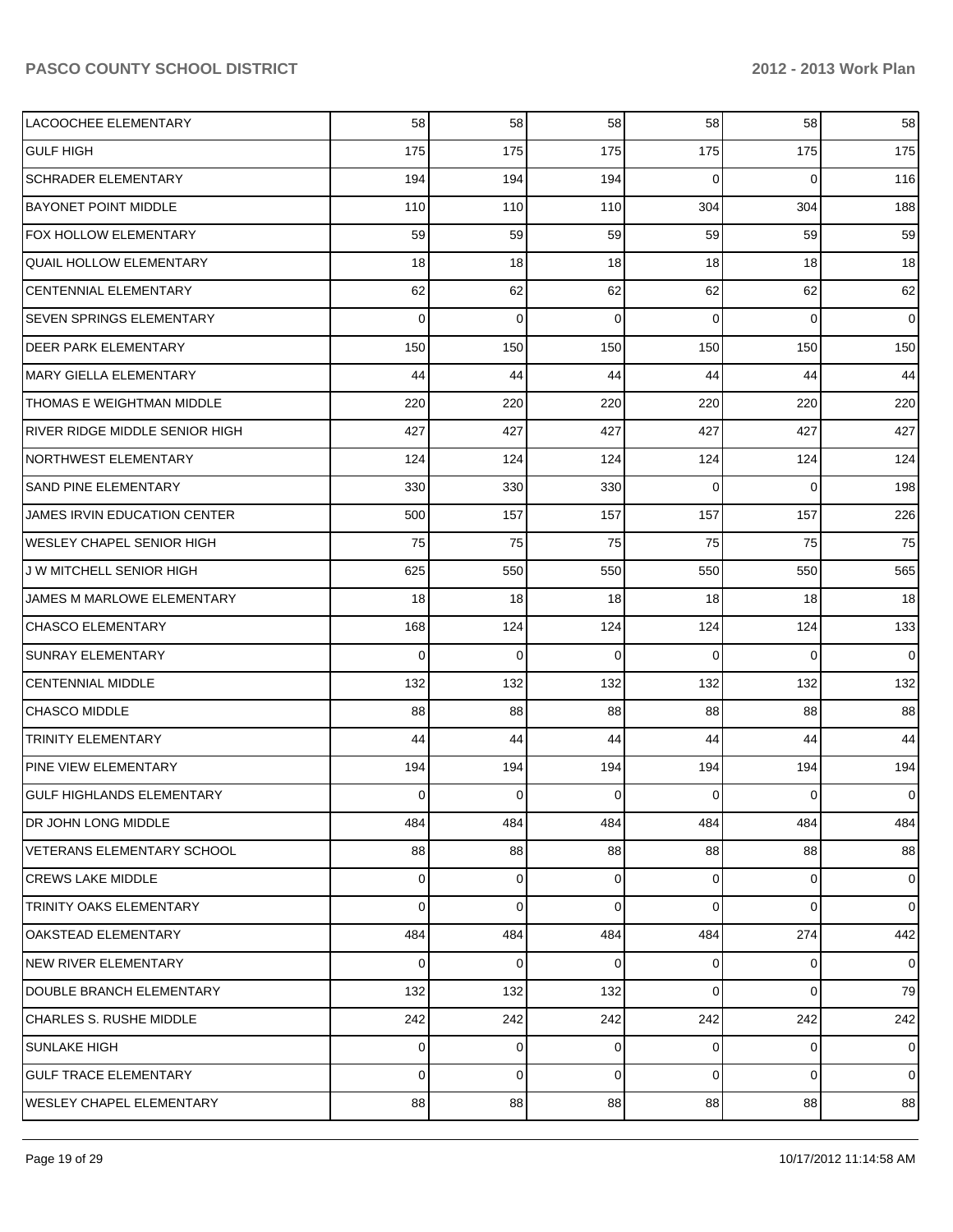| RODNEY B COX ELEMENTARY                                    | 172    | 172    | 172            | 172            | $\overline{0}$ | 138         |
|------------------------------------------------------------|--------|--------|----------------|----------------|----------------|-------------|
| <b>PASCO SENIOR HIGH</b>                                   | 472    | 372    | 372            | 372            | 372            | 392         |
| <b>PASCO ELEMENTARY</b>                                    | 72     | 72     | 72             | 72             | 72             | 72          |
| <b>PASCO MIDDLE</b>                                        | 220    | 220    | 220            | 220            | 220            | 220         |
| MOORE-MICKENS EDUCATION CENTER                             | 79     | 79     | 79             | 79             | 79             | 79          |
| WEST ZEPHYRHILLS ELEMENTARY/SOUTHEAST<br><b>BUS GARAGE</b> | 178    | 178    | 178            | 178            | 178            | 178         |
| <b>RAYMOND B STEWART MIDDLE</b>                            | 154    | 154    | 154            | 154            | 154            | 154         |
| HUDSON SENIOR HIGH                                         | 125    | 125    | 125            | 125            | 125            | 125         |
| SHADY HILLS ELEMENTARY                                     | 36     | 36     | 36             | 36             | 36             | 36          |
| <b>CYPRESS ELEMENTARY</b>                                  | 242    | 242    | 242            | 242            | 242            | 242         |
| LAND O LAKES SENIOR HIGH                                   | 375    | 375    | 375            | 375            | 375            | 375         |
| ANCLOTE ELEMENTARY                                         | 76     | 76     | 76             | 76             | 76             | 76          |
| <b>GULFSIDE ELEMENTARY</b>                                 | 58     | 58     | 58             | 58             | 58             | 58          |
| PINE VIEW MIDDLE                                           | 132    | 132    | 132            | 132            | 132            | 132         |
| RIDGEWOOD SENIOR HIGH                                      | 300    | 300    | 300            | 300            | 300            | 300         |
| <b>CALUSA ELEMENTARY</b>                                   | 72     | 72     | 72             | 72             | 72             | 72          |
| <b>MOON LAKE ELEMENTARY</b>                                | 234    | 234    | 234            | 234            | 234            | 234         |
| <b>HUDSON MIDDLE</b>                                       | 110    | 110    | 110            | 110            | 110            | 110         |
| LAKE MYRTLE ELEMENTARY                                     | 198    | 198    | 198            | 198            | 198            | 198         |
| F. K. MARCHMAN TECHNICAL EDUCATIONAL<br><b>CENTER</b>      | 97     | 97     | 97             | 97             | 97             | 97          |
| <b>SEVEN SPRINGS MIDDLE</b>                                | 110    | 110    | 110            | 110            | 110            | 110         |
| <b>COTEE RIVER ELEMENTARY</b>                              | 22     | 22     | 22             | 22             | 22             | 22          |
| DENHAM OAKS ELEMENTARY                                     | 88     | 88     | 88             | 88             | 88             | 88          |
| CHESTER W TAYLOR JR ELEMENTARY                             | 256    | 88     | 66             | 66             | 66             | 108         |
| WATERGRASS ELEMENTARY SCHOOL                               | 0      | 0      | $\overline{0}$ | 0              | $\overline{0}$ | $\pmb{0}$   |
| ANCLOTE HIGH SCHOOL                                        | 0      | 0      | $\mathbf 0$    | $\overline{0}$ | $\overline{0}$ | $\mathbf 0$ |
| <b>FIVAY HIGH SCHOOL</b>                                   | 0      | 0      | $\mathbf 0$    | $\overline{0}$ | $\overline{0}$ | $\mathbf 0$ |
| CONNERTON ELEMENTARY SCHOOL                                | 154    | 154    | 154            | 154            | $\overline{0}$ | 123         |
| ODESSA ELEMENTARY SCHOOL                                   | 66     | 66     | 66             | 66             | 66             | 66          |
| Totals for PASCO COUNTY SCHOOL DISTRICT                    |        |        |                |                |                |             |
| Total students in relocatables by year.                    | 11,845 | 11,115 | 11,093         | 10,195         | 9,659          | 10,781      |
| Total number of COFTE students projected by year.          | 61,563 | 60,840 | 60,099         | 59,621         | 59,553         | 60,335      |
| Percent in relocatables by year.                           | 19 %   | 18%    | 18%            | 17%            | 16 %           | 18 %        |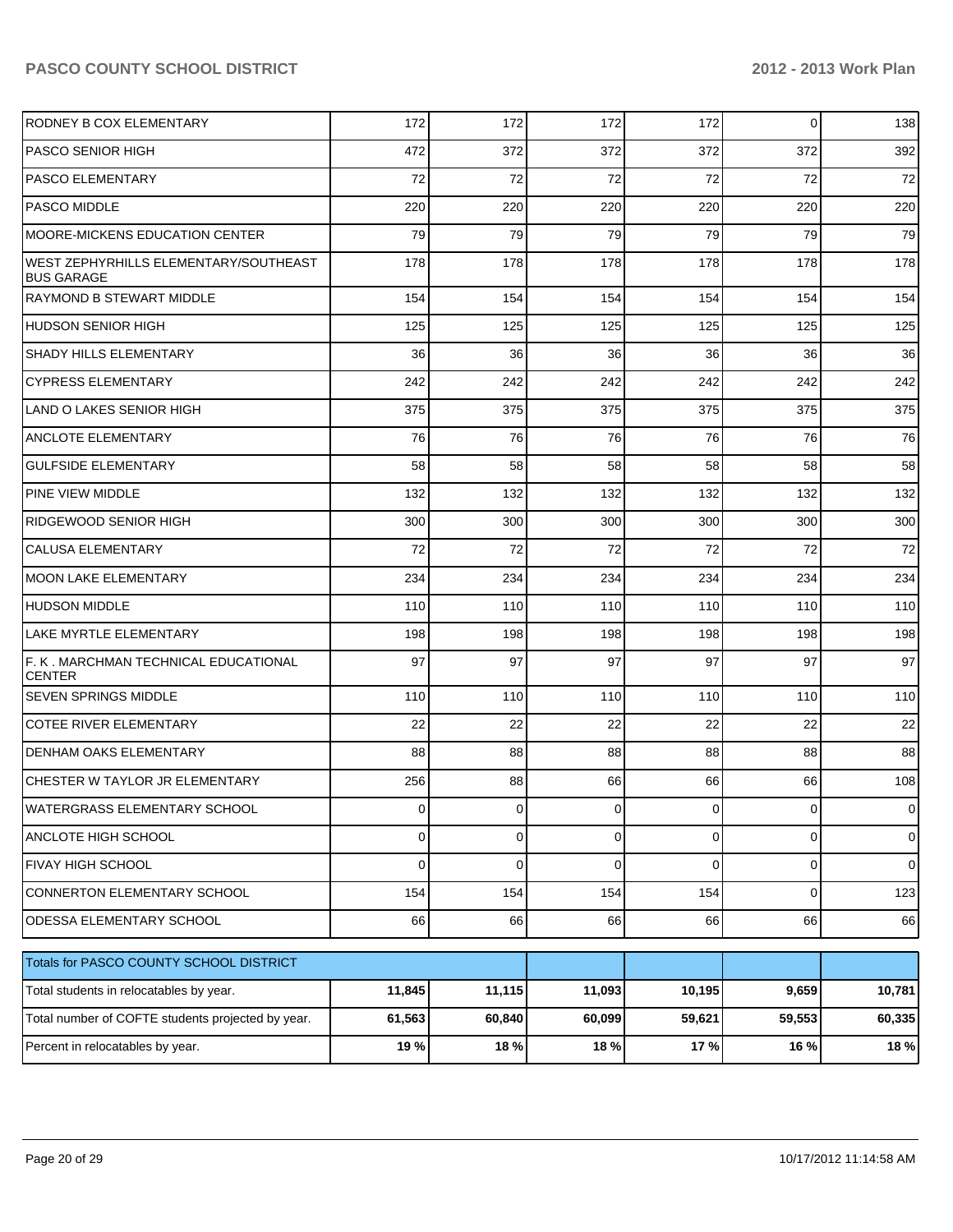## **Leased Facilities Tracking**

Exising leased facilities and plans for the acquisition of leased facilities, including the number of classrooms and student stations, as reported in the educational plant survey, that are planned in that location at the end of the five year workplan.

| Location                            | # of Leased<br>Classrooms 2012 -<br>2013 | <b>FISH Student</b><br><b>Stations</b> | Owner                          | # of Leased<br>Classrooms 2016 -<br>2017 | <b>FISH Student</b><br><b>Stations</b> |
|-------------------------------------|------------------------------------------|----------------------------------------|--------------------------------|------------------------------------------|----------------------------------------|
| <b>SUNRAY ELEMENTARY</b>            | 0                                        |                                        | 0 Returned to<br>leasing agent | $\Omega$                                 | $\mathbf 0$                            |
| RODNEY B COX ELEMENTARY             | 0                                        |                                        |                                | $\Omega$                                 | $\mathbf 0$                            |
| PASCO SENIOR HIGH                   | 0                                        | 0                                      |                                | 0                                        | $\overline{0}$                         |
| <b>IPASCO ELEMENTARY</b>            | 0                                        | 0                                      |                                | 0                                        | $\overline{0}$                         |
| <b>PASCO MIDDLE</b>                 | 0                                        | 0                                      |                                | 0                                        | $\overline{0}$                         |
| MOORE-MICKENS EDUCATION CENTER      | 0                                        | 0                                      |                                | 0                                        | $\mathbf 0$                            |
| <b>WATERGRASS ELEMENTARY SCHOOL</b> | 0                                        | 0                                      |                                | 0                                        | $\overline{0}$                         |
| <b>SUNLAKE HIGH</b>                 | 0                                        | 0                                      |                                | 0                                        | $\mathbf 0$                            |
| <b>GULF TRACE ELEMENTARY</b>        | 0                                        | 0                                      |                                | 0                                        | $\overline{0}$                         |
| VETERANS ELEMENTARY SCHOOL          | 0                                        | 0                                      |                                | 0                                        | $\mathbf 0$                            |
| <b>CREWS LAKE MIDDLE</b>            | 0                                        | 0                                      |                                | 0                                        | $\overline{0}$                         |
| ANCLOTE HIGH SCHOOL                 | 0                                        | 0                                      |                                | 0                                        | $\overline{0}$                         |
| FIVAY HIGH SCHOOL                   | 0                                        | $\Omega$                               |                                | $\Omega$                                 | $\overline{0}$                         |
| DR JOHN LONG MIDDLE                 | 0                                        | 0                                      |                                | $\Omega$                                 | $\overline{0}$                         |
| TRINITY OAKS ELEMENTARY             | 0                                        | 0                                      |                                | $\Omega$                                 | $\overline{0}$                         |
| OAKSTEAD ELEMENTARY                 | 0                                        | 0                                      |                                | $\Omega$                                 | $\mathbf 0$                            |
| NEW RIVER ELEMENTARY                | 0                                        | 0                                      |                                | $\Omega$                                 | $\overline{0}$                         |
| DOUBLE BRANCH ELEMENTARY            | 0                                        | 0                                      |                                | $\Omega$                                 | $\overline{0}$                         |
| <b>CHARLES S. RUSHE MIDDLE</b>      | 0                                        | 0                                      |                                | $\Omega$                                 | $\overline{0}$                         |
| <b>PINE VIEW ELEMENTARY</b>         | $\Omega$                                 | 0                                      |                                | $\Omega$                                 | $\overline{0}$                         |
| LONGLEAF ELEMENTARY                 | 0                                        | $\Omega$                               |                                | $\Omega$                                 | $\overline{0}$                         |
| <b>WIREGRASS RANCH SENIOR HIGH</b>  | 0                                        | 0                                      |                                | $\Omega$                                 | $\overline{0}$                         |
| <b>PAUL R SMITH MIDDLE</b>          | Ωl                                       | <sup>0</sup>                           |                                | O                                        | $\overline{0}$                         |
| <b>GULF HIGHLANDS ELEMENTARY</b>    | 0                                        | 0                                      |                                | 0                                        | $\overline{0}$                         |
| <b>CHASCO ELEMENTARY</b>            | $\Omega$                                 | 0                                      |                                | $\mathbf 0$                              | $\overline{0}$                         |
| <b>CENTENNIAL MIDDLE</b>            | $\Omega$                                 | 0                                      |                                | $\mathbf 0$                              | $\overline{0}$                         |
| <b>CHASCO MIDDLE</b>                | $\Omega$                                 | 0                                      |                                | $\mathbf 0$                              | $\overline{0}$                         |
| TRINITY ELEMENTARY                  | $\Omega$                                 | 0                                      |                                | 0                                        | $\overline{0}$                         |
| <b>WESLEY CHAPEL ELEMENTARY</b>     | $\Omega$                                 | $\Omega$                               |                                | 0                                        | $\overline{0}$                         |
| CHESTER W TAYLOR JR ELEMENTARY      | $\Omega$                                 | 0                                      |                                | $\mathbf 0$                              | $\overline{0}$                         |
| <b>SAND PINE ELEMENTARY</b>         | $\overline{0}$                           | 0                                      |                                | 0                                        | $\mathbf 0$                            |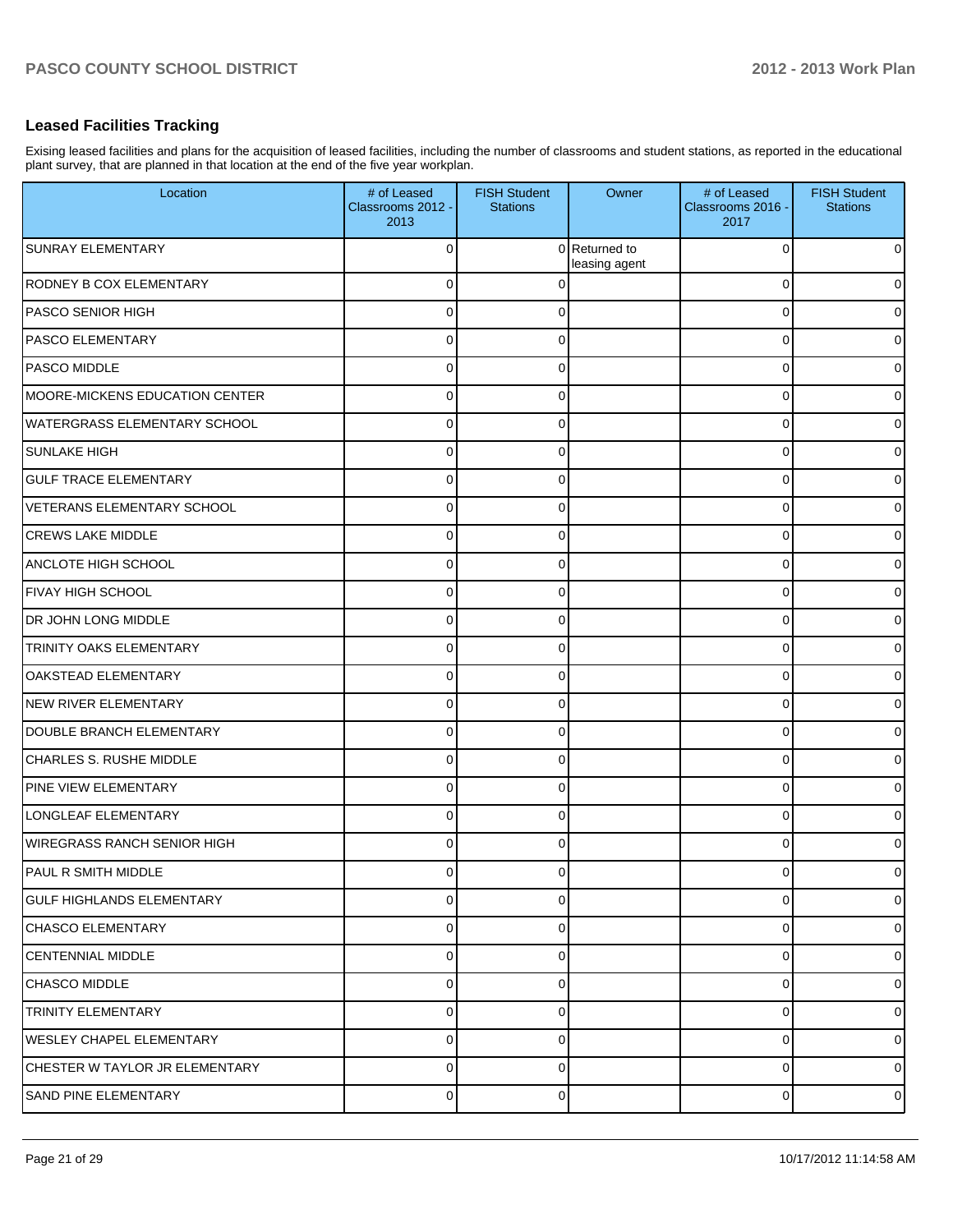| JAMES IRVIN EDUCATION CENTER                          | 0        | 0        | $\overline{0}$ |   |
|-------------------------------------------------------|----------|----------|----------------|---|
| <b>WESLEY CHAPEL SENIOR HIGH</b>                      | 0        |          | 0              |   |
| J W MITCHELL SENIOR HIGH                              | 0        |          | 0              |   |
| JAMES M MARLOWE ELEMENTARY                            | 0        | O        | 0              |   |
| <b>SEVEN SPRINGS MIDDLE</b>                           | 0        |          | 0              |   |
| <b>COTEE RIVER ELEMENTARY</b>                         | 0        | O        | 0              |   |
| <b>DENHAM OAKS ELEMENTARY</b>                         | 0        |          | 0              |   |
| LAKE MYRTLE ELEMENTARY                                | 0        | O        | 0              |   |
| F. K. MARCHMAN TECHNICAL EDUCATIONAL<br><b>CENTER</b> | 0        |          | 0              |   |
| <b>GULFSIDE ELEMENTARY</b>                            | $\Omega$ | 0        | $\overline{0}$ |   |
| <b>PINE VIEW MIDDLE</b>                               | $\Omega$ | 0        | 0              | 0 |
| RIDGEWOOD SENIOR HIGH                                 | $\Omega$ | 0        | 0              |   |
| <b>CALUSA ELEMENTARY</b>                              | $\Omega$ | 0        | 0              | 0 |
| MOON LAKE ELEMENTARY                                  | $\Omega$ | 0        | $\overline{0}$ |   |
| HUDSON MIDDLE                                         | $\Omega$ | 0        | $\overline{0}$ | 0 |
| NORTHWEST ELEMENTARY                                  | $\Omega$ | 0        | $\overline{0}$ |   |
| HUDSON SENIOR HIGH                                    | $\Omega$ | 0        | 0              | 0 |
| <b>SHADY HILLS ELEMENTARY</b>                         | $\Omega$ | 0        | $\overline{0}$ |   |
| LAND O LAKES SENIOR HIGH                              | $\Omega$ | 0        | $\overline{0}$ | 0 |
| <b>ANCLOTE ELEMENTARY</b>                             | $\Omega$ | 0        | $\overline{0}$ |   |
| <b>CENTENNIAL ELEMENTARY</b>                          | $\Omega$ | 0        | $\overline{0}$ | 0 |
| <b>SEVEN SPRINGS ELEMENTARY</b>                       | $\Omega$ | 0        | $\overline{0}$ |   |
| <b>IDEER PARK ELEMENTARY</b>                          | $\Omega$ | 0        | $\overline{0}$ | 0 |
| MARY GIELLA ELEMENTARY                                | $\Omega$ | 0        | 0              |   |
| THOMAS E WEIGHTMAN MIDDLE                             | $\Omega$ | 0        | 0              | 0 |
| <b>IRIVER RIDGE MIDDLE SENIOR HIGH</b>                | $\Omega$ | 0        | $\overline{0}$ | 0 |
| LACOOCHEE ELEMENTARY                                  | 0        | $\Omega$ | $\overline{0}$ | 0 |
| <b>GULF HIGH</b>                                      | $\Omega$ | 0        | $\overline{0}$ | 0 |
| <b>SCHRADER ELEMENTARY</b>                            | 0        | $\Omega$ | $\overline{0}$ | 0 |
| <b>BAYONET POINT MIDDLE</b>                           | $\Omega$ | 0        | $\overline{0}$ | 0 |
| <b>FOX HOLLOW ELEMENTARY</b>                          | $\Omega$ | $\Omega$ | $\overline{0}$ | 0 |
| <b>QUAIL HOLLOW ELEMENTARY</b>                        | $\Omega$ | 0        | $\overline{0}$ | 0 |
| MITTYE P LOCKE ELEMENTARY                             | 0        | 0        | $\overline{0}$ | 0 |
| HARRY SCHWETTMAN EDUCATION CENTER                     | 0        | 0        | $\overline{0}$ | 0 |
| SAN ANTONIO ELEMENTARY                                | 0        | 0        | $\overline{0}$ | 0 |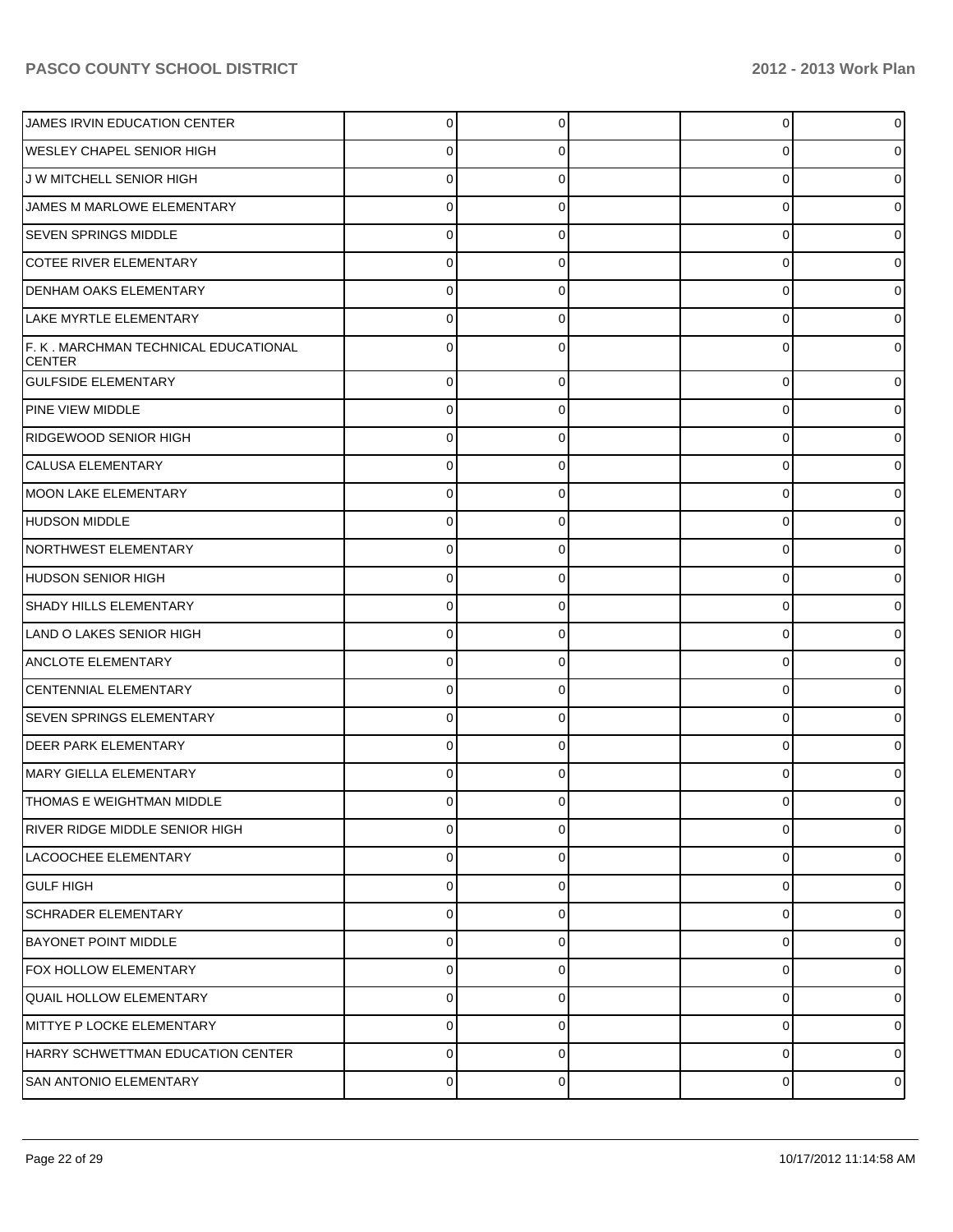| <b>I</b> GULF MIDDLE                                        |              |   |  | ΩI       |
|-------------------------------------------------------------|--------------|---|--|----------|
| RICHEY ELEMENTARY                                           |              |   |  | $\Omega$ |
| HUDSON ELEMENTARY                                           |              |   |  | 01       |
| WEST ZEPHYRHILLS ELEMENTARY/SOUTHEAST<br><b>IBUS GARAGE</b> |              |   |  | $\Omega$ |
| IRAYMOND B STEWART MIDDLE                                   | <sup>n</sup> |   |  | $\Omega$ |
| <b>ZEPHYRHILLS SENIOR HIGH</b>                              | n            | ∩ |  | $\Omega$ |
| WOODLAND ELEMENTARY                                         |              |   |  | ΩI       |
| ISEVEN OAKS ELEMENTARY SCHOOL                               |              |   |  | ΩI       |
| CONNERTON ELEMENTARY SCHOOL                                 |              |   |  | ΩI       |
| CYPRESS ELEMENTARY                                          |              |   |  | ΩI       |
| ODESSA ELEMENTARY SCHOOL                                    |              |   |  | ΩI       |
|                                                             |              |   |  |          |

#### **Failed Standard Relocatable Tracking**

Relocatable units currently reported by school, from FISH, and the number of relocatable units identified as 'Failed Standards'.

Nothing reported for this section.

# **Planning**

#### **Class Size Reduction Planning**

**Plans approved by the school board that reduce the need for permanent student stations such as acceptable school capacity levels, redistricting, busing, year-round schools, charter schools, magnet schools, public-private partnerships, multitrack scheduling, grade level organization, block scheduling, or other alternatives.**

The District School Board of Pasco County has reduced the need for permanent student stations in our district in the past by approving several charter schools and is currently reviewing other charter school applications. The Board has implemented the mandated virtual school which will reduce the number of permanent stations needed. Students in grades 11 & 12 may dual enroll in college courses on one of the Pasco-Hernando campuses in order to simultaneously meet their graduation requirements and earn college credits.

## **School Closure Planning**

**Plans for the closure of any school, including plans for disposition of the facility or usage of facility space, and anticipated revenues.**

None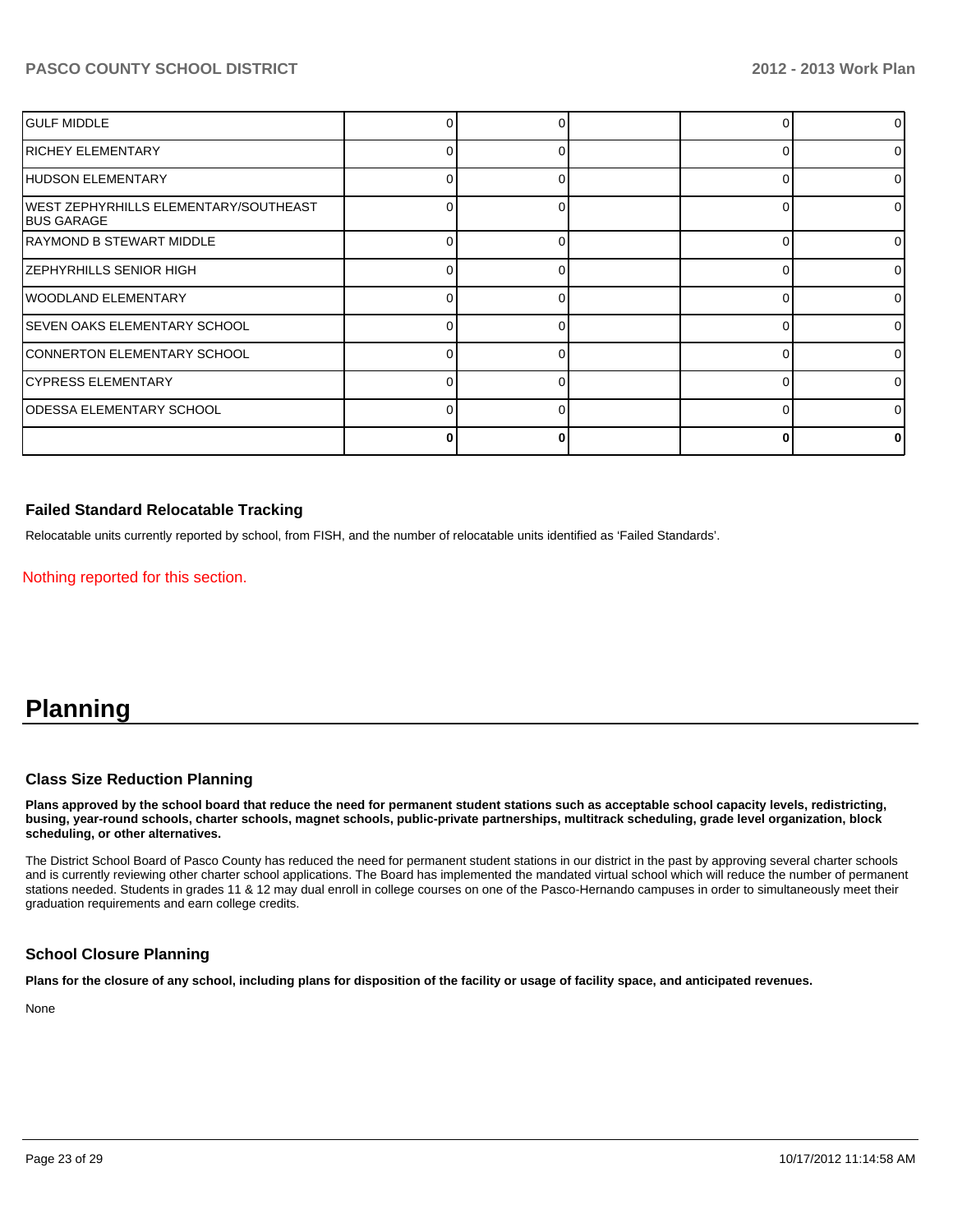Five Year Survey - Ten Year Capacity **10/17/2012** PASCO COUNTY SCHOOL DISTRICT

**Schedule of capital outlay projects projected to ensure the availability of satisfactory student stations for the projected student enrollment in K - 12 programs for the future 5 years beyond the 5-year district facilities work program.**

No items meet the criteria.

Five Year Survey - Ten Year Infrastructure **10/17/2012** PASCO COUNTY SCHOOL DISTRICT

**Proposed Location of Planned New, Remodeled, or New Additions to Facilities in 6 thru 10 out years (Section 28).**

Moon Lake Elementary School - remodel. Gulfside Elementary School - remodel. Transportation East - remodel. Transportation West - remodel. Transportation Northwest - remodel. Harry Schwettman Education Center - remodel. Pine View Middle School - remodel. Hudson High School - remodel. Northwest Elementary School - remodel. Quail Hollow Elementary School - remodel. Woodland Elementary School - remodel.

**Plans for closure of any school, including plans for disposition of the facility or usage of facility space, and anticipated revenues in the 6 thru 10 out years (Section 29).**

None.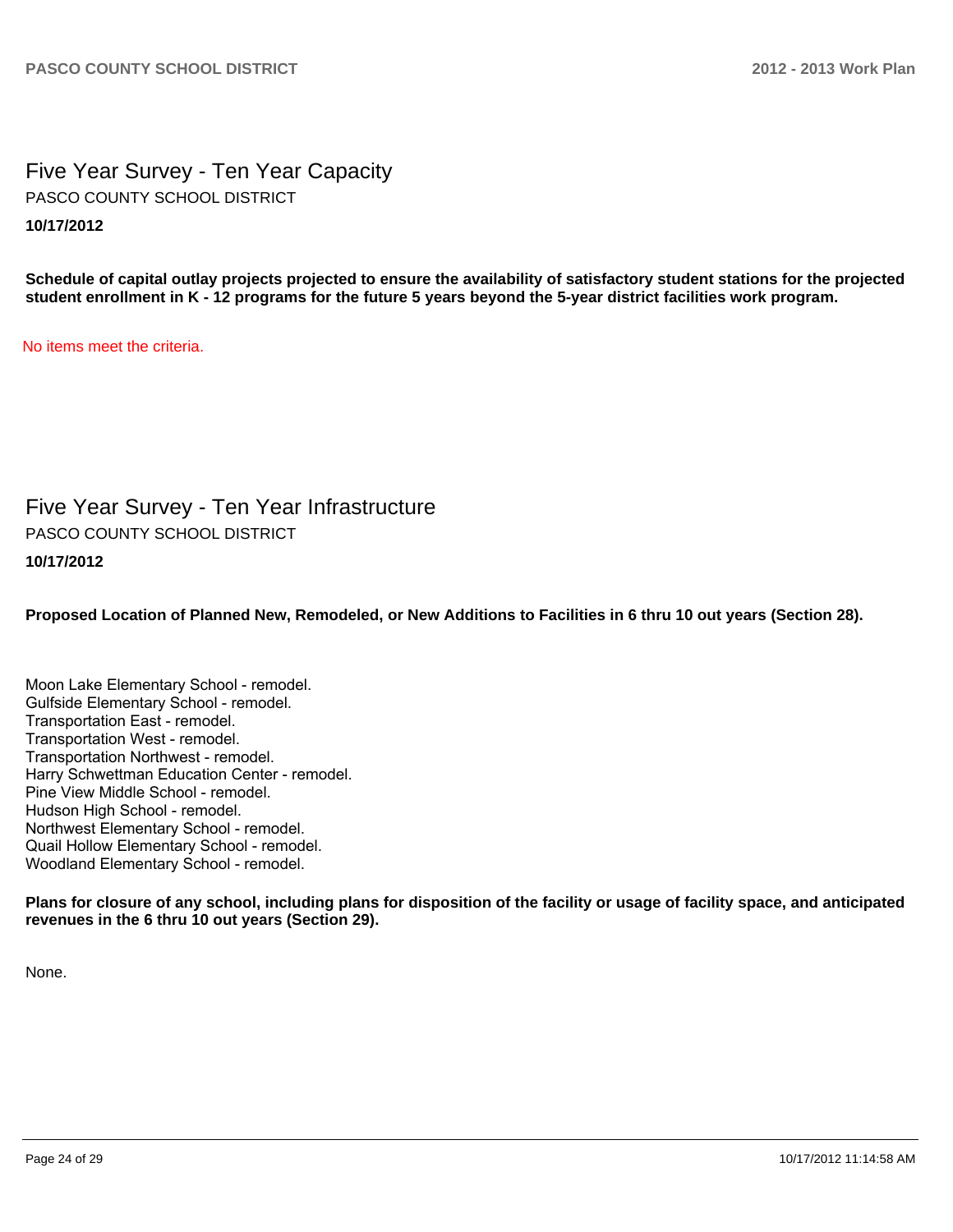# Five Year Survey - Ten Year Maintenance **10/17/2012** PASCO COUNTY SCHOOL DISTRICT

**District projects and locations regarding the projected need for major renovation, repair, and maintenance projects within the district in years 6 - 10 beyond the projects plans detailed in the five years covered by the work plan.**

| Project            | <b>Projected Cost</b> |  |  |
|--------------------|-----------------------|--|--|
| <b>HVAC</b>        | \$25,000,000          |  |  |
| Flooring           | \$1,500,000           |  |  |
| Roofing            | \$7,000,000           |  |  |
| Life to Safety     | \$250,000             |  |  |
| Fencing            | \$250,000             |  |  |
| Maintenance/Repair | \$15,000,000          |  |  |
| Parking            | \$2,500,000           |  |  |
| Electric           | \$2,000,000           |  |  |
| Fire Alarm         | \$1,500,000           |  |  |
| Telephone/Intercom | \$750,000             |  |  |
| Closed Ciruit TV   | \$2,500,000           |  |  |
| Paint              | \$2,700,000           |  |  |
|                    | \$60,950,000          |  |  |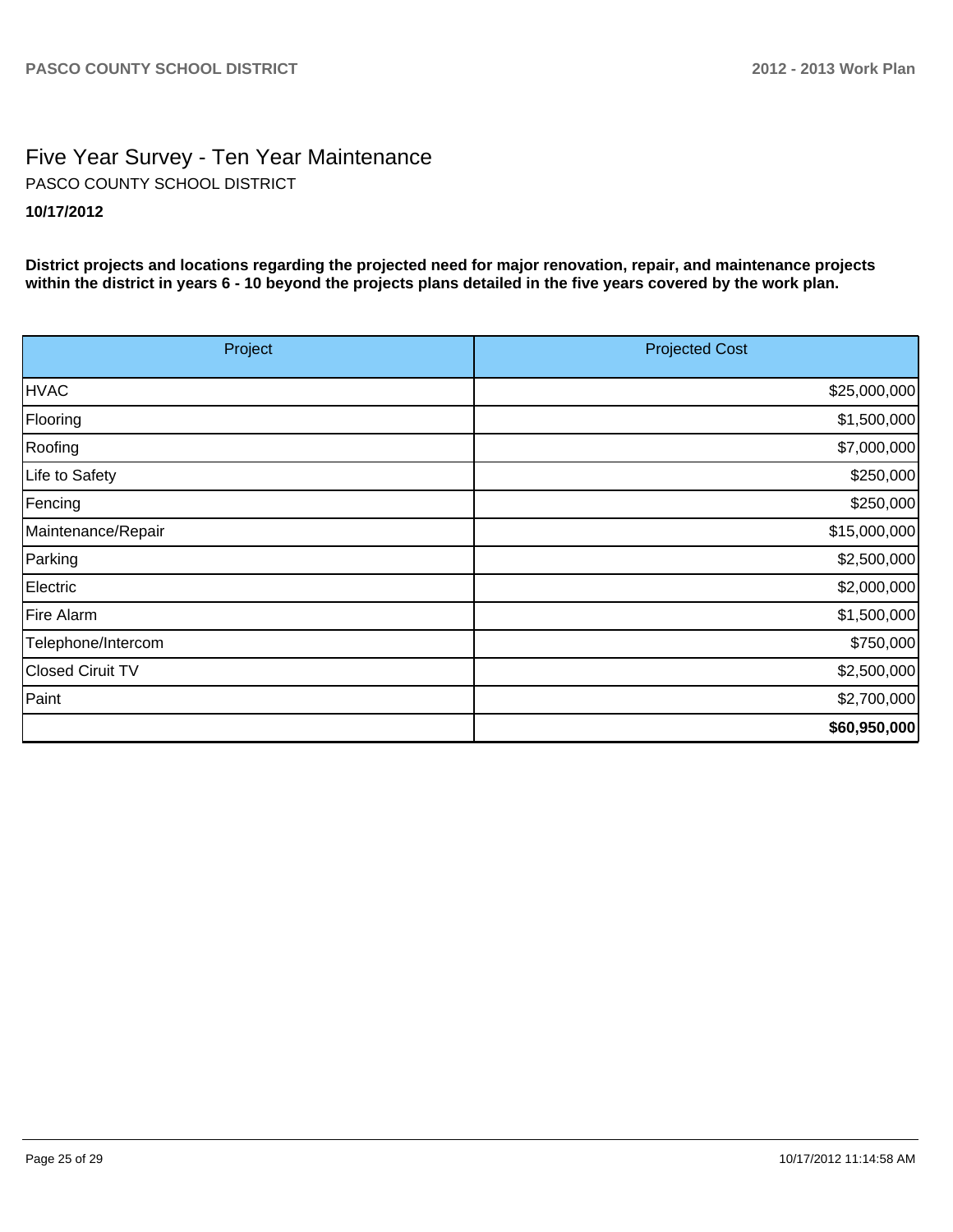# Five Year Survey - Ten Year Utilization **10/17/2012** PASCO COUNTY SCHOOL DISTRICT

**Schedule of planned capital outlay projects identifying the standard grade groupings, capacities, and planned utilization rates of future educational facilities of the district for both permanent and relocatable facilities.**

| <b>Grade Level</b><br>Projections | <b>FISH Student</b><br><b>Stations</b> | <b>Actual FISH</b><br>Capacity | Actual<br><b>COFTE</b> | Actual<br><b>Utilization</b> | Actual new<br><b>Student</b><br>Capacity to be<br>added/remove | Projected<br><b>COFTE</b> | Projected<br><b>Utilization</b> |
|-----------------------------------|----------------------------------------|--------------------------------|------------------------|------------------------------|----------------------------------------------------------------|---------------------------|---------------------------------|
| Elementary -<br>District Totals   | 38,108                                 | 38,108                         | 29,307.92              | 76.91 %                      |                                                                | 31,305                    | 82.15 %                         |
| Middle - District<br>Totals       | 23,754                                 | 21,372                         | 16,334.59              | 76.43 %                      |                                                                | 15,796                    | 73.91 %                         |
| High - District<br>Totals         | 23,921                                 | 22,719                         | 16,566.72              | 72.92 %                      |                                                                | 16,516                    | 72.70 %                         |
| Other - ESE, etc                  | 3,001                                  | 2,668                          | 702.27                 | 26.32 %                      |                                                                | 713                       | 26.72 %                         |
|                                   | 88,784                                 | 84,867                         | 62,911.50              | 74.13 %                      |                                                                | 64,330                    | 75.80 %                         |

**Combination schools are included with the middle schools for student stations, capacity, COFTE and utilization purposes because these facilities all have a 90% utilization factor. Use this space to explain or define the grade groupings for combination schools.**

No comments to report.

Five Year Survey - Twenty Year Capacity PASCO COUNTY SCHOOL DISTRICT

**10/17/2012**

**Schedule of capital outlay projects projected to ensure the availability of satisfactory student stations for the projected student enrollment in K - 12 programs for the future 11 - 20 years beyond the 5-year district facilities work program.**

No items match the criteria.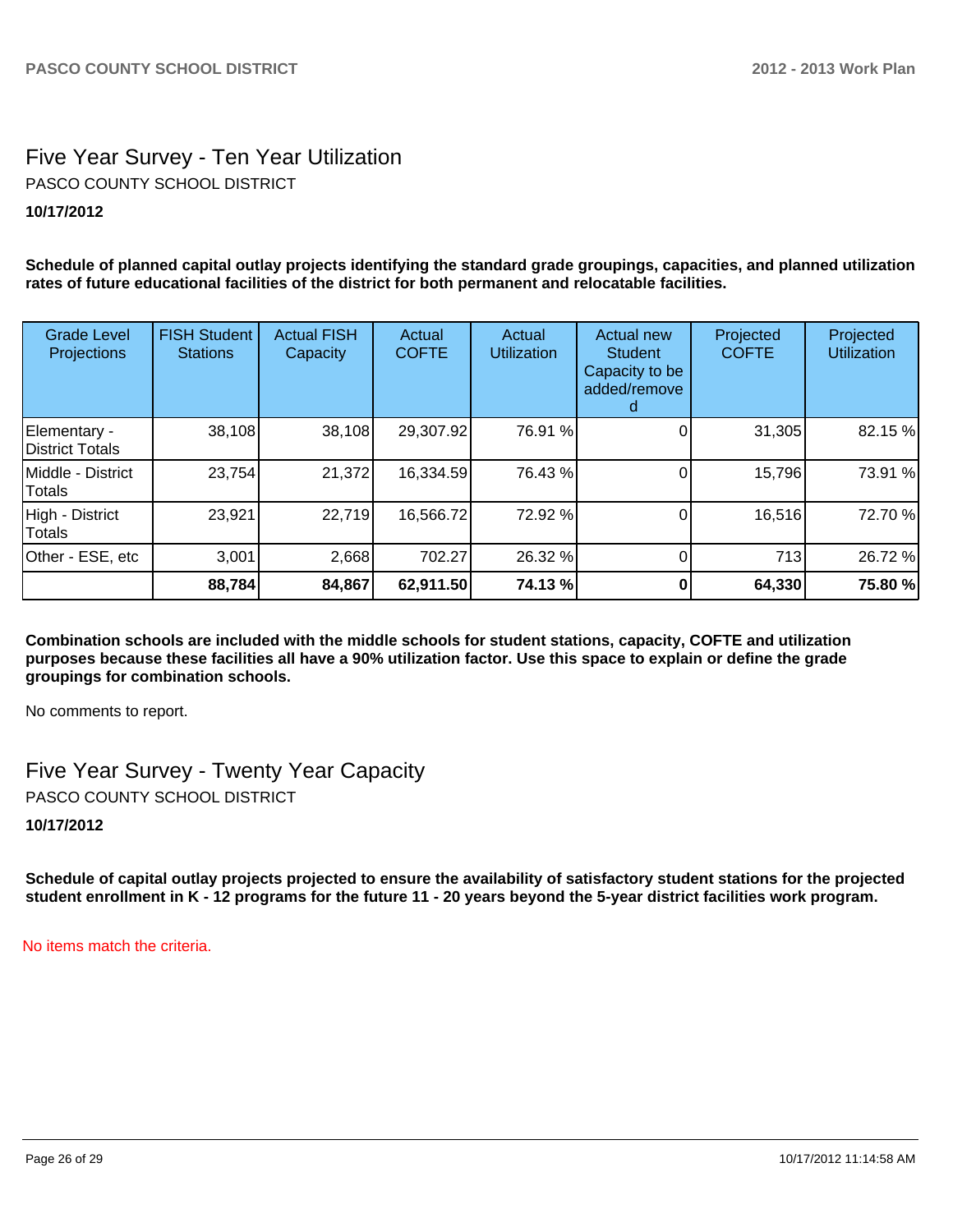# Five Year Survey - Twenty Year Infrastructure **10/17/2012** PASCO COUNTY SCHOOL DISTRICT

**Proposed Location of Planned New, Remodeled, or New Additions to Facilities in the 11 through 20 out years (Section 28).**

Not Specified

**Plans for closure of any school, including plans for disposition of the facility or usage of facility space, and anticipated revenues in the 11 through 20 out years (Section 29).**

None.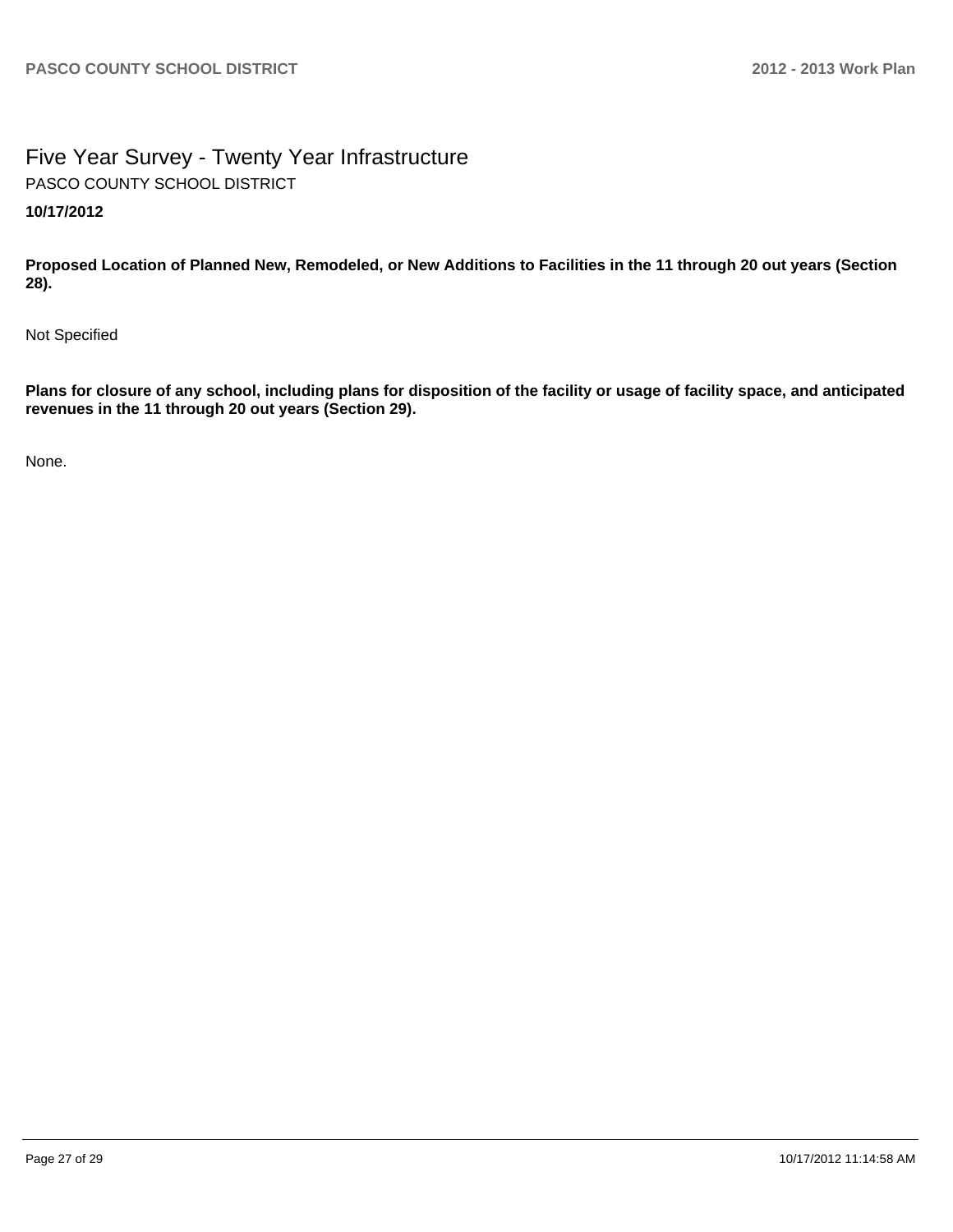# Five Year Survey - Twenty Year Maintenance **10/17/2012** PASCO COUNTY SCHOOL DISTRICT

**District projects and locations regarding the projected need for major renovation, repair, and maintenance projects within the district in years 11 - 20 beyond the projects plans detailed in the five years covered by the work plan.**

| Project                  | <b>Projected Cost</b> |
|--------------------------|-----------------------|
| <b>HVAC</b>              | \$27,500,000          |
| Electric                 | \$2,200,000           |
| Fire Alarm               | \$1,650,000           |
| Telephone/Intercom       | \$825,000             |
| <b>Closed Circuit TV</b> | \$2,750,000           |
| Paint                    | \$3,000,000           |
| Maintenance/Repair       | \$17,000,000          |
| Flooring                 | \$1,650,000           |
| Roofing                  | \$7,700,000           |
| Life to Safety           | \$275,000             |
| Fencing                  | \$275,000             |
| Parking                  | \$2,750,000           |
|                          | \$67,575,000          |